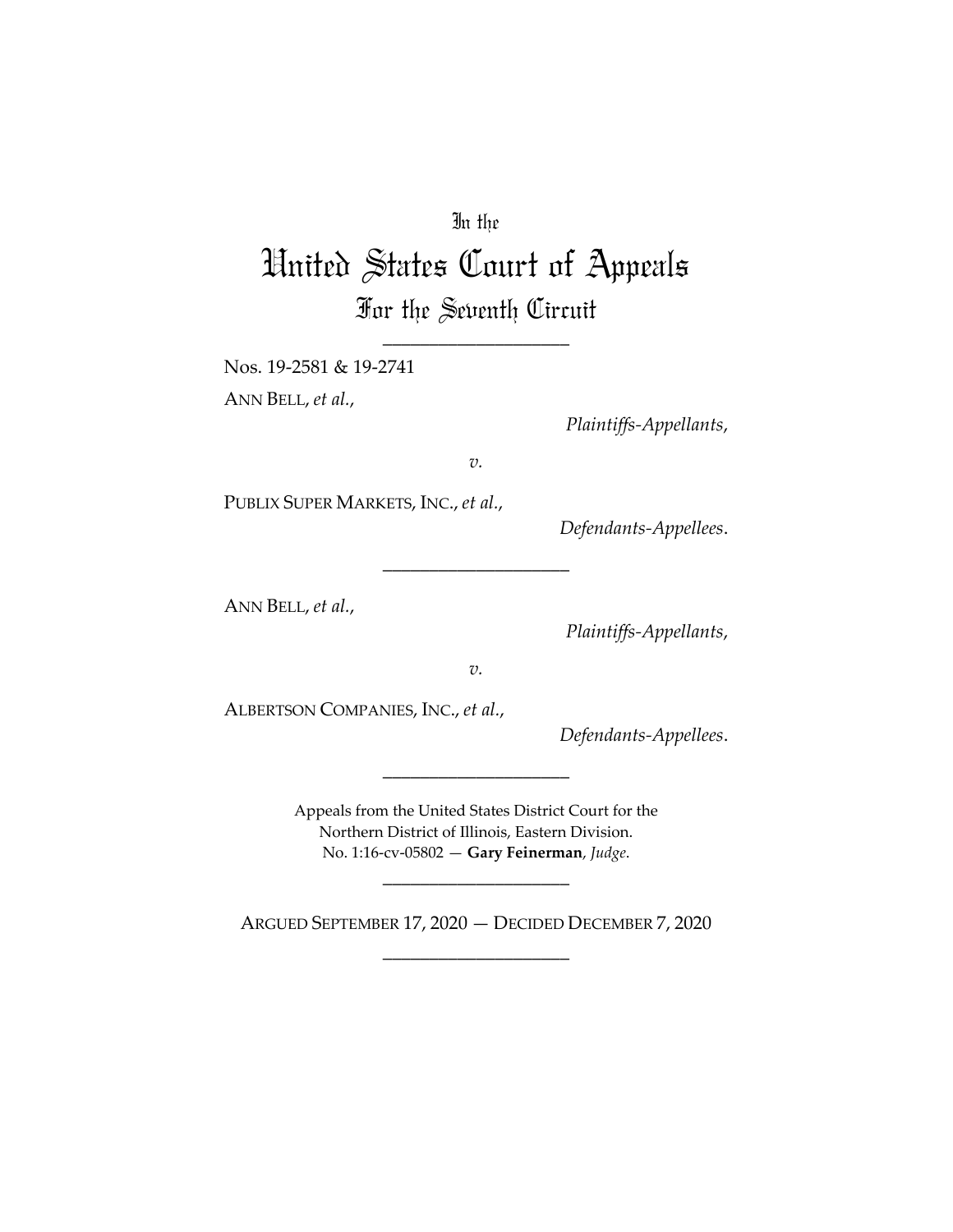Before KANNE and HAMILTON, *Circuit Judges*.\*

HAMILTON, *Circuit Judge*. This case is about Parmesan cheese—specifically the kind sold in familiar shaker tubes in grocery stores across the country. The defendants sell these products with labels advertising them as "100% Grated Parmesan Cheese." The plaintiffs say these products are not 100 percent cheese, but rather contain between four and nine percent added cellulose powder and potassium sorbate, as is evident to a consumer who takes the time to read the fine print of an ingredient list on the back of the package. Plaintiffs claim that these ingredient lists show that the prominent "100%" labeling is deceptive under state consumer-protection laws.

The Judicial Panel on Multidistrict Litigation transferred numerous similar actions to the Northern District of Illinois for consolidated pretrial proceedings under 28 U.S.C. § 1407. Plaintiffs then reorganized their claims into five amended consolidated complaints, organized by defendant. In a series of orders, the transferee district court ultimately dismissed the plaintiffs' deceptive labeling claims ("the 100% claims") with prejudice for failure to state a claim. Plaintiffs appeal those dismissals.

With respect to three of the plaintiffs' consolidated complaints, the 100% claims should have survived the defendants' motion to dismiss. Plaintiffs have plausibly alleged that the prominent "100%" labeling deceives a substantial portion of reasonable consumers, and their claims are not preempted by

<sup>\*</sup> Then-Circuit Judge Barrett was a member of the panel when this case was submitted but did not participate in the decision and judgment. The appeal is resolved by a quorum of the panel pursuant to 28 U.S.C. § 46(d).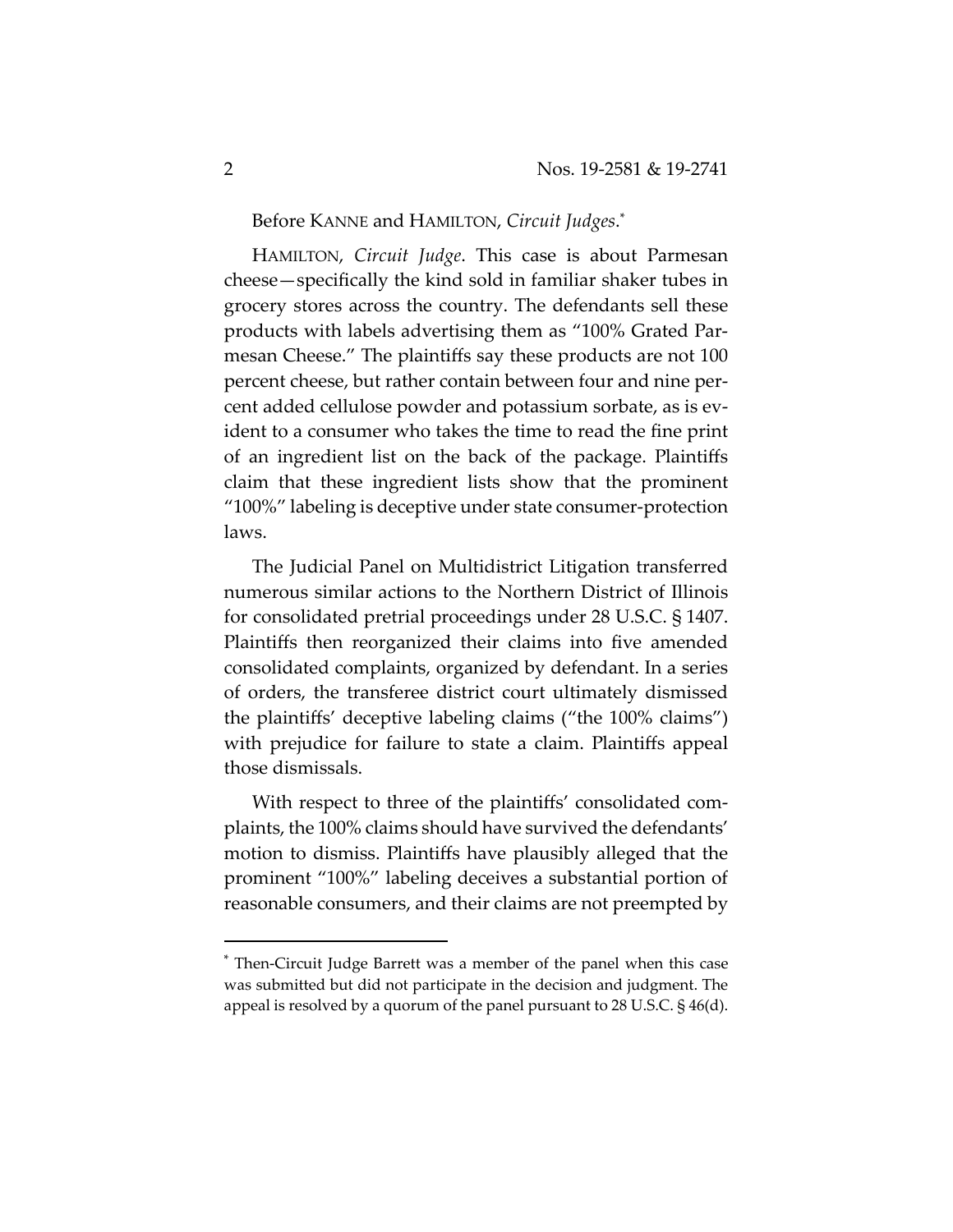federal law. For reasons specific to the management of the multidistrict litigation, however, we lack appellate jurisdiction to review the district court's dismissal of the 100% claims in two of the plaintiffs' consolidated complaints (against Publix and Target/ICCO) because the appeals were filed too late. In Part I, we address the merits of the 100% claims. In Part II, we explain why we lack appellate jurisdiction over the district court's dismissal of the latter two complaints.

I. *The 100% Claims* 

## A. *The Defendants' Products and Plaintiffs' Claims*

The defendants are manufacturers of cheese and major food retailers: Kraft Heinz, the ICCO-Cheese Company, Target, Wal-Mart, SuperValu, Albertson's, and Publix Supermarkets. All sell grated cheese products that are sold from the grocery aisles rather than from refrigerated dairy cases. The cheese products are prominently labeled on the front "100% Grated Parmesan Cheese." (Plaintiffs also complain about a few products labeled "100% Grated Parmesan & Romano Cheese" or "100% Grated Three Cheese Blend," but those variations do not matter for our analysis.) On the back or side, the products include the required list of ingredients in fine print. Those lists show that they contain cellulose powder and potassium sorbate to prevent the grated cheese from caking and getting moldy, respectively.

Plaintiffs bought the defendants' products with the "100%" labels and allege they were deceived. Plaintiffs contend that defendants' prominent claims that their products are "100% Grated Parmesan Cheese" are deceptive because they are likely to mislead a significant portion of reasonable consumers, who will focus on the prominent "100%" on the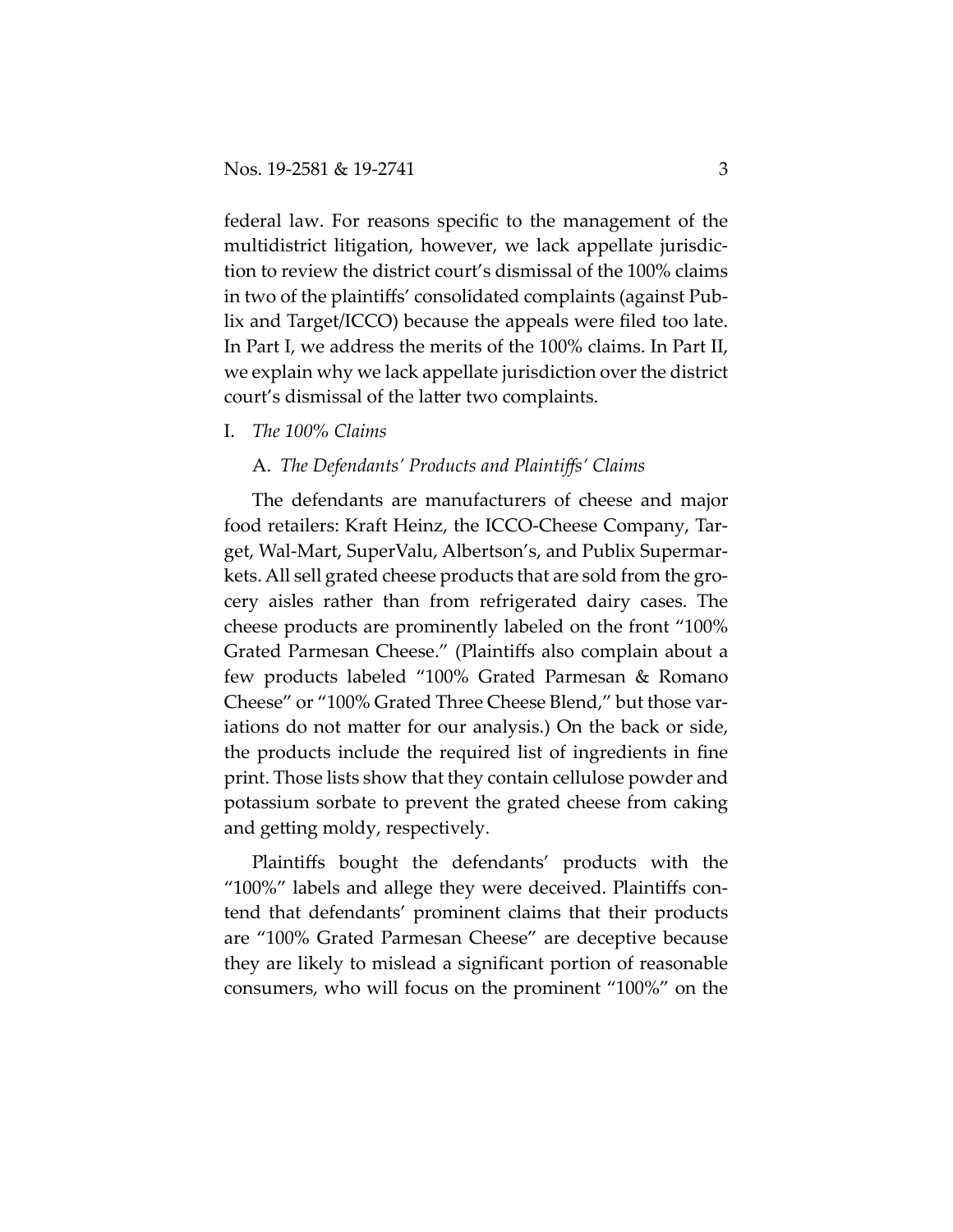front labels without checking the fine print on the back showing that the products are not 100% cheese.

Plaintiffs assert these claims under fourteen state consumer protection statutes spanning ten states.<sup>1</sup> These statutes are known as "Little-FTC Acts" because they are patterned on the Federal Trade Commission Act (FTCA). See Henry N. Butler & Joshua D. Wright, *Are State Consumer Protection Acts Really Little-FTC Acts?*, 63 Fla. L. Rev. 163, 165 (2011). The Little-FTC Acts broadly prohibit unfair business practices, including deceptive advertising. Unlike the federal act, however, these state statutes provide private rights of action to complement enforcement by the government.

These statutes "all require plaintiffs to prove that the relevant labels are likely to deceive reasonable consumers," which "requires a probability that a significant portion of the general consuming public or of targeted consumers, acting reasonably in the circumstances, could be misled." *Beardsall v.* 

<sup>&</sup>lt;sup>1</sup> Plaintiffs bring claims under the Alabama Deceptive Trade Practices Act, Ala. Code § 8-19-1 et seq*.*; California Consumers Legal Remedies Act, Cal. Civ. Code § 1750 et seq*.*; California Unfair Competition Law, Cal. Bus. & Prof. Code § 17200 et seq*.*; Connecticut Unfair Trade Practices Act, Conn. Gen. Stat. § 42-110b; Florida Deceptive and Unfair Trade Practices Act, Fla. Stat. § 501.201 et seq*.*; Illinois Consumer Fraud and Deceptive Business Practices Act, 815 ILCS 505/2; Michigan Consumer Protection Act, Mich. Comp. Laws § 445.903 et seq.; Minnesota Unlawful Trade Practices Act, Minn. Stat. § 325D.09 et seq.; Minnesota Deceptive Trade Practices Act, Minn. Stat. § 325D.44 et seq.; Minnesota False Statement in Advertising Act, Minn. Stat. § 325F.67; Minnesota Prevention of Consumer Fraud Act, Minn. Stat. § 325F.68 et seq.; Missouri Merchandising Practices Act, Mo. Rev. Stat. § 407.010 et seq.; New Jersey Consumer Fraud Act, N.J. Stat. Ann. § 56:8-1 et seq.; and New York Consumer Protection from Deceptive Acts and Practices Act, N.Y. Gen. Bus. Law §§ 349 & 350.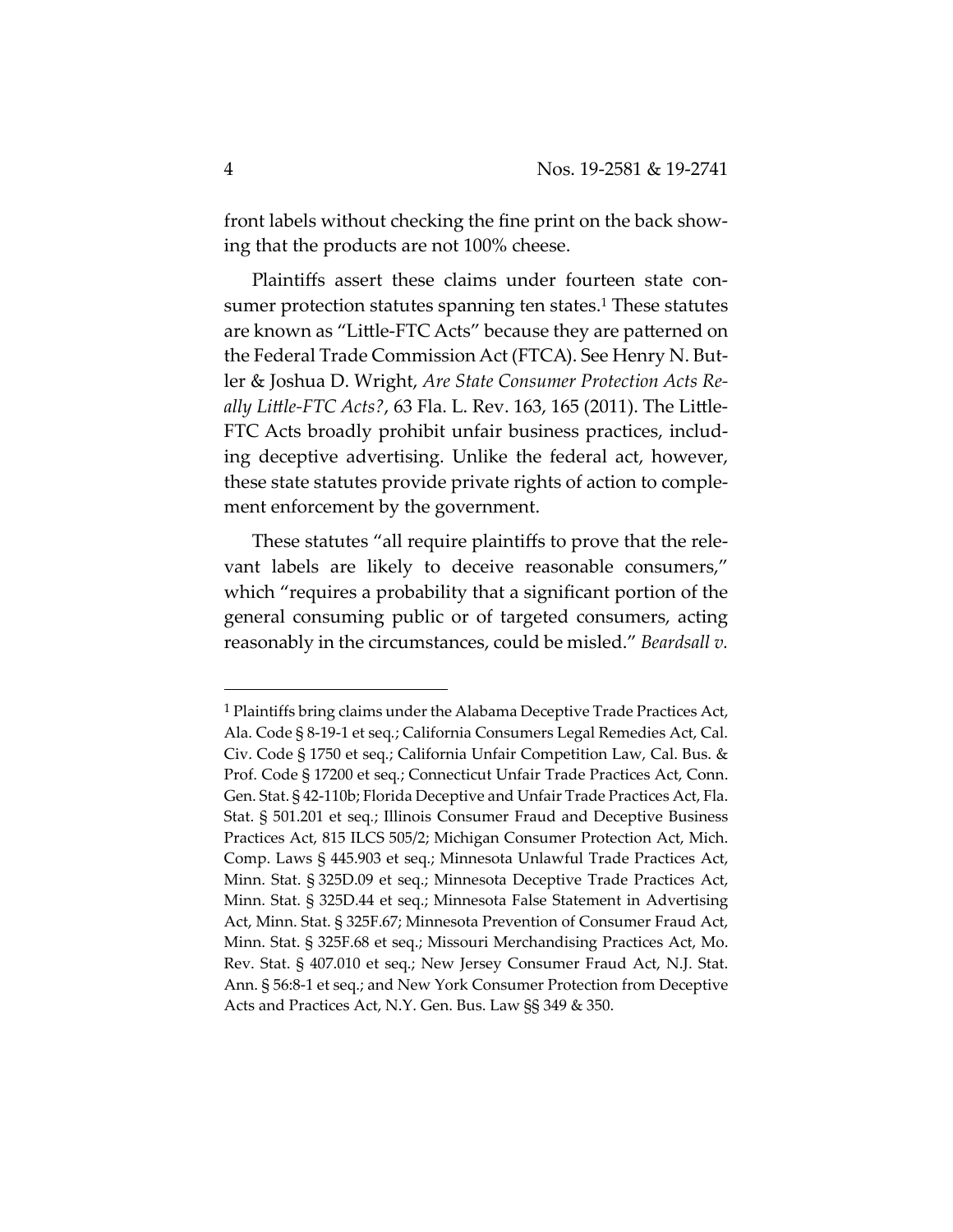*CVS Pharmacy, Inc.*, 953 F.3d 969, 972−73 (7th Cir. 2020), quoting *Ebner v. Fresh, Inc.*, 838 F.3d 958, 965 (9th Cir. 2016); *Suchanek v. Sturm Foods, Inc*., 764 F.3d 750, 756−57 (7th Cir. 2014). While these are all state statutes, the federal Class Action Fairness Act of 2005 has pushed many class actions under them into federal courts. See 28 U.S.C. § 1332(d). The core prohibitions of these laws are interpreted for the most part interchangeably, and the parties have not identified any differences relevant to these appeals. We concentrate on the general prohibition against advertising that is likely to deceive a substantial proportion of reasonable consumers.

## B. *The District Court's Decision*

The district court dismissed the plaintiffs' 100% claims on two grounds. First, the court found that the prominent "100%" claims on the front labels are ambiguous and that a consumer who seeks clarity can find it by reading the ingredient list on the back label. Second, the court found that common sense would tell a reasonable consumer that, despite the 100% claims, these cheese products *must* contain added ingredients because they are sold unrefrigerated in the main grocery aisles, alongside dried pastas and canned sauces.

As to the first ground, the district court applied a new ambiguity rule that it derived from some cases, discussed below, that applied the reasonable consumer test. The court wrote: "Where a plaintiff contends that certain aspects of a product's packaging are misleading in isolation, but an ingredient label … would dispel any confusion, the crucial issue is whether the misleading content is ambiguous; if so, context can cure the ambiguity and defeat the claim." *In re 100% Grated Parmesan Cheese Marketing and Sales Practices Litig.*, 275 F. Supp. 3d 910, 922 (N.D. Ill. 2017). The court examined the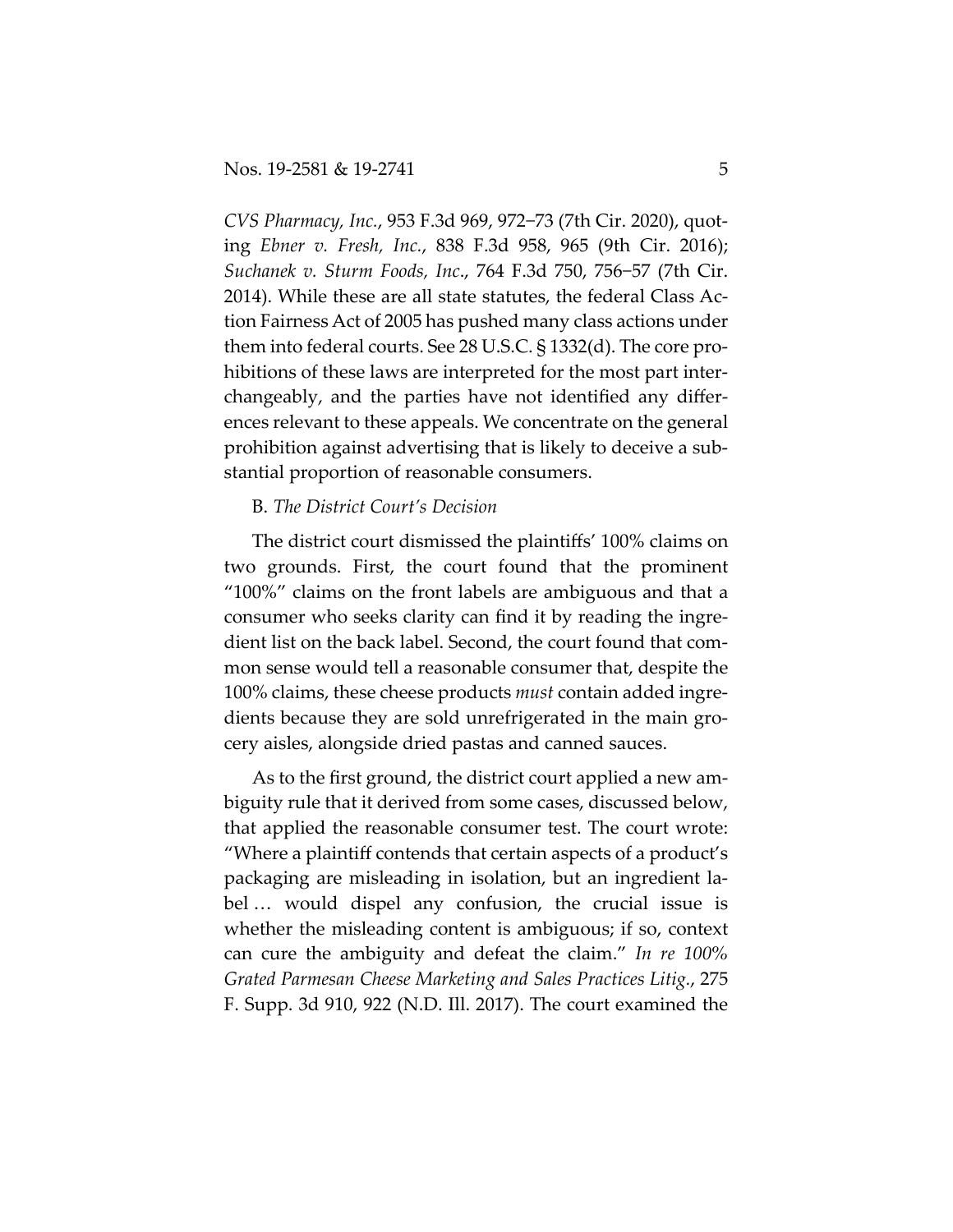"100% Grated Parmesan Cheese" label and deemed it ambiguous. In the court's view, the phrase could denote that the product is 100% grated, 100% Parmesan, or 100% cheese (or perhaps any two of those). *Id.* at 923. This ambiguity, the court said, could be cleared up by reading the ingredient list, which would show that the defendants' products are not 100% cheese, let alone 100% Parmesan cheese. The court thus held that defendants' "100% Grated Parmesan Cheese" labels are not deceptive as a matter of law. *Id*.

As to the second ground, the court said that common sense dictates that the defendants' products must contain ingredients other than cheese because they are shelf-stable without refrigeration. Courts have used similar common-sense arguments to dismiss labeling claims when no reasonable consumer could actually believe the plaintiffs' alleged interpretation. The California breakfast cereal cases are good examples of this, where courts dismissed claims that the colorful rings and balls of cereal shown on "Froot Loops" and "Cap'n Crunch" boxes promised real fruit within. See *Werbel v. Pepsico, Inc.*, 2010 WL 2673860, at \*6 (N.D. Cal. July 2, 2010); *McKinnis v. Kellogg USA*, 2007 WL 4766060, at \*6 (C.D. Cal. Sept. 19, 2007). Here, the district court thought common sense similarly should defeat plaintiffs' nothing-but-cheese belief: "Cheese is a dairy product, after all, and reasonable consumers are well aware that pure dairy products spoil, grow blue, green, or black fuzz, or otherwise become inedible if left unrefrigerated for an extended period of time." *100% Grated Parmesan Cheese*, 275 F. Supp. 3d at 923.

On appeal, defendants offer a third defense, federal preemption, which the district court did not reach. We disagree with all three grounds for dismissal. The plaintiffs' 100%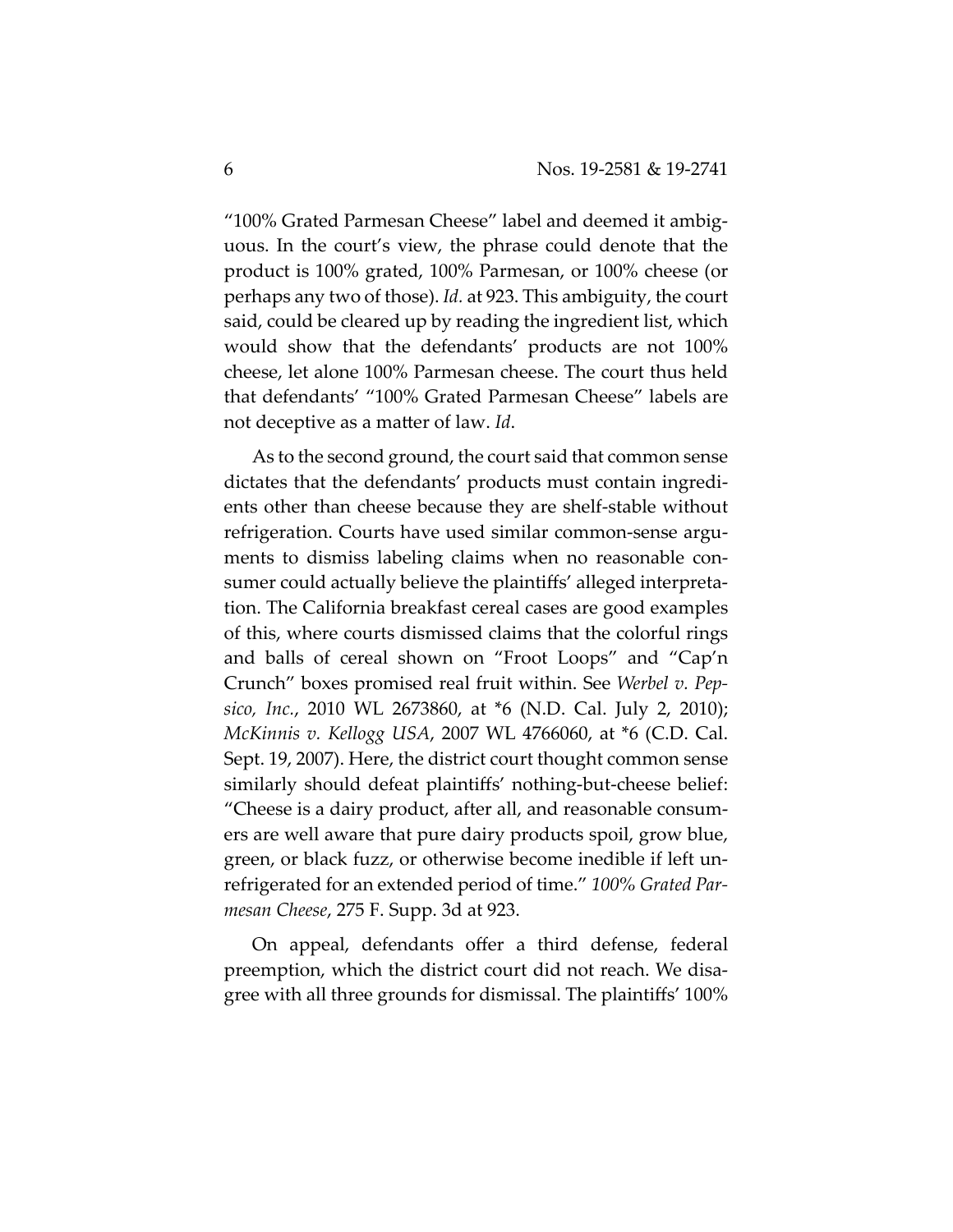labeling claims survive the defendants' motion to dismiss. Part I-C explains our disagreement with the district court's reasons for dismissal. Part I-D then explains why plaintiffs' claims are not preempted by federal law.

## C*. State-Law Deception Under the Reasonable Consumer Standard*

The plaintiffs' 100% claims were dismissed on the pleadings under Rule 12(b)(6), so we accept the plaintiffs' factual allegations and ask only whether they present "a claim to relief that is plausible on its face." *Bell Atlantic Corp. v. Twombly*, 550 U.S. 544, 570 (2007). The plaintiffs need only "nudge[] their claims across the line from conceivable to plausible." *Id.*  In this case, plaintiffs' claims survive if they have plausibly alleged that the defendants' front labels likely lead a significant portion of reasonable consumers to falsely believe something that the back labels belie. We agree with the district court that the context of the entire packaging is relevant. We disagree about applying that principle in this case as a matter of law on the pleadings. What matters most is how real consumers understand and react to the advertising. We therefore join our colleagues in at least three other circuits in holding that an accurate fine-print list of ingredients does not foreclose as a matter of law a claim that an ambiguous front label deceives reasonable consumers. Many reasonable consumers do not instinctively parse every front label or read every back label before placing groceries in their carts.

## 1. *Ambiguity and Fine Print on the Back*

The district court's dismissal erred by departing from the Rule 12(b)(6) standard and attributing to ordinary supermarket shoppers a mode of interpretation more familiar to judges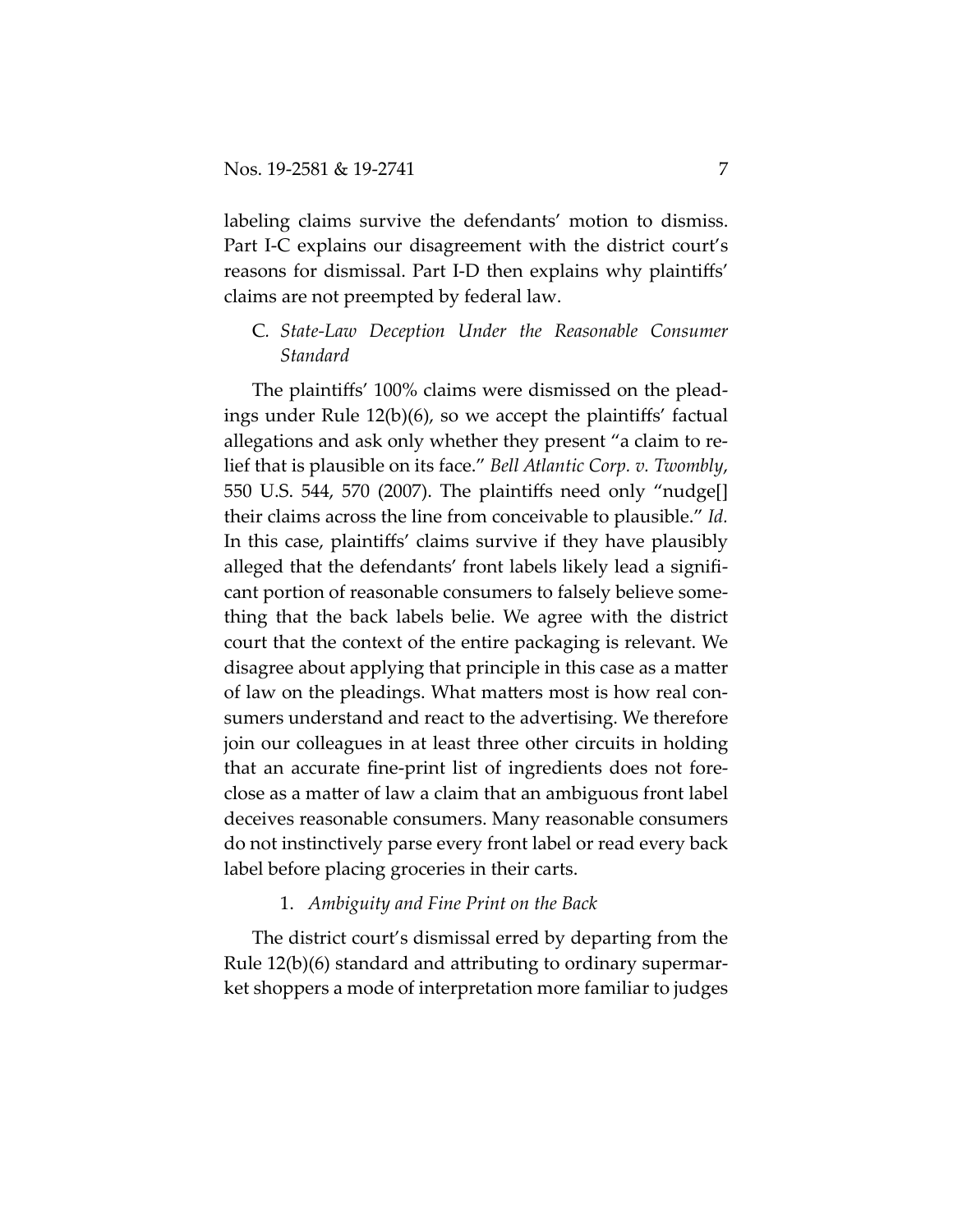trying to interpret statutes in the quiet of their chambers. See *Dumont v. Reily Foods Co*., 934 F.3d 35, 40 (1st Cir. 2019) (reversing dismissal of similar deceptive labeling claim on pleadings: "Our dissenting colleague envisions a more erudite reader of labels, tipped off by the accent grave on the word 'crème,' and armed perhaps with several dictionaries, a bit like a federal judge reading a statute."). Under the district court's ambiguity rule, as a matter of law, a front label cannot be deceptive if there is any way to read it that accurately aligned with the back label. And this would be so even if the label actually deceived most consumers, and even if it had been carefully designed to deceive them.

We respectfully part company with the approach of our colleague on the district court. Consumer-protection laws do not impose on average consumers an obligation to question the labels they see and to parse them as lawyers might for ambiguities, especially in the seconds usually spent picking a low-cost product. See, e.g., *Danone, US, LLC v. Chobani, LLC*, 362 F. Supp. 3d 109, 123 (S.D.N.Y. 2019) ("[A] parent walking down the dairy aisle in a grocery store, possibly with a child or two in tow, is not likely to study with great diligence the contents of a complicated product package, searching for and making sense of fine-print disclosures … . Nor does the law expect this of the reasonable consumer.").

With the time afforded by litigation, we can see how "100% Grated Parmesan Cheese" might be interpreted as claiming only that whatever it contains is "100% grated," or perhaps that whatever cheese it contains is "100% Parmesan." Another reading, though, and certainly a plausible reading, is that "100%" applies to all three words: it's all cheese; all the cheese is Parmesan, and it's all grated. Plaintiffs say they are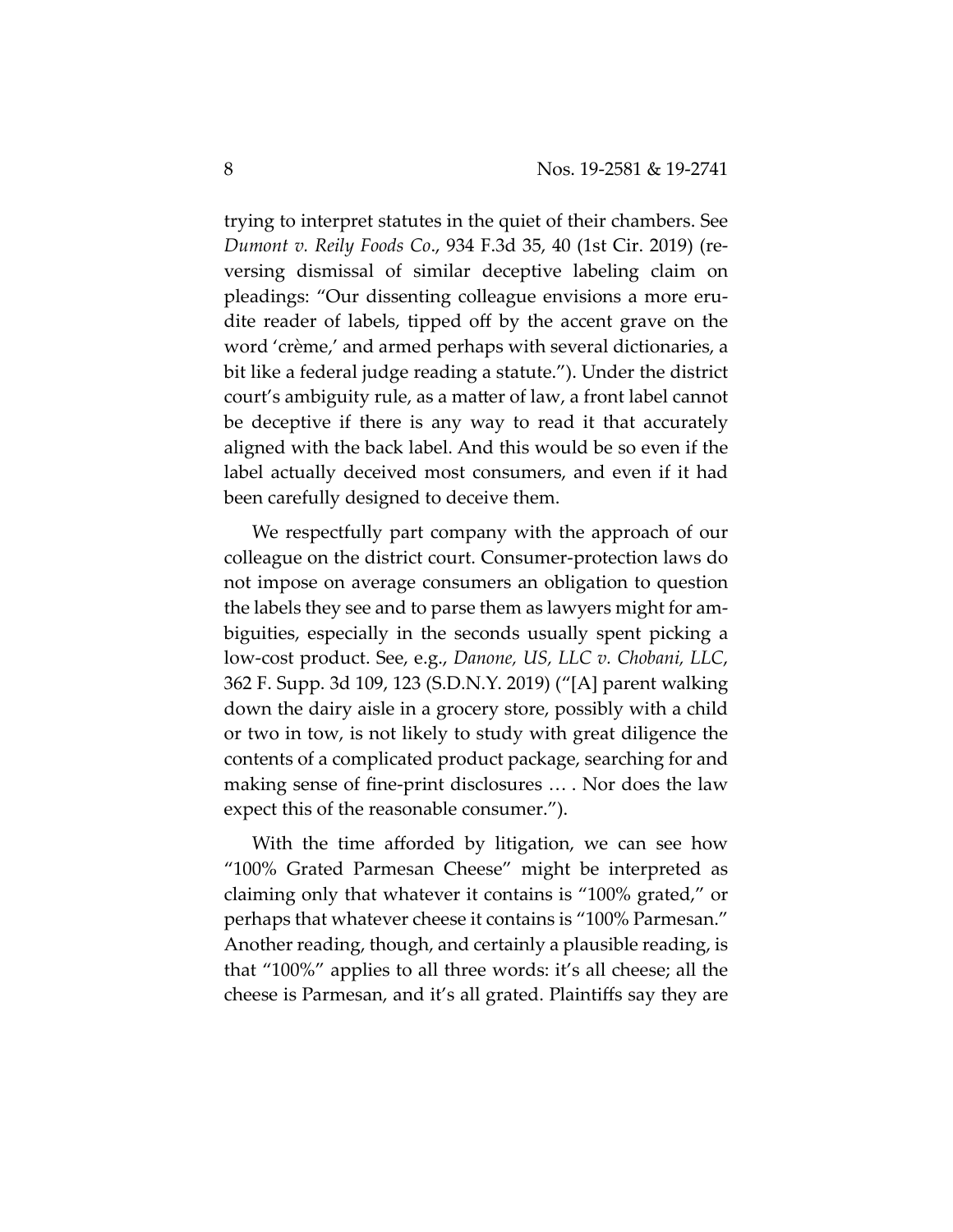prepared to offer evidence that a substantial portion, perhaps even a large majority, of consumers interprets the defendants' prominent front labels that way.

The district court's ambiguity rule conflicts with decisions of the First, Second, and Ninth Circuits in very similar cases also involving food labels. See *Dumont*, 934 F.3d at 41; *Mantikas v. Kellogg Co.,* 910 F.3d 633, 638−39 (2d Cir. 2018); *Williams v. Gerber Products Co.*, 552 F.3d 934, 939 (9th Cir. 2008). In each case, the defendant argued that its fine-print, back-label ingredient list immunized it from claims that more prominent front-label claims were deceptive because a consumer could read the ingredient list. In each case, a district court had granted a motion to dismiss, and in each case, the appellate court reversed. In each case, there was room to argue about the precise meaning of the front-label claims, such as hazelnuts in coffee beans in *Dumont*, cheese crackers made with "Whole Grain" in *Mantikas*, and fruit juice in drinks for young children in *Williams*. And in reversing each case, our colleagues in the other circuits held that the reasonable consumer standard does not presume, at least as a matter of law, that reasonable consumers will test prominent front-label claims by examining the fine print on the back label.

We agree with that reasoning in *Dumont*, *Mantikas*, and *Williams*. The ambiguity rule for front-label claims would, we fear, encourage deceptive advertising and labeling. Lots of advertising is aimed at creating positive impressions in buyers' minds, either explicitly or more subtly by implication and indirection. And lots of advertising and labeling is ambiguous. Deceptive advertisements often intentionally use ambiguity to mislead consumers while maintaining some level of deniability about the intended meaning. We agree with the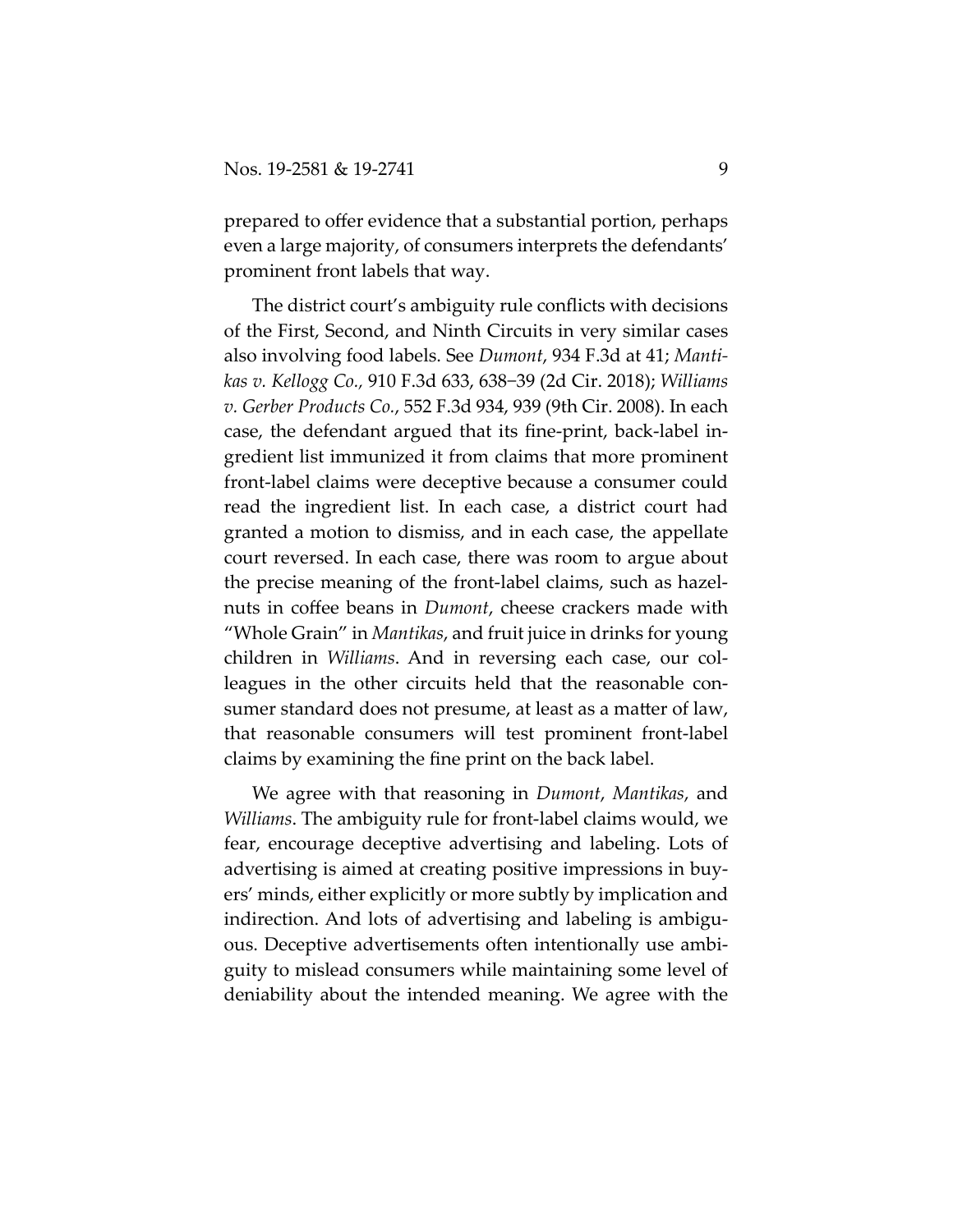Second Circuit that a rule that immunized any ambiguous label so long as it is susceptible to one non-deceptive interpretation "would validate highly deceptive advertising." *Mantikas*, 910 F.3d at 638. Sticking to the reasonable consumer standard avoids this temptation and stays in touch with real consumer behavior.

We stand by the general principle that deceptive advertising claims should take into account all the information available to consumers and the context in which that information is provided and used. See, e.g., *Davis v. G.N. Mortgage Corp.*, 396 F.3d 869, 884 (7th Cir. 2005) (affirming summary judgment for defendants on claims that mortgage terms were not made sufficiently clear); see also *Beardsall*, 953 F.3d at 977−78 (affirming summary judgment for defendants where plaintiffs testified that they expected products to contain preservatives despite label claiming "100% pure" aloe); *Fink v. Time Warner Cable*, 714 F.3d 739, 742 (2d Cir. 2013) (affirming dismissal of claims that advertising of internet speeds was deceptive; "under certain circumstances, the presence of a disclaimer or similar clarifying language may defeat a claim of deception"), citing *Freeman v. Time, Inc*., 68 F.3d 285, 289−90 (9th Cir. 1995) (affirming dismissal of challenge to sweepstakes mailer where mailer explicitly said plaintiff would win only if he had winning number).

And where plaintiffs base deceptive advertising claims on unreasonable or fanciful interpretations of labels or other advertising, dismissal on the pleadings may well be justified. See, e.g., *Carrea v. Dreyerʹs Grand Ice Cream, Inc.*, 475 F. Appʹx 113, 115 (9th Cir. 2012) ("It is implausible that a reasonable consumer would interpret 'Original Sundae Cone,' 'Original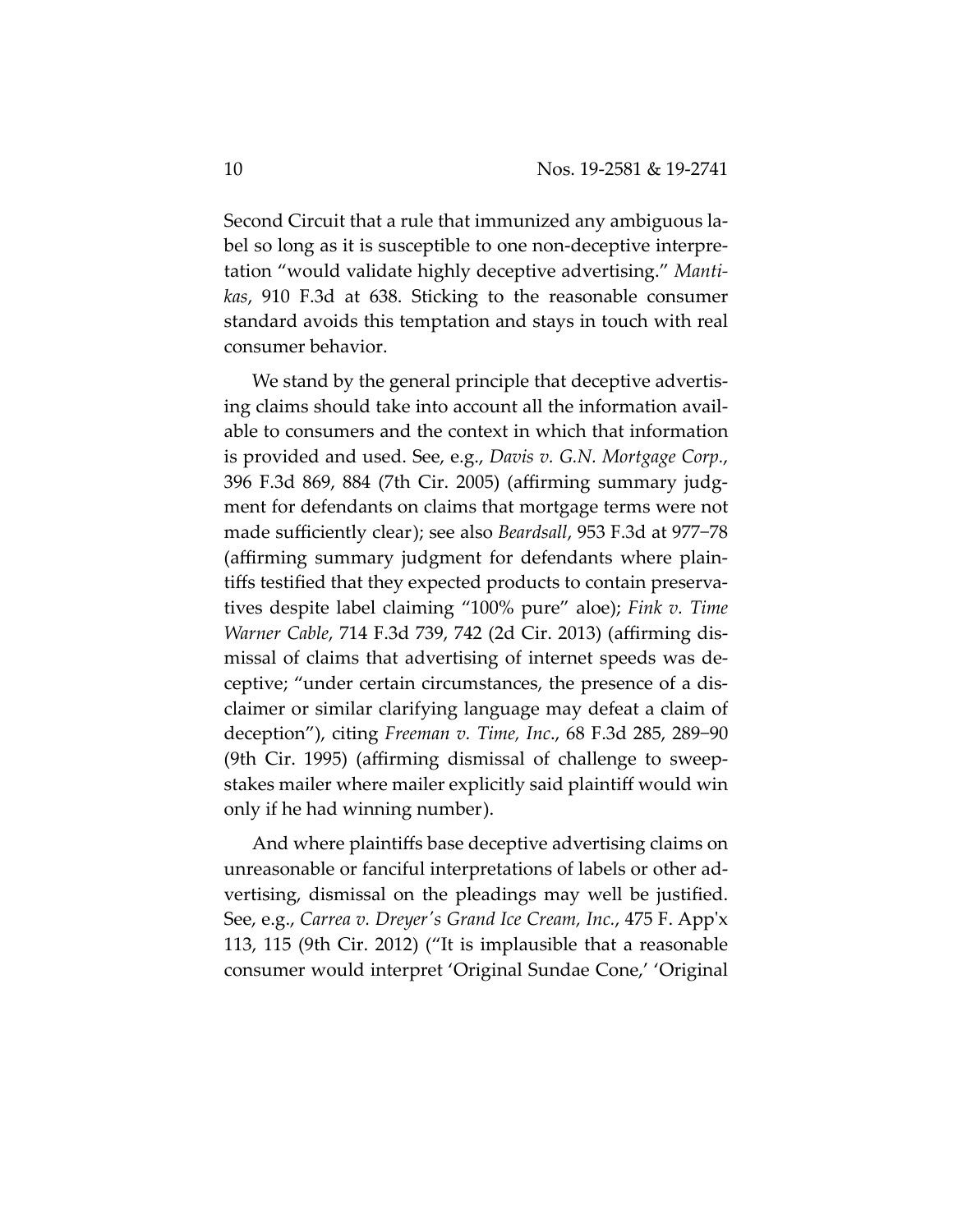Vanilla,' and 'Classic,' to imply that Drumstick is more wholesome or nutritious than competing products."); *Red v. Kraft Foods, Inc.*, 2012 WL 5504011, at \*3 (C.D. Cal. Oct. 25, 2012) ("Made with Real Vegetables" label on box of crackers could not reasonably mean crackers were "composed of primarily fresh vegetables"); *Werbel*, 2010 WL 2673860, at \*3 (colorful "crunch berries" on Cap'n Crunch box did not reasonably promise fresh fruit); *McKinnis*, 2007 WL 4766060, at \*4 (same for Froot Loops).

In addition, nothing we say in this opinion is intended to foreclose defendants from offering evidence to show that consumers are not actually misled by their "100% Grated Parmesan Cheese" labels. See *Dumont*, 934 F.3d at 41 (reversing dismissal on pleadings where label was ambiguous: "None of this is to say that our dissenting colleague's reading is by any means unreasonable … . That being said, we think it best that six jurors, rather than three judges, decide."); *Mantikas,* 910 F.3d at 638−39 (same where "Whole Grain" cracker label could be reasonably read as promising either predominantly whole grain, or just some whole grain); *Williams*, 552 F.3d at 939 (same where "packaging picture[d] a number of different fruits, *potentially suggesting* (falsely) that those fruits or their juices" were included) (emphasis added).

This practical and fact-intensive approach to consumer behavior under deceptive-advertising laws is consistent with the law's approach under other consumer-protection laws. The ambiguity rule applied in this case, by contrast, departs dramatically from that generally applicable approach. Under the Federal Trade Commission Act, for example, the kind of ambiguity rule applied in the district court here has long been rejected: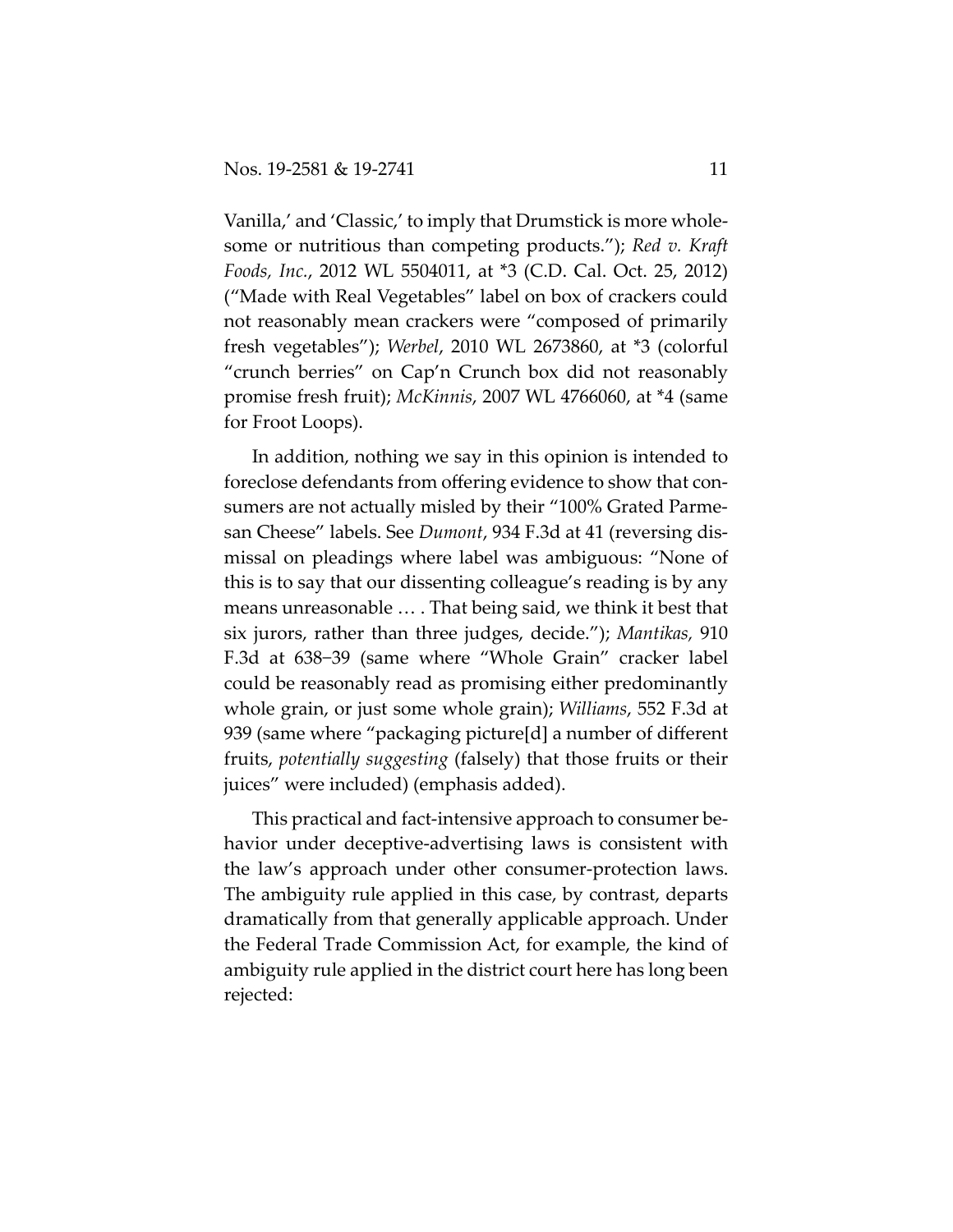It is well established, and critical to the notion of preventing false advertising, that where an advertisement conveys more than one meaning, one of which is false, the advertiser is liable for the misleading variation. *Murray Space Shoe Corp. v. FTC*, 304 F.2d 270, 272 (2d Cir. 1963); *Rhodes Pharmacal Co. v. Federal Trade Commission*, 208 F.2d 382, 387 (7th Cir. 1953), modified by restating the Commission's order, 348 U.S. 940 (1953). Nor does our application of that principle in this instance rest upon some mere semantic quibble or strained interpretation of words, since that meaning of respondents' claim which deceives is one which is likely to be understood, and reasonably so, by consumers. A more appropriate statement of the principle in this case might thus be that *an otherwise false advertisement is not rendered acceptable merely because one possible interpretation of it is not untrue.*

*Nat'l Commʹn On Egg Nutrition v. FTC*, 570 F.2d 157, 161 n.4 (7th Cir. 1977) (emphasis added, quoting FTC order); accord, e.g., *FTC v. Sterling Drug, Inc.*, 317 F.2d 669, 674−75 (2d Cir. 1963).

Similarly, in trademark and trade-dress claims under the Lanham Act, "likelihood of confusion" is the test, and it is an intensely factual question based on real market conditions and real consumers' behavior. E.g., *AM General Corp. v. DaimlerChrysler Corp.*, 311 F.3d 796, 812, 825−28 (7th Cir. 2002); *Thomas & Betts Corp. v. Panduit Corp.*, 138 F.3d 277, 296 (7th Cir. 1998); *Roulo v. Russ Berrie & Co.*, 886 F.2d 931, 937 (7th Cir. 1989); *James Burrough Ltd. v. Sign of Beefeater, Inc.*, 540 F.2d 266,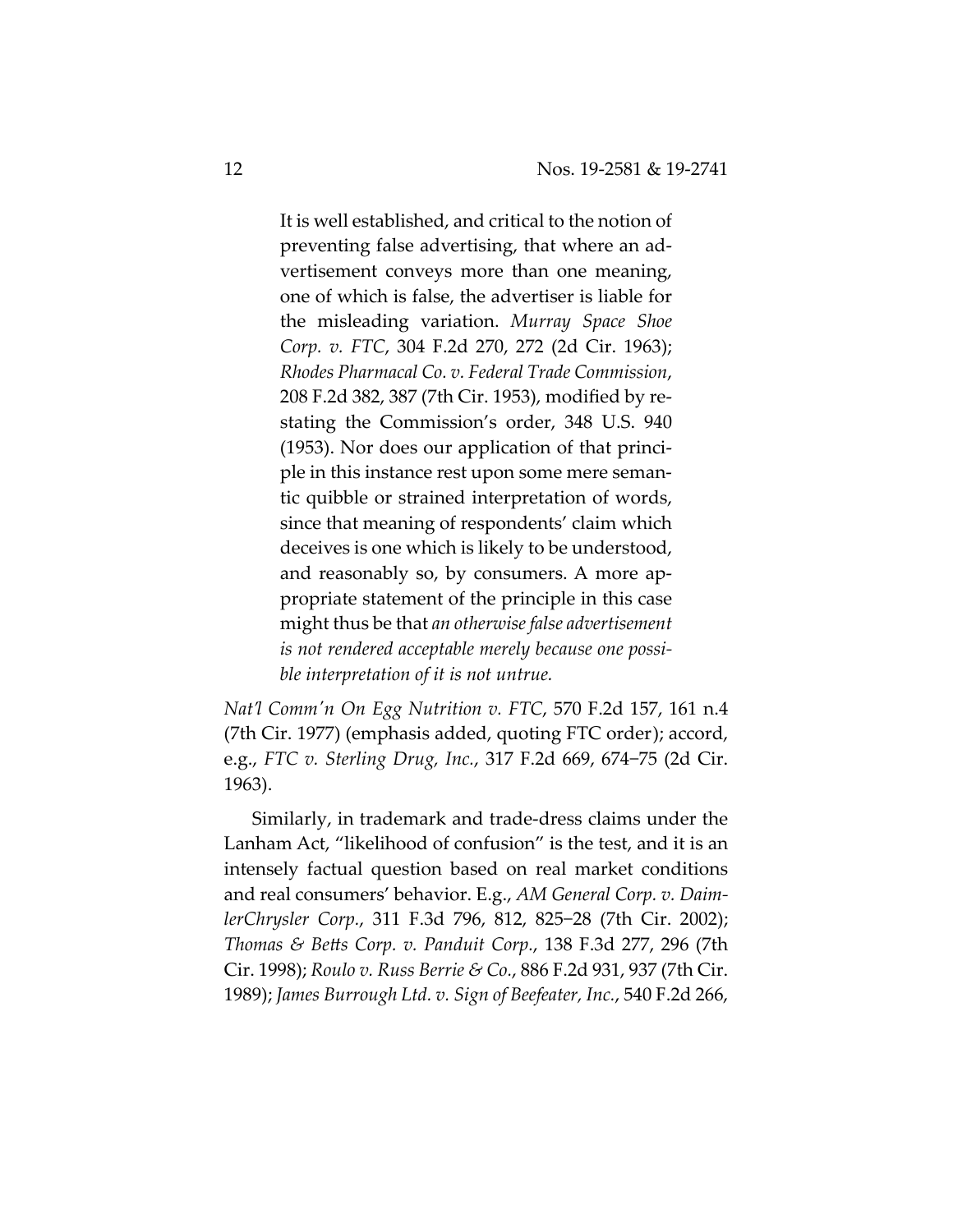275 (7th Cir. 1976) (trademarks "must be compared in the light of what occurs in the marketplace, not in the courtroom"). Under that test, one key factor is the "degree of care likely to be used by consumers." E.g., *AM General*, 311 F.3d at 812. In applying that test, we have often stressed that consumers are likely to exhibit a low degree of care when purchasing low-priced, everyday items. *Id.* at 828; *Roulo*, 886 F.2d at 937 ("the marketing channels for greeting cards do not promote a careful analysis of the product prior to purchase"). The same holds true with the low-cost groceries here.

Similarly, in false advertising claims under the Lanham Act, the law has long recognized that even literally true claims may deceive, that implied messages in advertising may deceive, and that what matters is how consumers actually understand the advertising. As a district judge, Judge St. Eve summarized these principles using cases from this court:

> Federal false advertising claims generally fall into two categories: literal falsity and implied falsity. Where a statement or claim made in advertising is literally false, "the plaintiff need not show that the statement either actually deceived customers or was likely to do so." *Hot Wax, Inc. v. Turtle Wax, Inc.*, 191 F.3d 813, 819 (7th Cir. 1999); *B. Sanfield*, [*Inc. v. Finlay Fine Jewelry Corp.*, 168 F.3d 967, 971 (7th Cir. 1999)]. Where a statement or claim is literally true or ambiguous, however, a plaintiff must prove that the statement "implicitly convey[s] a false impression, [is] misleading in context, or likely to deceive consumers." *Hot Wax*, 191 F.3d at 819; see also *B. Sanfield*, 168 F.3d at 971 (plaintiff must show that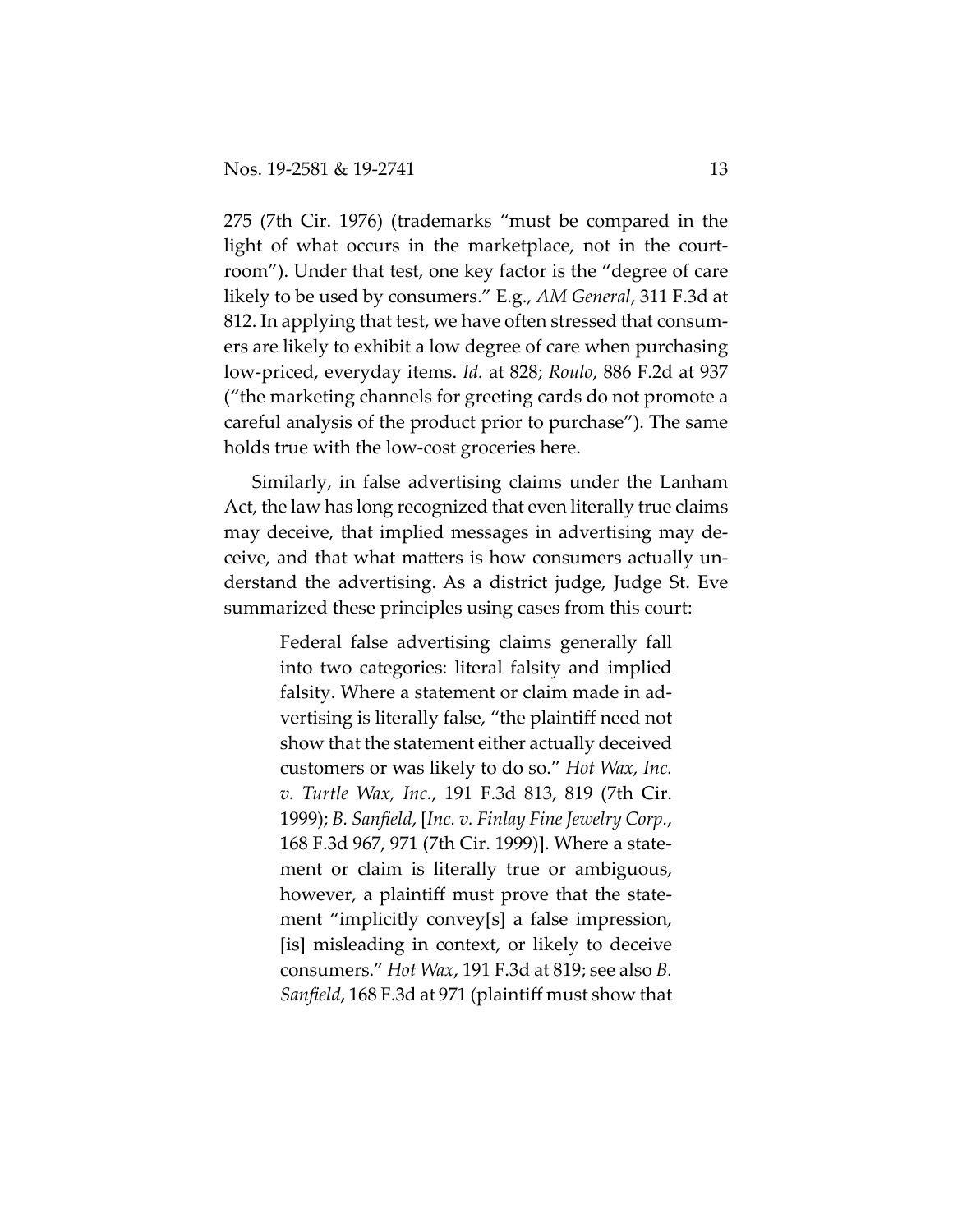statement is "misleading in context, as demonstrated by actual consumer confusion)." (quoting *BASF Corp. v. Old World Trading Co.*, 41 F.3d 1081, 1089 (7th Cir. 1994)). In other words, "[a] statement is misleading when, although literally true, it implies something that is false." *Abbott Labs. v. Mead Johnson & Co.*, 971 F.2d 6, 13 (7th Cir. 1992).

Regardless of the theory advanced by the plaintiff, "whether a claim is either 'false' or 'misleading' is an issue of fact rather than law." *Mead Johnson & Co. v. Abbott Labs.*, 209 F.3d 1032, 1034 (7th Cir. 2000); *Abbott Labs.*, 971 F.2d at 13–15; *Castrol, Inc. v. Pennzoil Co.*, 987 F.2d 939, 943–45 (3d Cir. 1993); *Johnson & Johnson \* Merck Consumer Pharma. Co. v. Smithkline Beecham Corp.*, 960 F.2d 294, 298 (2d Cir. 1992); see also *Walker v. Natʹl Recovery, Inc.*, 200 F.3d 500, 503 (7th Cir. 1999) (discussing confusion in the context of the FDCA, citing Lanham Act precedent and holding that "[w]hether a given message is confusing is … a question of fact, not of law or logic."). Similarly, "[w]hether consumers are likely to be confused … is ultimately a question of fact" that "may be resolved on summary judgment only 'if the evidence is so one-sided that there can be no doubt about how the question should be answered.'" *AutoZone*[*, Inc. v. Strick*, 543 F.3d 923, 929 (7th Cir. 2008)] (quoting *Packman v. Chicago Tribune Co.*, 267 F.3d 628, 642 (7th Cir. 2001); *Door Sys., Inc. v. Pro–Line Door Sys., Inc.*, 83 F.3d 169, 171 (7th Cir. 1996)). "It is not for the judge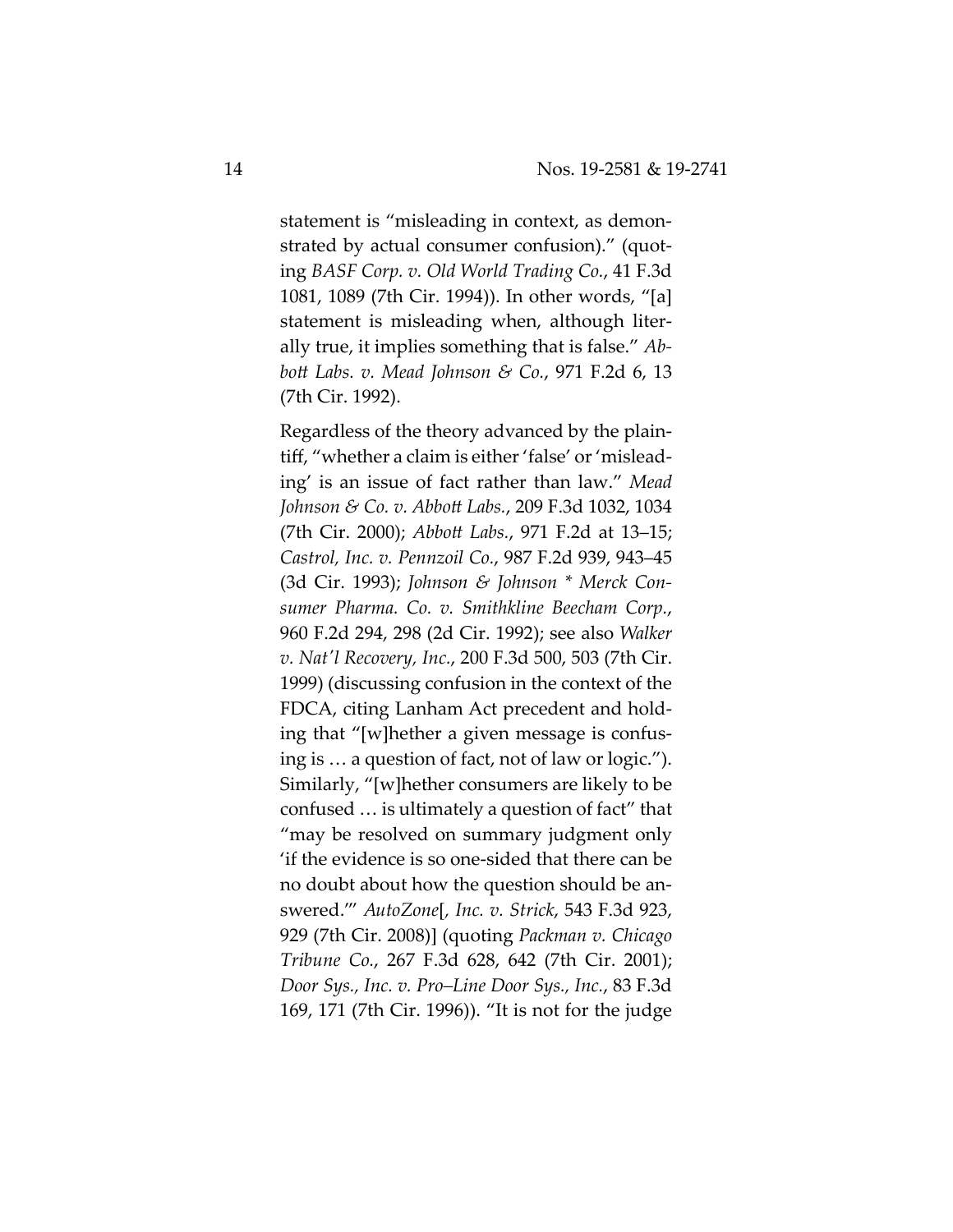to determine, based solely upon his or her own intuitive reaction, whether the advertisement is deceptive." *Johnson & Johnson \* Merck*, 960 F.2d at 297–98. Rather, the question is "what does the person to whom the advertisement is addressed find to be the message? That is, what does the public perceive the message to be?" *Id.* (internal citations omitted).

*LG Electronics U.S.A., Inc. v. Whirlpool Corp*., 661 F. Supp. 2d 940, 948 (N.D. Ill. 2009).

Similarly, courts often encounter questions about consumers' responses to ambiguity under the Fair Debt Collection Practices Act, 15 U.S.C. § 1692 et seq. Our interpretation of that Act has been informed by our treatment of consumer behavior under the Lanham Act and other consumer-protection statutes. Carefully crafted, deliberately ambiguous language can violate the debt collection act by misleading consumerdebtors who are entitled to clarity. *Pantoja v. Portfolio Recovery Assocs., LLC*, 852 F.3d 679, 687 (7th Cir. 2017) (affirming summary judgment for plaintiff), citing *Janetos v. Fulton Friedman & Gullace, LLP*, 825 F.3d 317, 323 (7th Cir. 2016) (reversing summary judgment for defendant), citing in turn *Chuway v. National Action Financial Servcies, Inc*., 362 F.3d 944, 947–48 (7th Cir. 2004) (reversing summary judgment for defendant). A plaintiff can prevail by showing, as a matter of fact, that ambiguous language actually misleads debtors. E.g., *Lox v. CDA, Ltd*., 689 F.3d 818, 822, 824–25 (7th Cir. 2012) (reversing summary judgment for defendant), following *Gonzales v. Arrow Financial Services, LLC*, 660 F.3d 1055, 1063 (9th Cir. 2011) (affirming summary judgment for debtor; debt collector could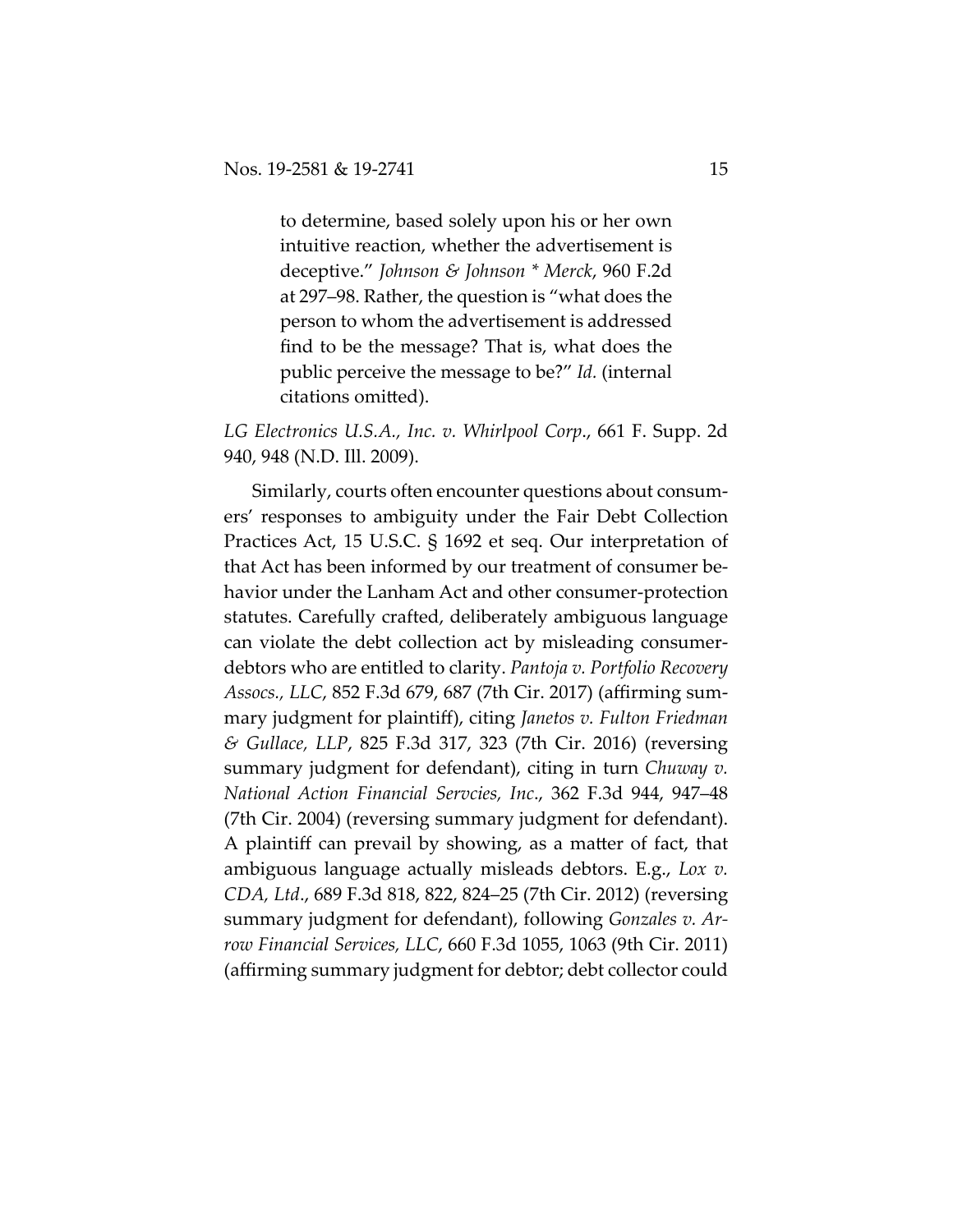not use conditional language to avoid liability based on deceptive impression given to debtors).

More generally under that act, courts try to take care to avoid confusing a consumer's understanding of a dunning letter with a federal judge's understanding: "The intended recipients of dunning letters are not federal judges, and judges are not experts in the knowledge and understanding of unsophisticated consumers facing demands by debt collectors. We are no more entitled to rely on our intuitions in this context than we are in deciding issues of consumer confusion in trademark cases, where the use of survey evidence is routine." *Evory v. RJM Acquisitions Funding LLC*, 505 F.3d 769, 776 (7th Cir. 2007) (reversing summary judgment for debt collector in relevant part). While the "unsophisticated consumer" standard that we apply under the debt collection law, see *id.* at 774, is not identical to the "reasonable consumer" standard under the deceptive advertising statutes, in both arenas courts focus on how real consumers understand the carefully crafted messages aimed at them. See also *Chuway*, 362 F.3d at 948 (reversing summary judgment for defendant where ambiguous language could mislead "significant fraction" of consumers).

Our comparisons to other consumer-protection laws are intended to show that there is nothing out of the ordinary about applying the state consumer-protection laws in this case based on how consumers actually understand defendants' labels. These questions may not be answered as a matter of law simply because lawyers can construe an ambiguous claim in a way that would not be deceptive. Plaintiffs are entitled to present evidence on how consumers actually understand these labels.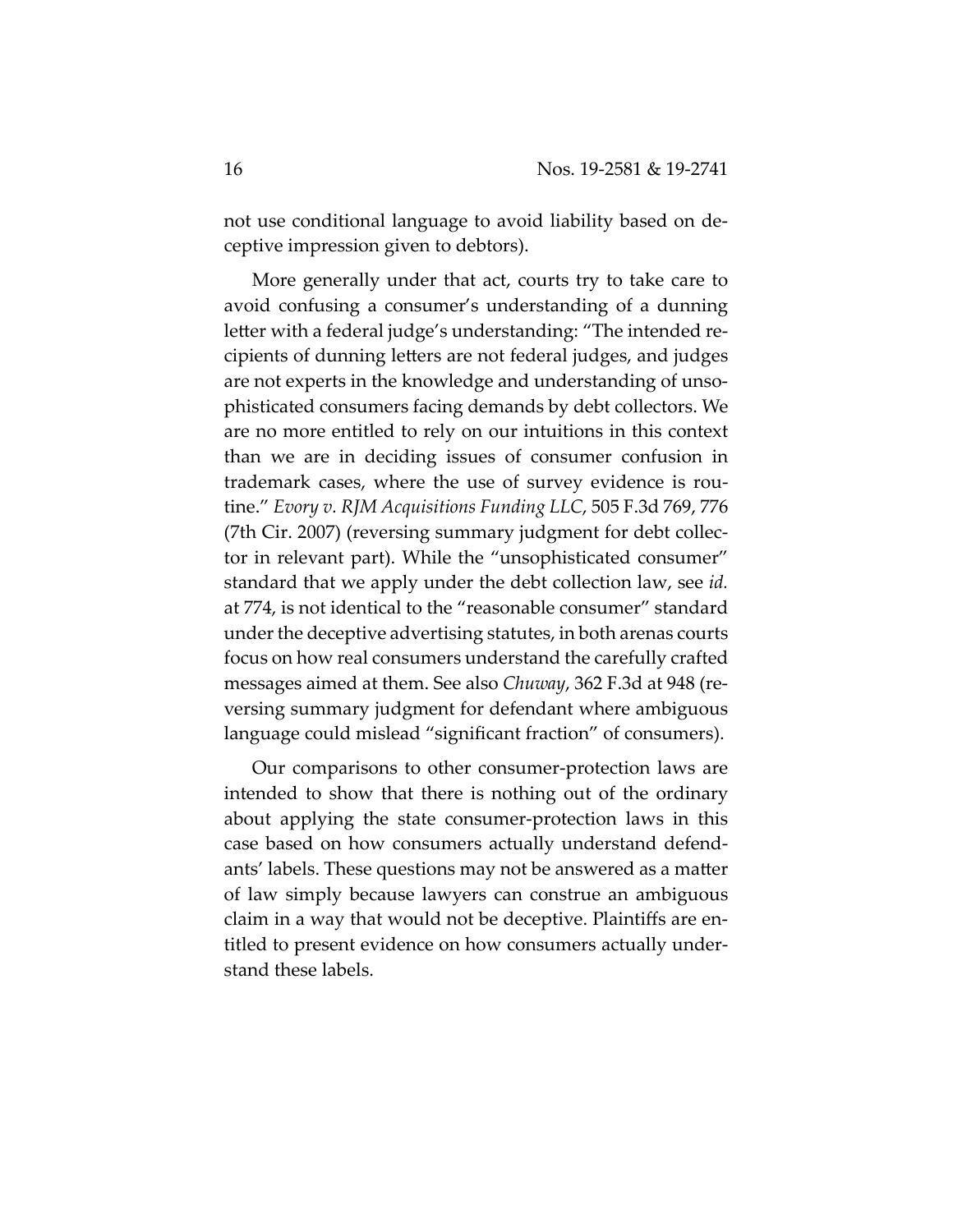Plaintiffs allege in their complaints that they have actually conducted consumer surveys showing that 85 to 95 percent of consumers understood "100% Grated Parmesan Cheese" to mean that the product contains only cheese, without additives like those defendants use in the challenged products. In opposing dismissal, plaintiffs have also offered affidavits from linguists offering opinions that the most natural and plausible reading of defendants' labels is entirely Parmesan cheese that is grated, rather than the district court's suggested "100% grated" meaning.2

We do not address here any issues about the ultimate admissibility of any party's survey evidence in future proceedings. Cf. *Evory*, 505 F.3d at 776 (relying on trademark precedents, survey evidence regarding debt collection cases must meet professional standards).

In opposing a motion to dismiss for failure to state a claim, a plaintiff may describe the evidence she expects to offer to support factual allegations, and nothing prevents a plaintiff from including such allegations in the complaint or from tendering affidavits or other documents to show that those expectations about evidence are realistic. E.g., *Geinosky v. City of Chicago*, 675 F.3d 743, 745–46 n.1 (7th Cir. 2012); *Thomas v. Guardsmark, Inc*., 381 F.3d 701, 704 (7th Cir. 2004) (denying motion to strike new materials submitted on appeal); *Hrubec v. Nat'l R.R. Passenger Corp*., 981 F.2d 962, 963–64 (7th Cir. 1992) ("A plaintiff need not put all of the essential facts in the complaint. He may add them by affidavit or brief—even a brief on appeal."); *Early v. Bankers Life & Cas. Co*., 959 F.2d 75, 79 (7th Cir. 1992) (reversing dismissal; plaintiff is free to assert new facts in brief opposing motion to dismiss); *Derfus v. City of Chicago*, 42 F. Supp. 3d 888, 893 n.1 (N.D. Ill. 2014); *Roe I v. Bridgestone Corp*., 492 F. Supp. 2d 988, 1007 (S.D. Ind. 2007) (documents submitted in opposing motion to dismiss "are not evidence, but they provide a way for a plaintiff to show a court that there is likely to be some evidentiary weight behind the pleadings the court must evaluate"). It would often be prudent to accompany such evidentiary materials with a clear statement that they are offered not to convert the motion to one for summary judgment under Rule 12(d) but only to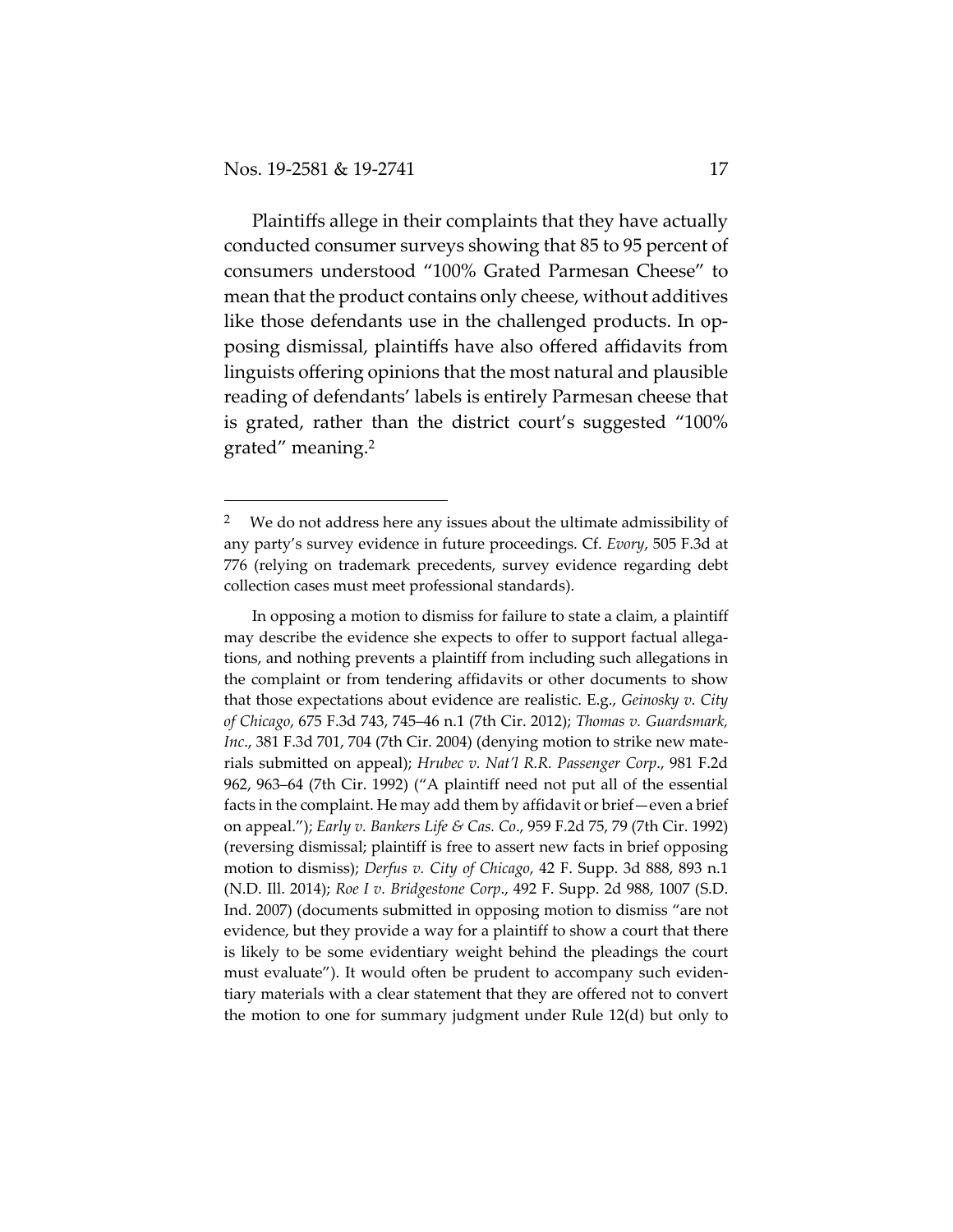We see no basis for disregarding plaintiffs' allegations on these points in deciding the motions to dismiss. What matters here is how consumers actually behave—how they perceive advertising and how they make decisions. These are matters of fact, subject to proof that can be tested at trial, even if as judges we might be tempted to debate and speculate further about them. We doubt it would surprise retailers and marketers if evidence showed that many grocery shoppers make quick decisions that do not involve careful consideration of all information available to them. See, e.g., U.S. Food & Drug Admin., *Guidance for Industry: Letter Regarding Point of Purchase Food Labeling* (Oct. 2009) ("FDA's research has found that with [Front of Package] labeling, people are less likely to check the Nutrition Facts label on the information panel of foods (usually, the back or side of the package)."); Karen Bradshaw Schulz, *Information Flooding*, 48 Ind. L. Rev. 755, 782 (2015) (when terms "like 'low-fat' and 'multi-grain' were written in big, bright letters on foods," consumers would "focus on the bright claim rather than turning the box around to read the dull, black-and-white nutrition label on the back"), citing Timothy Muller, *Structural Information Factors Which Stimulate the Use of Nutrition Information: A Field Experiment*, 22 J. Mktg. Res. 143 (1985); Alan M. White, *Behavior and Contract*, 27 Law & Inequality 135, 158 (2009) ("Billions are spent every year on behavioral research by the marketing industry in order to understand consumer biases and heuristics. Armed with this information, marketers engage in various strategies to increase sales.").

illustrate the allegations that are the proper focus of the Rule 12(b)(6) motion. *Geinosky*, 675 F.3d at 745–46 n.1.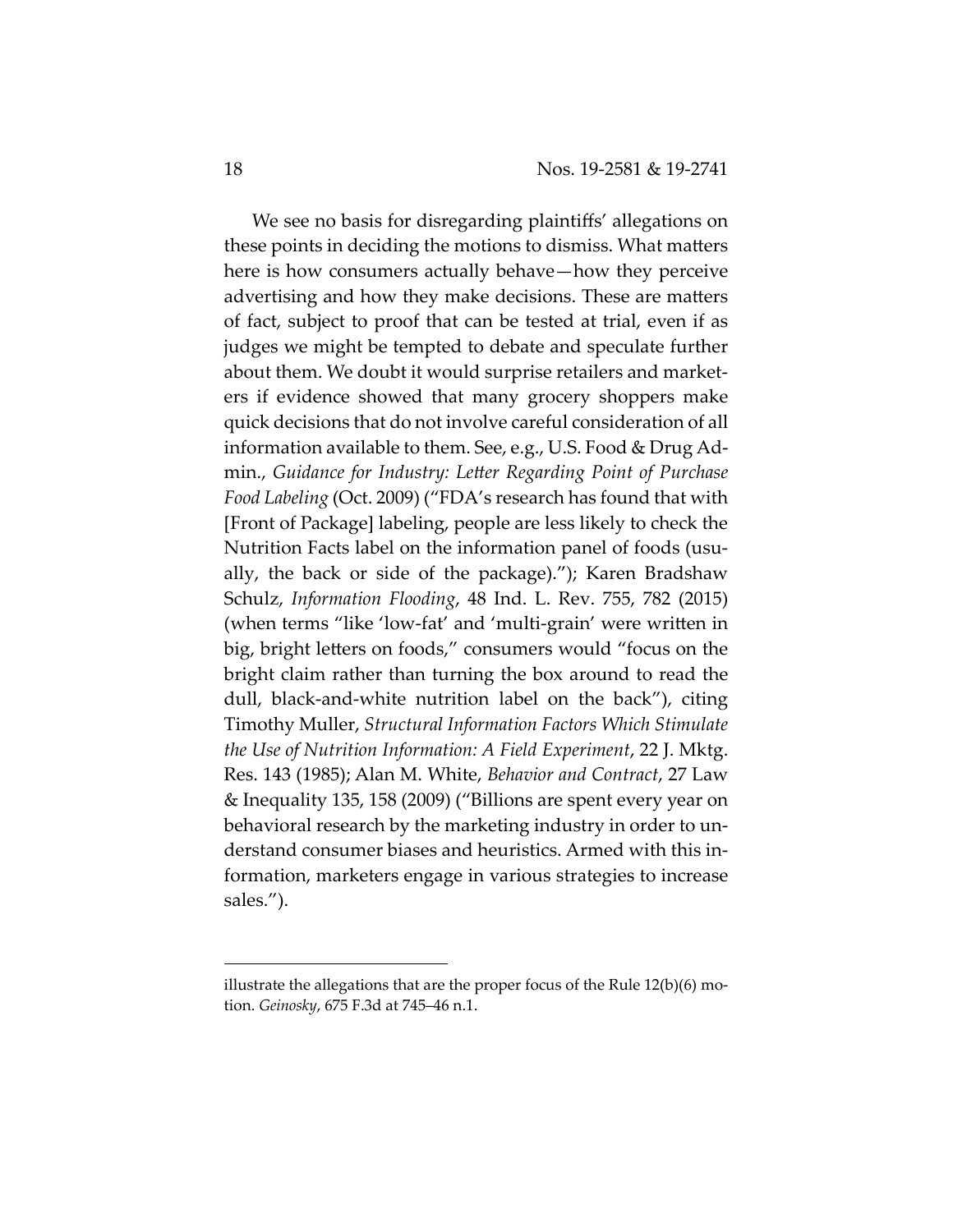Defendants also argue that even the "100% cheese" meaning is not misleading, despite the presence of the added cellulose and potassium sorbate. They contend that the FDA's definition of "grated cheese" allows them to call their products "grated cheese" because that designation allows addition of cellulose and potassium sorbate. See 21 C.F.R. § 133.146(c). The defense theory seems to be that if the FDA defines "grated cheese" in a way that allows added cellulose and potassium sorbate, their products with those additives thus qualify as "100% grated cheese." We have no quarrel with defendants' ability to call their products "grated cheese." The problem lies in the "100%," especially since the pleadings provide reason to think that consumers understand "100% grated cheese" to mean that the cheese does not have the additives. And how could a manufacturer of grated cheese *without* those additives differentiate its product from these defendants' products if, *pace* George Orwell, the courts said the products *with* the additives could lawfully claim to be "100% cheese"?

We address the preemption implications of this argument below in Part I-D, but average consumers are not likely to be aware of the nuances of the FDA's regulations defining "grated cheese." When consumers read "100% Grated Parmesan Cheese," plaintiffs plausibly allege, they are not likely to understand that the phrase really means that the product is a blend of cheese and other substances that regulations allow to be called "cheese." Rather, both plain meaning and the plaintiffs' surveys and linguists plausibly indicate that a significant portion of consumers read the labels as promising pure cheese without added ingredients.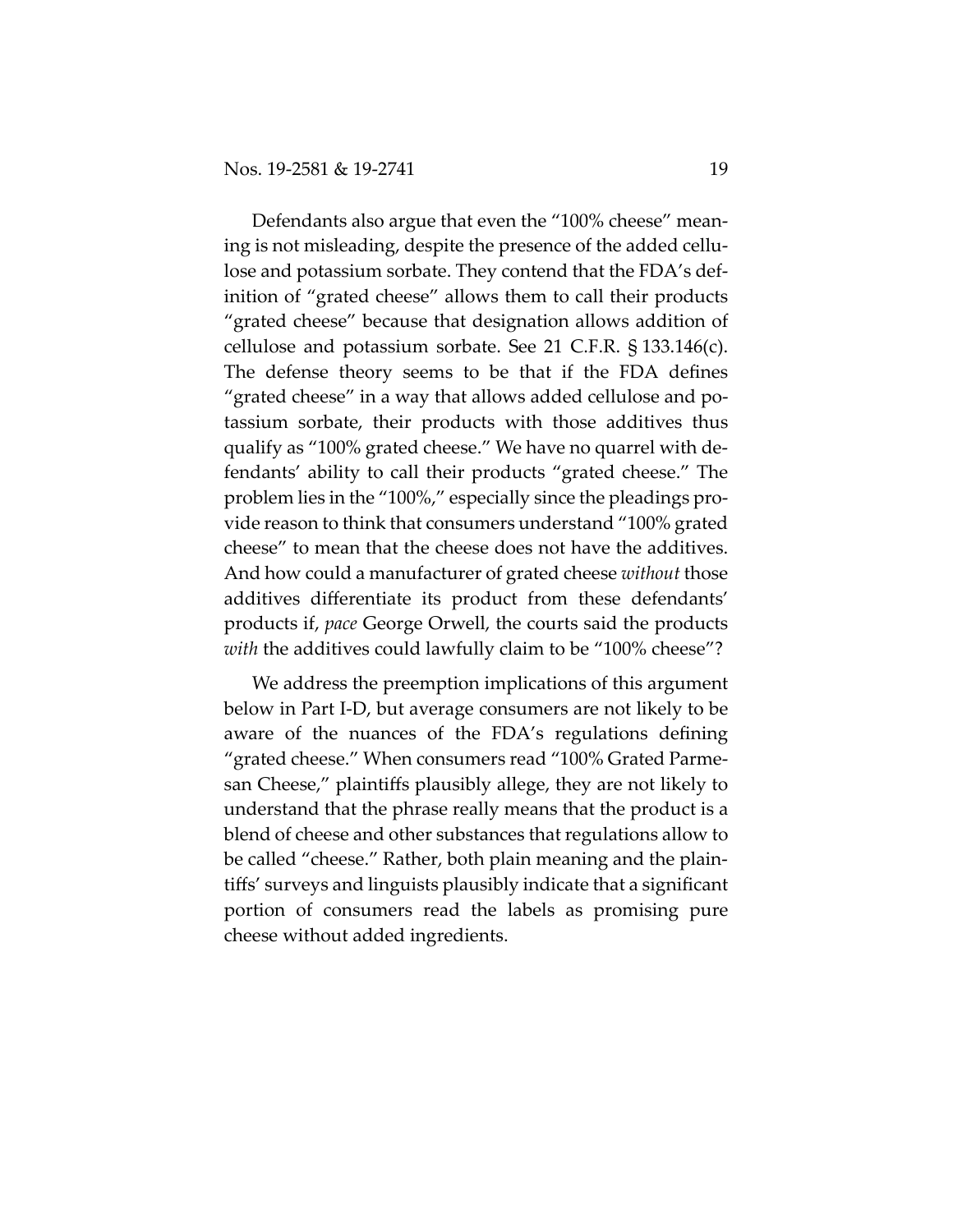#### 2. *Common Sense Does Not Solve the Problem*

"Common sense" does not render plaintiffs' reading unreasonable. The district court found that no reasonable consumer who read the label as promising pure cheese could actually believe it because common sense tells us that pure cheese cannot be shelf stable without refrigeration. That reasoning strayed from the standard for dismissal for failure to state a claim under Rule 12(b)(6).

First, as plaintiffs point out, pure grated Parmesan cheese can be shelf-stable for a long time without refrigeration. See U.S. Dep't of Agriculture, *Does all cheese need to be refrigerated?* (July 17, 2019), https://ask.usda.gov/s/article/Does-all-cheeseneed-to-be-refrigerated ("[H]ard cheeses such as … grated Parmesan do not require refrigeration for safety, but they will last longer if kept refrigerated."). One of Kraft's own patents claims: "Fully cured Parmesan cheese is very hard and keeps almost indefinitely." U.S. Patent No. 6,242,016 B1, 1. For millennia, people have been making cheese to preserve milk for later consumption, all without modern refrigeration. See, e.g., Casey Quakenbush, *Archaeologists Have Discovered the World's Oldest Cheese Inside an Ancient Egyptian Tomb*, TIME (Aug. 20, 2018), https://time.com/5371503/ancient-egypt-tomb-oldcheese/.

Moreover, today's grocery shoppers can often spot unrefrigerated cartons of pure grated Parmesan sold beside the cheese wheels that source them. It is true the defendants' products are not displayed in that way but are instead shelved in the main grocery aisles. But since pure grated Parmesan can be and sometimes is sold unrefrigerated, common sense is not a substitute here for evidence, and certainly not as a matter of law. Reasonable consumers' expectations about the need to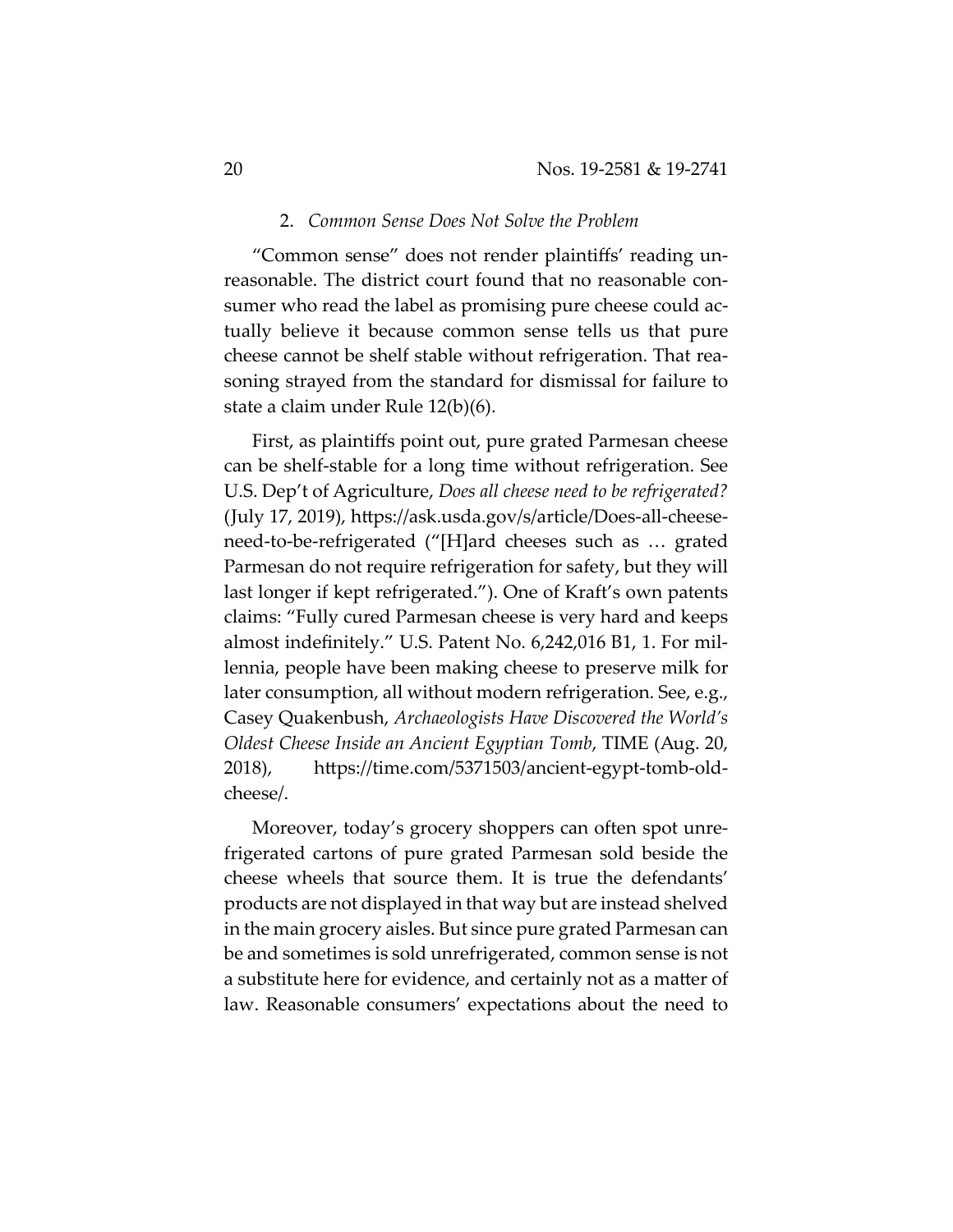use either additives or refrigeration cannot be decided as a matter of law.

A comparison to our recent opinion in *Beardsall* may help illustrate the point. Plaintiffs there complained of labels on aloe vera gels proclaiming "100% aloe vera gel" despite the use of added preservatives that were disclosed in the fineprint lists of ingredients. *Beardsall*, 953 F.3d at 977. We affirmed summary judgment for the defendants because the plaintiffs failed to offer evidence of actual deception. The *Beardsall* plaintiffs failed to offer any consumer surveys showing the 100% claim was misleading, and the named plaintiffs admitted in their depositions that they actually expected that the products would include preservatives. *Id*.

We did not suggest, however, that the 100% claim could have been deemed not deceptive on the pleadings. To the contrary, we cast doubt on the defendants' argument that such 100% claims were not misleading because the back label could clarify any ambiguity: "We are skeptical of defendants' position … that an asterisk pointing to an ingredient list in fine print could save virtually any deceptive slogan claiming purity." 953 F.3d at 977. The result is different in this case because of the difference between a motion to dismiss on the pleadings and a motion for summary judgment. How reasonable consumers actually understand defendants' "100% Grated Parmesan Cheese" labels is a question of fact that cannot be resolved on the pleadings.

## D. *Federal Preemption*

The defendants argue that we should affirm on an alternative ground even if their 100% labels could be deemed misleading under state law. Defendants contend that such state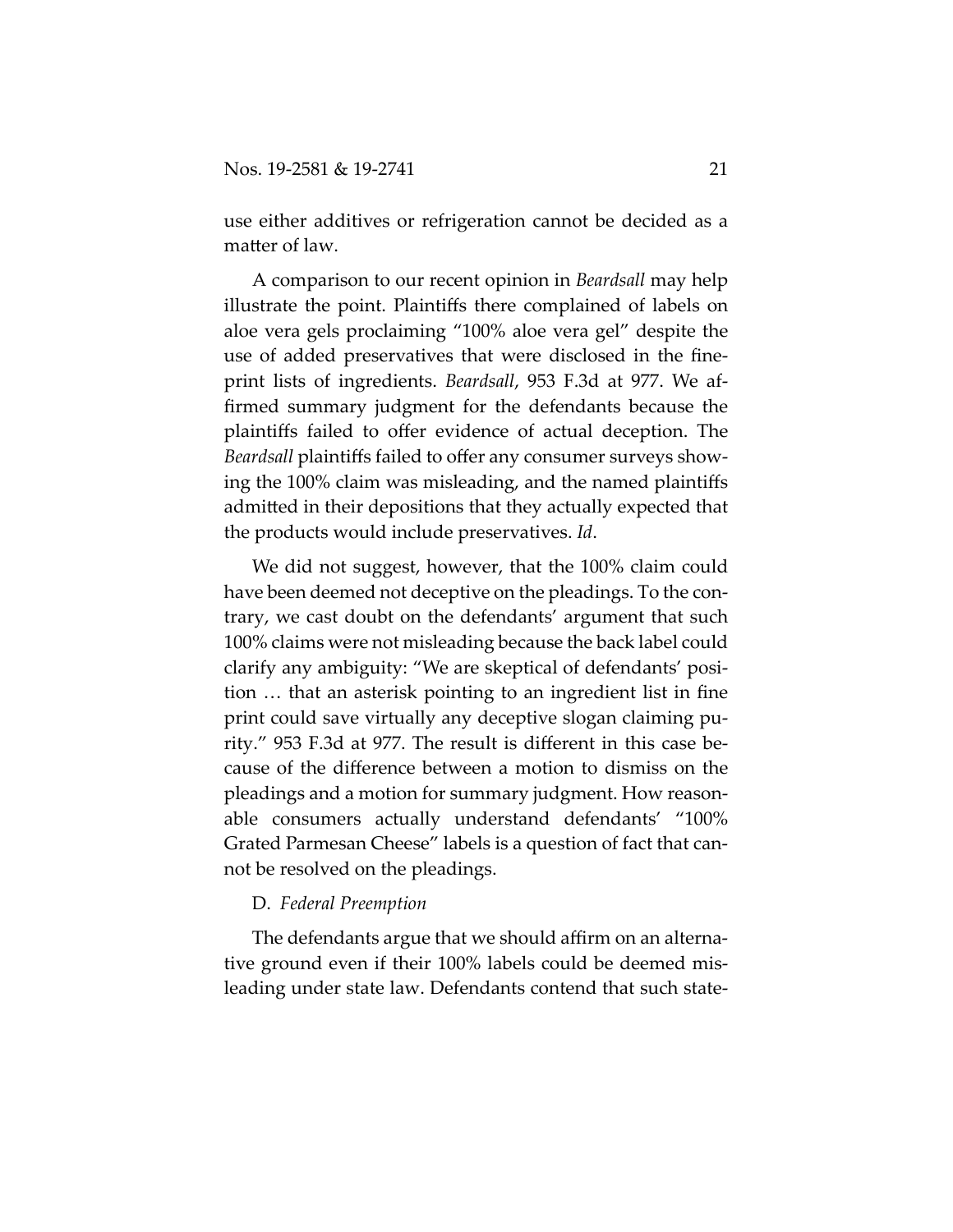law claims are preempted because federal law permits their labeling. The district court did not reach this issue, but it was briefed fully in the district court and on appeal. We find it prudent to resolve this issue of law now and perhaps head off another round of appeals in the multidistrict litigation.

Defendants' argument has two distinct branches. First, they point out that the federal Food, Drug, and Cosmetic Act (FDCA) and its accompanying regulations expressly bar states from imposing labeling requirements that are not "identical" to the FDCA's, and they contend plaintiffs seek to use state law to impose different labels on them. Second, defendants say the FDA approved Kraft's use of the "100% Grated Parmesan Cheese" label in 1999 and 2000, thus rendering the plaintiffs' challenge both conflict-preempted and barred by state-law safe harbor provisions. These arguments do not persuade us. The first reads the FDCA's express preemption provision too broadly. The second fails at the first step because defendants have not shown that the FDA approved Kraft's "100%" labeling as nondeceptive.

## 1. *Express Preemption*

The FDCA delegates to the FDA the power to "promulgate regulations fixing and establishing for any food … a reasonable definition and standard of identity." 21 U.S.C. § 341. These standards of identity determine what a food product must contain to be marketed under a certain name. They also often establish requirements for how the product must be made or sold.

The express preemption provision of the FDCA bars states from "directly or indirectly establish[ing] under any authority … any requirement for a food which is the subject of a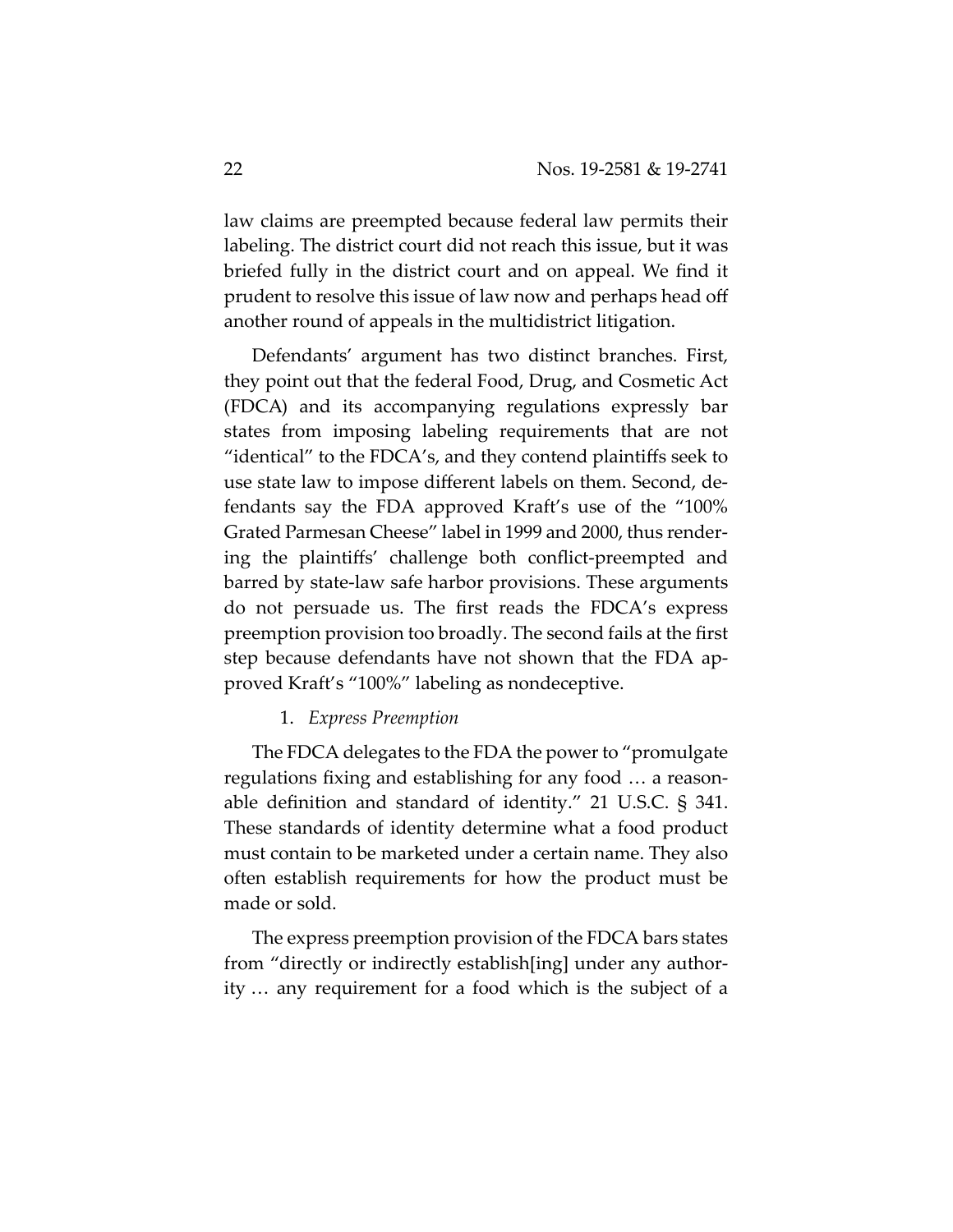standard of identity … that is not identical to such standard of identity or that is not identical to the requirement of section 343(g)" of the Act. 21 U.S.C. § 343-1(a)(1). The FDA's standard of identity for "grated cheeses" allows the defendants to add anticaking agents (cellulose powder) and antimycotics (potassium sorbate) and to call the product "grated cheese." 21 C.F.R. § 133.146(c). In fact, the standard of identity requires defendants to call their products "Grated Parmesan Cheese." "If only one variety of cheese is used, the name of the food is 'grated \_\_\_\_ cheese', the name of the cheese filling the blank." 21 C.F.R. § 133.146(d)(3)(i).

Defendants point out that the standard of identity does not explicitly prohibit them from labeling their products as "100%" cheese. From this silence, they argue that any statelaw ruling that prohibited them from using the phrase "100% cheese" would establish a requirement not identical to those set out in the FDA's standard of identity.

The conclusion does not follow from the statute because defendants read the express preemption provision too broadly. The problem for the defense is that nothing in the standard of identity says whether products named "Grated Parmesan Cheese" may be labeled with an additional modifier such as "100%." The key question becomes what that silence means for the FDCA's preemption provision.

In *Turek v. General Mills, Inc.*, 662 F.3d 423 (7th Cir. 2011), we held that the FDCA preempted the plaintiffs' attempt to use state law to require that disclosure language be *added* to a food label when federal regulations did not explicitly require it. "Even if the disclaimers that the plaintiff wants added would be consistent with the requirements imposed by the Food, Drug, and Cosmetic Act, consistency is not the test;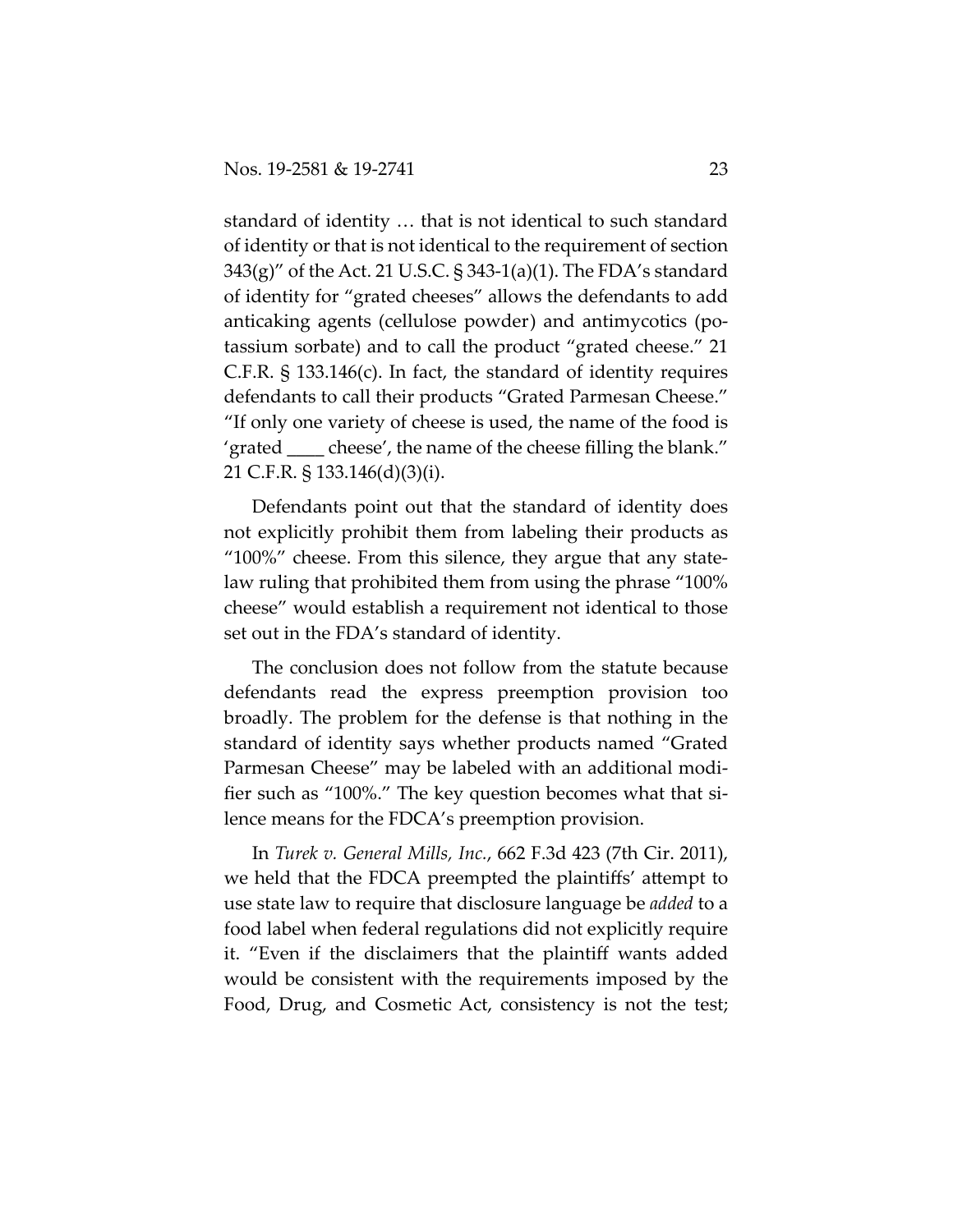identity is." *Id.* at 427. Thus, when a standard of identity lists labeling disclosures that are affirmatively required, state law may not tack on further required disclosures that the federal standard does not mention. That would "establish … a[] requirement … not identical to" the federal standard. 21 U.S.C. § 343-1(a)(1); see also *Nemphos v. Nestle Waters North America, Inc.*, 775 F.3d 616, 625 (4th Cir. 2015) (affirming dismissal; state-law claim seeking remedy of additional warning on label for excessive fluoride in bottled water was preempted).

In this case, however, it is defendants' labels, not plaintiffs' claims, that depart from the standard of identity. Plaintiffs are not seeking to *add* labeling requirements. They seek only to stop defendants from voluntarily adding deceptive language to the federally permitted labels. The federal standard of identity does not address that language, the "100%." If state law prevents such deception, it will not establish any new requirement different from the standard of identity. In fact, the FDCA already provides generally that "a food shall be deemed to be misbranded" if its labeling is "false or misleading in any particular." 21 U.S.C. § 343(a)(1). Absent contrary language in a standard of identity that protects a particular statement, § 343-1 does not expressly preempt state-law prohibitions on deceptive statements that sellers add voluntarily to their labels or advertising. See, e.g., *Durnford v. Muscle-Pharm Corp*., 907 F.3d 595, 603−04 (9th Cir. 2018) (reversing dismissal of state-law claim that seller's label made false claim about source of protein in supplement where federal standards were silent about source of protein); *Hawkins v. Kroger Co*., 906 F.3d 763, 770−71 (9th Cir. 2018) (reversing dismissal of state-law claim that food label's claim of "zero trans fat" was deceptive where federal regulations did not expressly authorize that claim outside fine-print list of nutritional facts);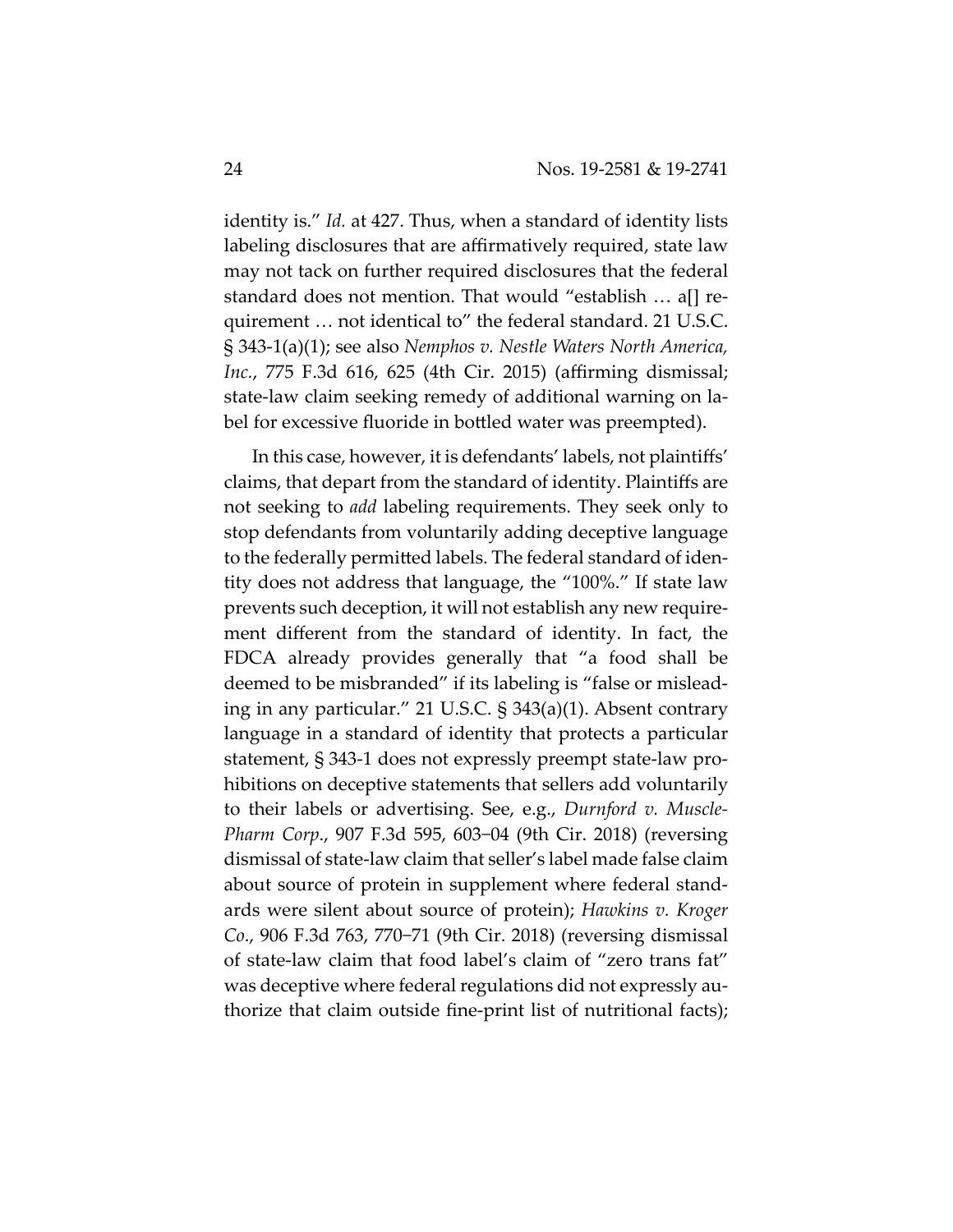*Astiana v. Hain Celestial Group, Inc.*, 783 F.3d 753, 758 (9th Cir. 2015) (reversing dismissal of state-law claim that cosmetics label's use of "natural" was deceptive where federal regulations did not address use of "natural").

By the logic of these decisions, state-law claims challenging defendants' voluntary addition of "100%" to their labels are not preempted. A simple example illustrates this limit for express preemption. If an FDCA standard of identity said that a vegetable label must indicate the vegetable's "color, date of harvest, and common name," the preemption provision would prohibit a state from adding a further requirement that all vegetable labels also list the country of origin. The absence of such a requirement in the federal law operates to exclude it. But if a seller chose voluntarily to add a country of origin and lied about it—then § 343-1(a)(1) would not preempt state law from requiring the seller to remove the voluntarily-added lie. After all, there are all sorts of potentially misleading additions that standards of identity do not explicitly ban. See *Durnford*, 907 F.3d at 603−04 (seller's false claim about source of protein was not expressly authorized by federal regulations, so state-law claim for deception was not preempted); *Astiana*, 783 F.3d at 758 (same where cosmetics seller's deceptive use of "natural" was not expressly authorized by federal regulations).

Closer to this case, as in our hypothetical standard for a vegetable, the actual standard for grated cheese says nothing about a cheese's country of origin. Suppose a defendant here labeled its product "Grated Parmesan Cheese, 100% from Italy." If the cheese did not actually come from Italy, state-law claims for deceptive advertising would not be preempted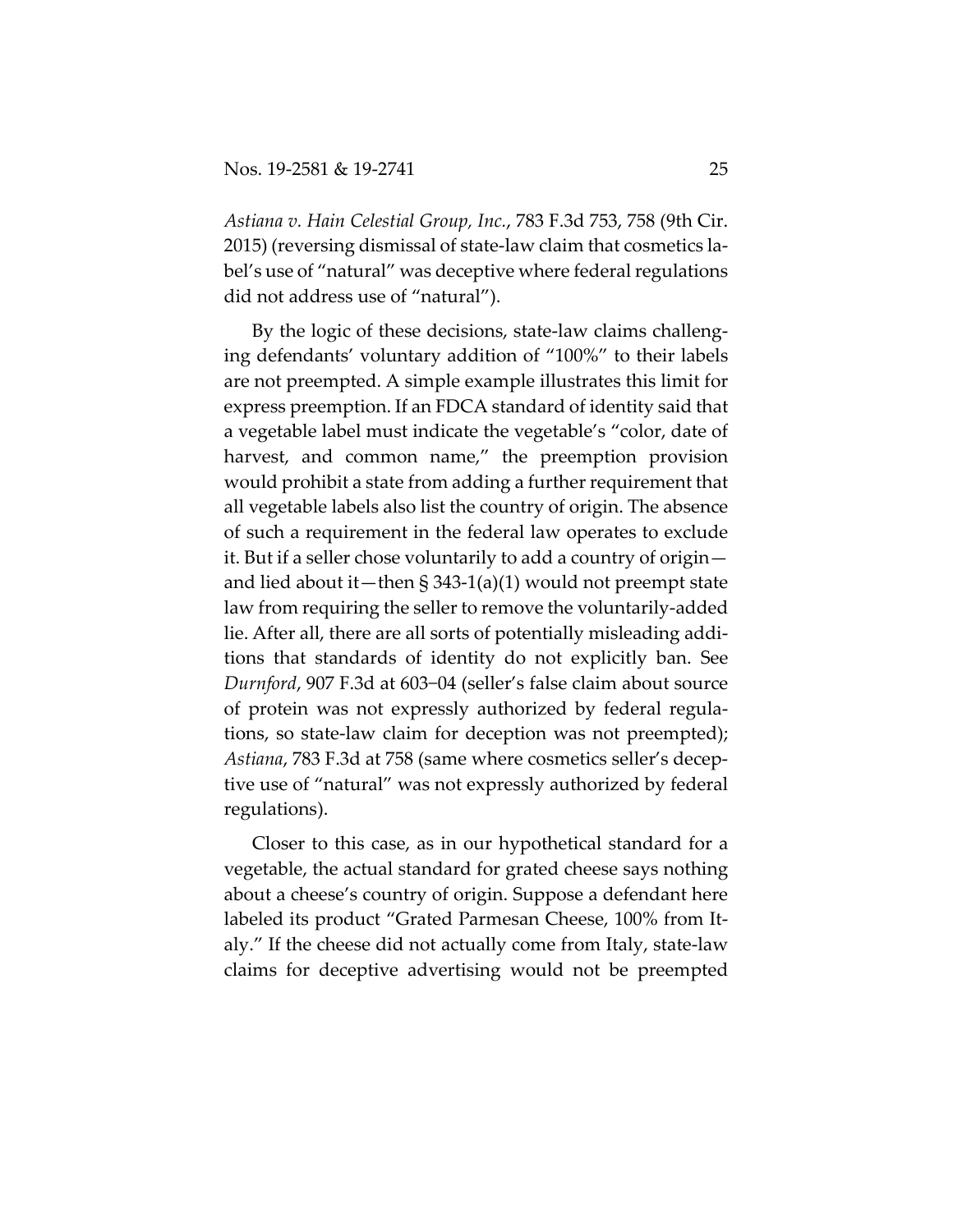simply because the federal standard of identity does not explicitly ban such a statement. Such a result would stretch the FDCA's "not identical to" language for express preemption beyond its breaking point.

The FDCA's preemption provision means that, while states may not require sellers to *add* further labeling that is not required by federal law, they may prevent sellers from voluntarily adding deceptive content that is not required by federal law. Plaintiffs' "100%" claims are thus not preempted by  $\S 343-1(a)(1).3$ 

In general, FDA regulations do not require optional ingredients on front labels. See 21 C.F.R. § 130.11 (requiring it only when both a particular standard of identity requires it and it would "significantly differentiate between two or more foods that comply with the same standard"). The standard of identity governing grated cheeses does not require optional ingredients to be declared on the front label. Unlike some standards that do require this (e.g., Macaroni products, 21 C.F.R. § 139.110(f)), the standard for grated cheese uses common-form language mandating only that each ingredient be declared "as required by the applicable sections of

 $3$  Plaintiffs' briefs suggest that the front labels could also be fixed if they read "100% Grated Parmesan Cheese with additives and preservatives." That remedy would be preempted. It would require the defendants to list optional ingredients on the front label—an added requirement that conflicts with federal law. Recall that the FDCA also preempts states from establishing a labeling requirement "not identical to the requirement of section 343(g)." 21 U.S.C. § 343-1(a)(1). Section 343(g) provides that "a food shall be deemed to be misbranded … if it purports to be … a food for which a definition and standard of identity has been prescribed … unless (1) it conforms to such definition and standard, and (2) its label bears the name of the food … *and, insofar as may be required by such regulations, the common names of optional ingredients* (other than spices, flavoring, and coloring) present in such food." 21 U.S.C. § 343(g) (emphasis added). If FDA regulations do not require a certain food label to include optional ingredients, then state law may not impose such a requirement.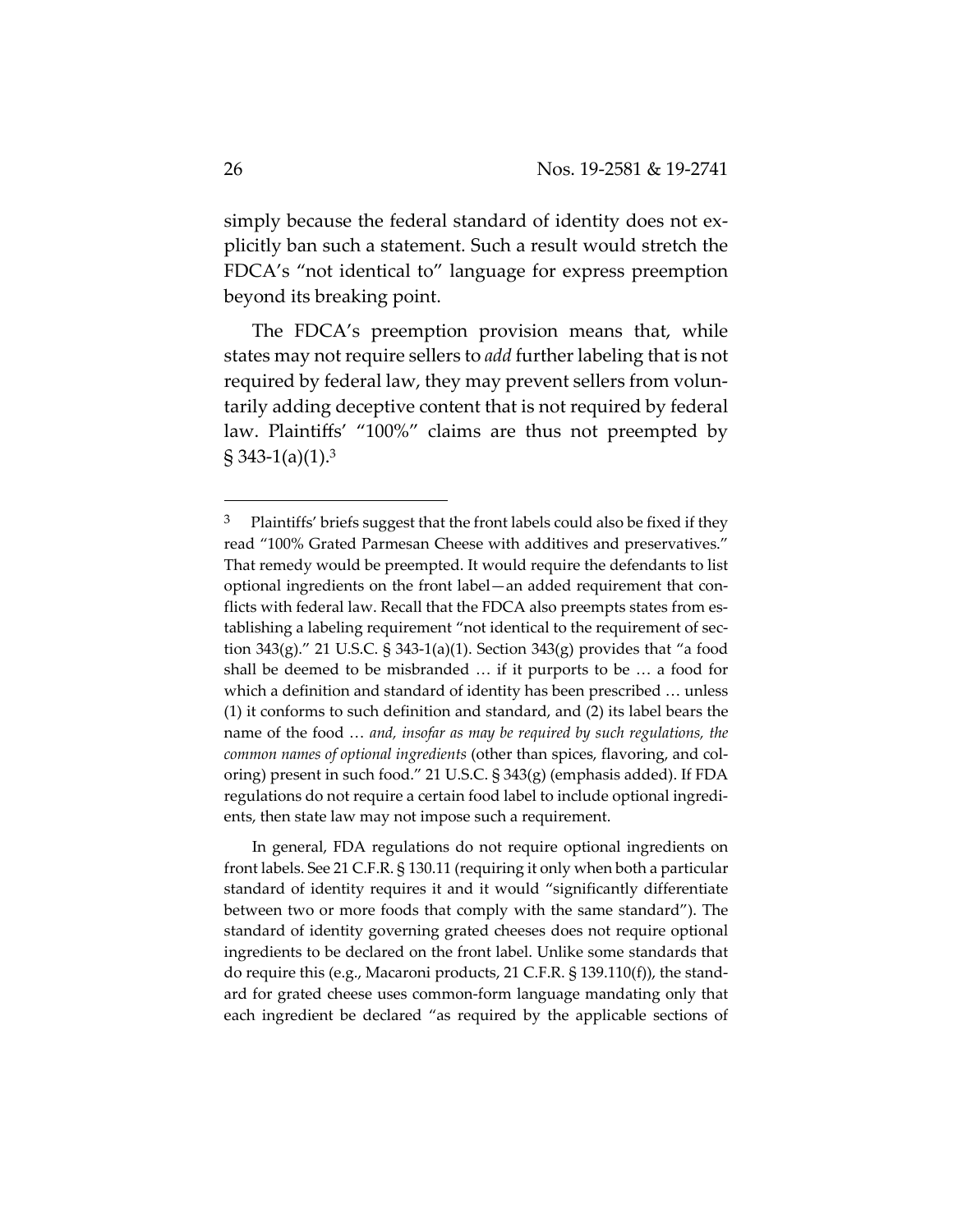## 2. *Conflict Preemption and Safe Harbors*

This brings us to the defendants' last line of defense in these appeals. They contend that the FDA actually approved Kraft's use of the "100% Grated Parmesan Cheese" label in 1999 and 2000. The argument distorts the facts. The FDA's standard of identity for Parmesan cheese requires that the cheese have been aged for at least ten months. In 1999, the FDA issued Kraft a temporary permit "to market test a product designated as '100% Grated Parmesan Cheese' that deviates from the U.S. standards of identity for Parmesan cheese and grated cheeses" in that it used "a different enzyme technology that fully cures the cheese in 6 months rather than 10 months." 64 F.R. 16743-01 (1999), citing 21 C.F.R. § 133.165, which requires a ten-month curing period for Parmesan cheese. In 2000, the FDA extended the permit. 65 F.R. 83040- 01 (2000).

Kraft needed these permits to experiment with a sixmonth curing period. And that was what the FDA approved. There is no indication in these permits that the FDA assessed whether Kraft's proposed "100% Grated Parmesan Cheese" label was nondeceptive under federal law, and certainly not that it approved the 100% claim. The FDA only noted in passing that Kraft's "products will bear the name '100% Grated

parts 101 and 130" of the FDA regulations. 21 C.F.R. § 133.146(e). Part 130 includes the general regulation disclaiming the need to list optional ingredients on a front label. Part 101 requires that "chemical preservative[s]" such as cellulose powder or potassium sorbate be disclosed only somewhere "on the food or on its container." 21 C.F.R. § 101.22(c). Because the FDCA and its accompanying regulations explicitly disclaim the defendants' need to disclose their use of cellulose or potassium sorbate on the front label, § 343-1 preempts state laws that would require that disclosure.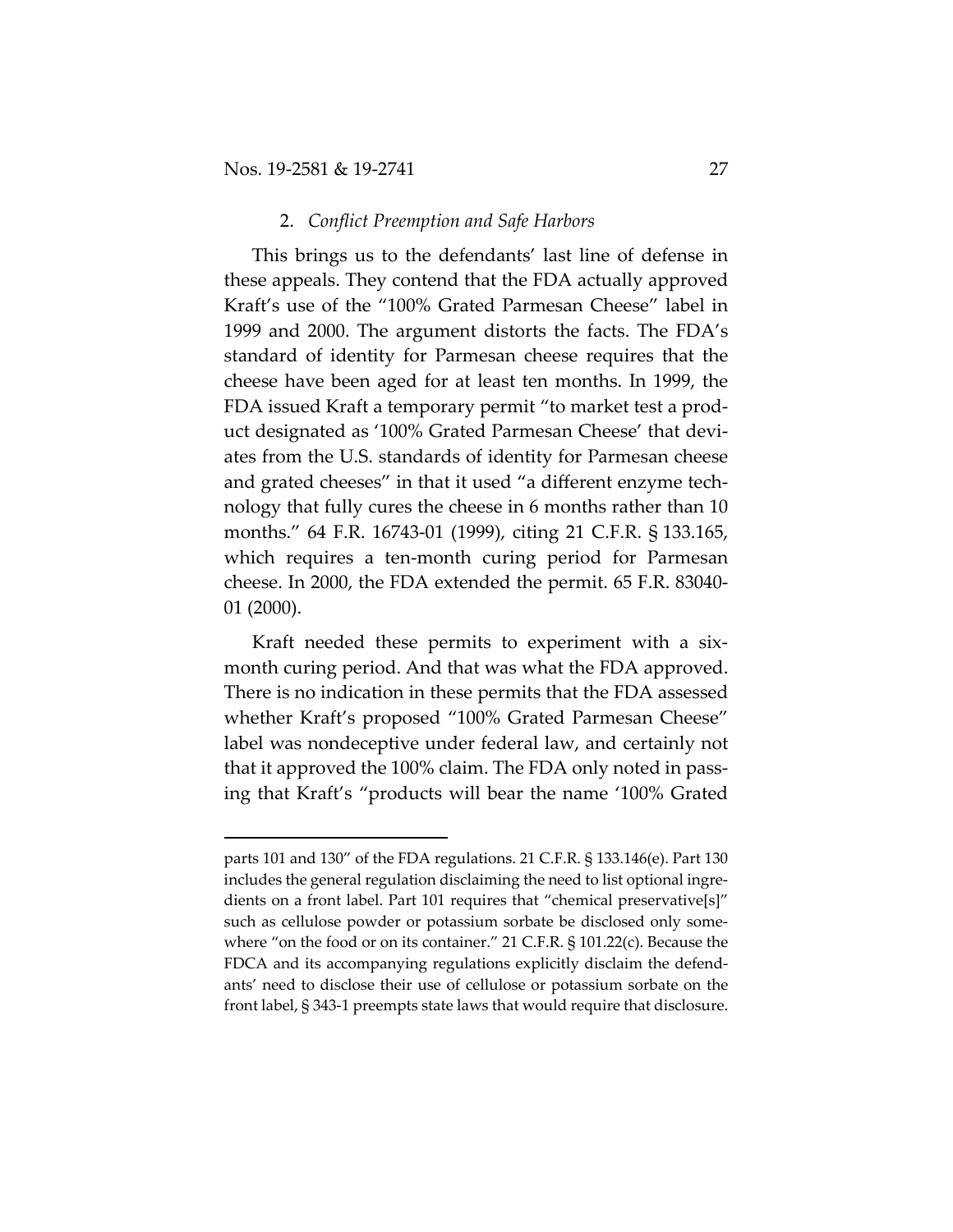Parmesan Cheese'." 65 F.R. 83040-01. The FDA's approval of Kraft's shorter six-month curing period therefore poses no conflict with the plaintiffs' state-law labeling claims: "Conflict preemption applies when there is an actual conflict between state and federal law such that it is impossible for a person to obey both." *Nelson v. Great Lakes Educational Loan Servs., Inc.*, 928 F.3d 639, 646 (7th Cir. 2019).

Likewise, the plaintiffs' claims are not barred by state-law safe harbor provisions embedded in the Little-FTC Acts. These safe harbor provisions prevent federal-state conflicts by protecting business practices that the federal government has specifically approved. The Illinois Consumer Fraud Act, for example, bars claims based on actions that are "specifically authorized by laws administered by any regulatory body or officer acting under statutory authority of this State or the United States." 815 ILCS 505/10b(1). Safe harbor provisions like these do not foreclose the plaintiffs' claims because, again, the FDA did not authorize the defendants' "100% Grated Parmesan Cheese" label as nondeceptive. See *Vanzant v. Hill's Pet Nutrition, Inc.*, 934 F.3d 730, 738 (7th Cir. 2019) (holding safe harbor provision did not apply where an FDA policy guide did not "specifically authorize" the defendant's prescription labeling on its pet food).

For these reasons, plaintiffs' state-law claims are not preempted to the extent that they would require the defendants to remove "100%" from their labels—leaving only "Grated Parmesan Cheese." The FDCA allows defendants to name their products "Grated Parmesan Cheese" even though they contain ingredients other than cheese. And state law may not require the defendants to disclose optional ingredients on the front label. But if the plaintiffs ultimately succeed on the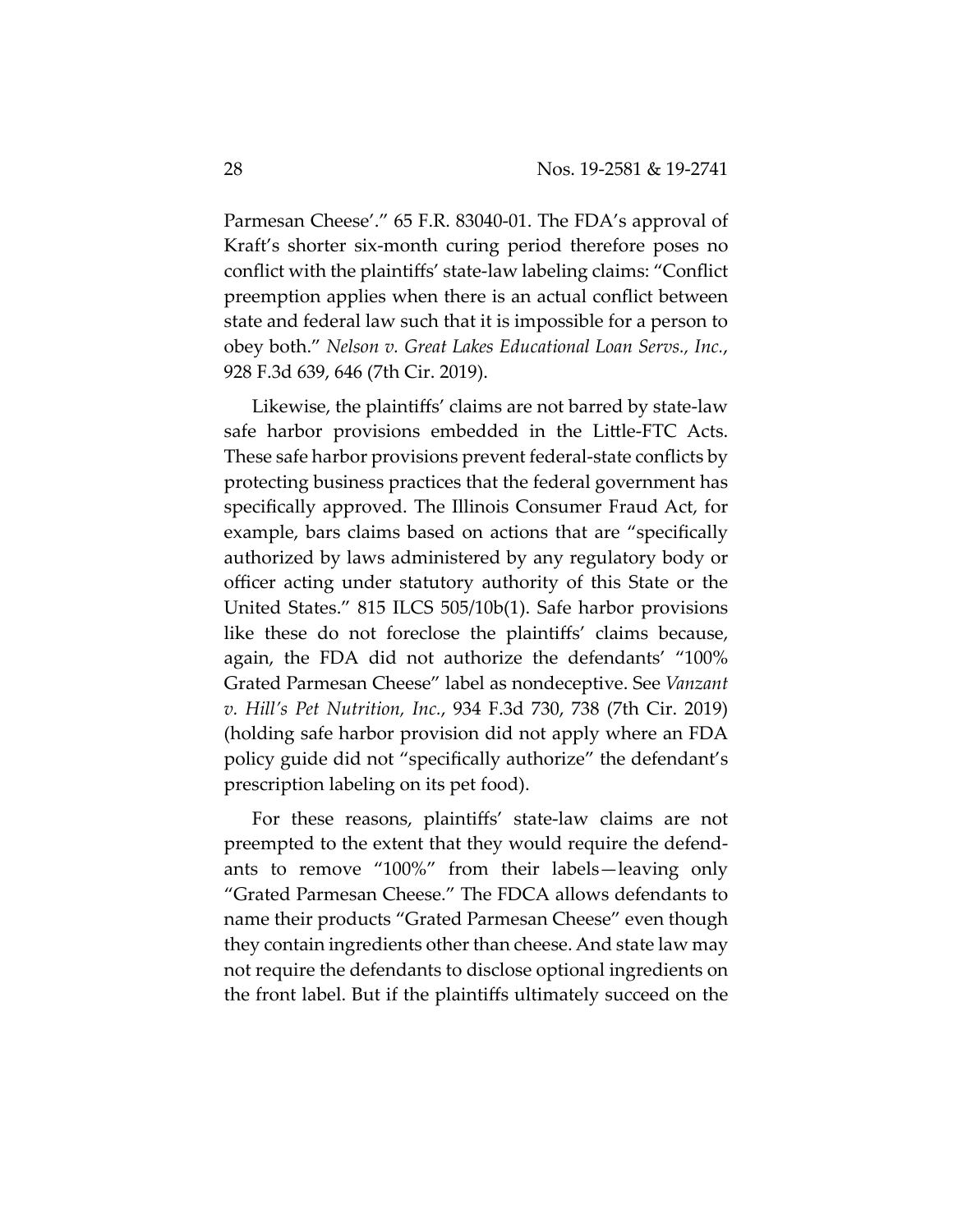merits, state law could prevent the defendants from voluntarily including the "100%" labeling.

## II. *Appellate Jurisdiction*

We have jurisdiction over the appeals addressing the 100% claims within three of the plaintiffs' consolidated complaints, but not over the appeals arising from the remaining two. The district court dismissed the plaintiffs' 100% claims in three consolidated complaints, those against Kraft Heinz Co., Albertsons Co., Albertsons LLC, SuperValu Inc., Wal-Mart Stores, Inc. and ICCO-Cheese Co. Other claims remain pending in the district court in those cases, but the district court invoked Federal Rule of Civil Procedure 54(b) to enter partial final judgments on those claims on the ground that there was no just reason for delay. This was a practical and sensible use of Rule 54(b) to enable review of the 100% claims, which seem to be the core of the overall litigation, without forcing the parties and the district court to work through all the other claims first.

Ironically, however, we encounter problems with our appellate jurisdiction in the two cases in which all claims were dismissed as to all parties: the cases against Publix and against Target/ICCO. In those cases, plaintiffs filed their notices of appeal too late to invoke our jurisdiction. We reach this split result for reasons specific to how this multidistrict litigation was managed. To explain, we first recount the key events in the district court, then note some of the challenges of managing final judgments and appeals in multidistrict litigation, and finally explain why we lack jurisdiction over the appeals against Publix and Target/ICCO.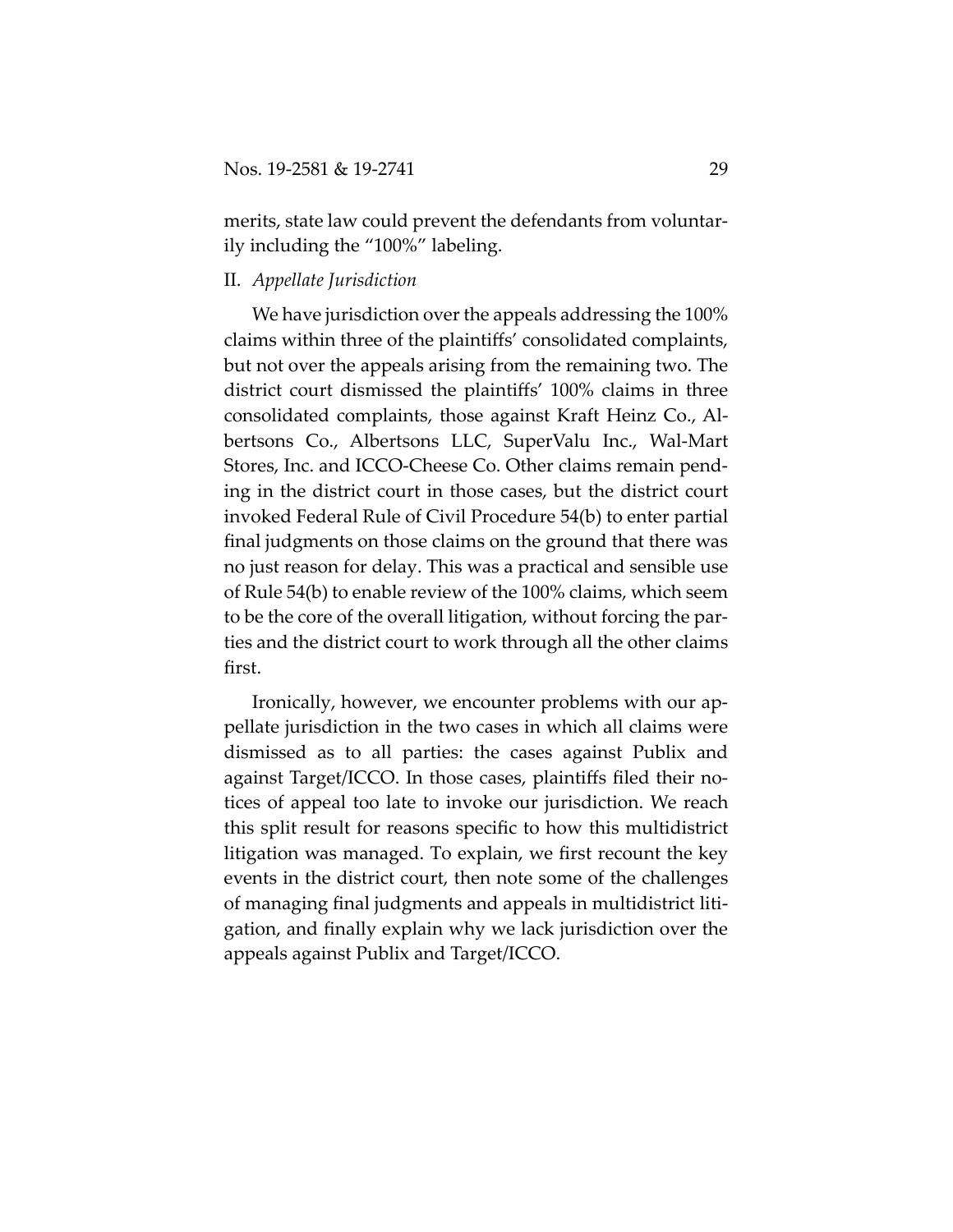## A*. Procedural History*

In an order issued August 24, 2017, the district court first dismissed all the plaintiffs' 100% labeling claims, but without prejudice to filing amended complaints. See *100% Grated Parmesan Cheese Marketing and Sales Practices Litig.*, 275 F. Supp. 3d 910, 927 (N.D. Ill. 2017). Plaintiffs then filed five amended consolidated class action complaints, which were organized around the defendants. See Dkt. 225 against Kraft Heinz Co.; Dkt. 226 against Publix Super Markets, Inc.; Dkt. 227 against Albertsons Co., Albertsons LLC, and SuperValu Inc.; Dkt. 228 against Target Corp. and ICCO-Cheese Co.; Dkt. 229 against Wal-Mart Stores, Inc. and ICCO-Cheese Co. Defendants responded to those consolidated complaints with a fresh round of motions to dismiss on the pleadings, setting off a new round of briefing on the merits.

The district court ruled on those motions on November 1, 2018, dismissing all of the 100% labeling claims within these consolidated complaints, as well as all other claims in the Target/ICCO complaint. See *100% Grated Parmesan Cheese*, 348 F. Supp. 3d 797, 818 (N.D. Ill. 2018) ("The 100% claims are dismissed in their entirety, as are all Anticaking claims against Target/ICCO."). The November 1, 2018 order denied dismissal of some "anticaking" claims against several defendants. Because the Publix complaint brought only 100% labeling claims, the November 1, 2018 order dismissed all claims against all parties in both the Publix and Target/ICCO complaints. The November 1, 2018 order did not say explicitly that these dismissals were with prejudice, but it ended: "No Anticaking claims may proceed against Publix and Target, which are dismissed from this litigation." *Id.* Despite this language,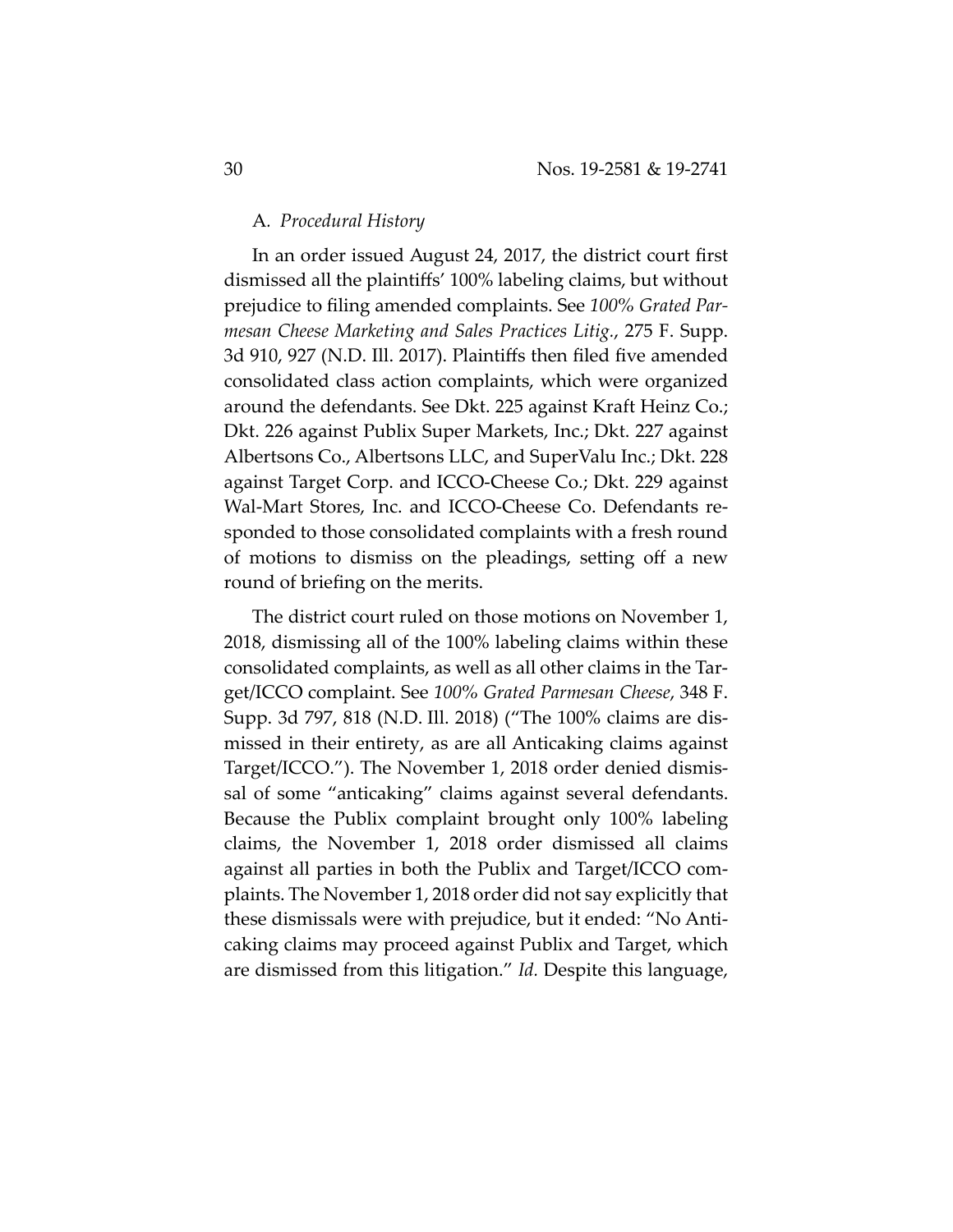the district court did not at that time enter a separate written judgment in favor of Publix or Target.

The plaintiffs tried to treat the November 1, 2018 order as if it had been a dismissal without prejudice by filing a motion under Rule 15(a)(2) for leave to file amended complaints against Publix and Target/ICCO. See Dkt. 306*.* Those defendants immediately opposed the motion to amend, arguing that the November 1, 2018 order had dismissed all claims against them and amounted to final judgments in their favor. Dkt. 324 at 5–6 (Dec. 21, 2018) (Publix); Dkt. 325 at 6–7 (Dec. 21, 2018) (Target/ICCO). Defendants argued that the liberal amendment standards of Rule 15 therefore did not apply and that the final judgments in favor of Publix and Target/ICCO could be set aside only under Rules 59 or 60, which plaintiffs had not invoked and could not satisfy. Accordingly, whether the November 1, 2018 order had amounted to a final judgment in favor of Publix and Target/ICCO was openly disputed from the outset, and in time for the parties or the court to resolve any ambiguity. No one did that, however.

On July 16, 2019, the district court denied plaintiffs' motion to file amended complaints against Publix and Target/ICCO. *100% Grated Parmesan Cheese Marketing and Sales Practices Litig.*, 393 F. Supp. 3d 745, 756 (N.D. Ill. 2019). In the July 16, 2019 order, the district court did not address whether it had already in effect entered final judgments in favor of Publix and Target/ICCO back on November 1, 2018, but without entering separate Rule 58 judgments. The court wrote that it "need not resolve the dispute because Plaintiffs' motion fails even under the more lenient Rule 15(a)(2) standard." *Id.* at 753–54. The court concluded: "The claims against Publix and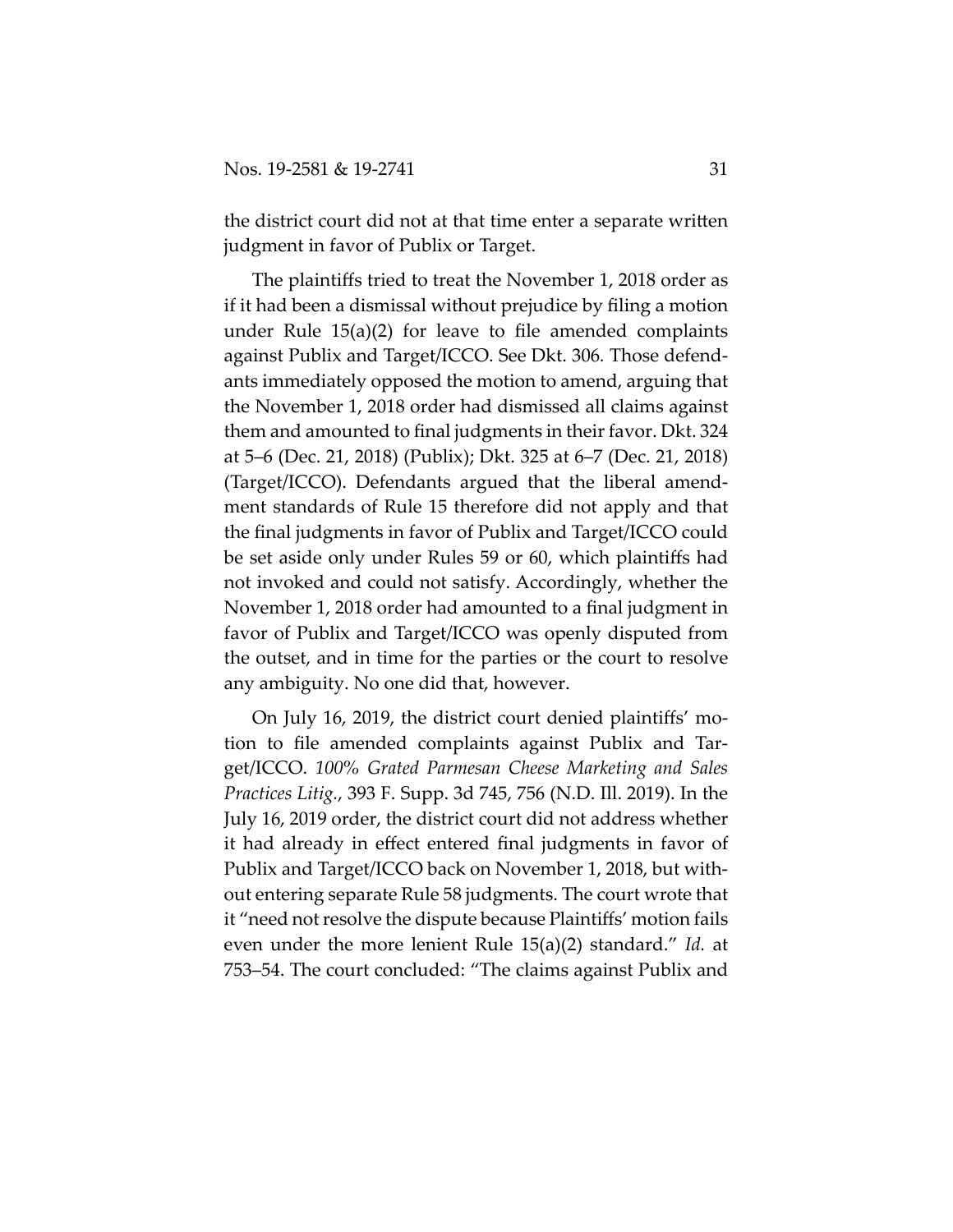Target/ICCO"—who were "dismissed as defendants" back in November 2018—"remain dismissed." *Id.* at 751, 765.

After the July 16, 2019 order, the court still did not enter any separate Rule 58(a) final judgments. It was not until August 26, 2019, that the court (upon joint requests by the parties) finally entered judgments based on its previous dismissals. The court entered four judgments. It entered Rule 58 judgments in three of the individual transferred cases within the Publix and Target/ICCO tracks. And it entered final judgment under Rule 54(b) "as to the '100% claims' in the consolidated amended class action complaints [Dkts.] 225 227 228 229." Missing from this list is Dkt. 226, the complaint against Publix, which contained only dismissed "100% claims" and thus had no remaining claims that brought it within Rule 54(b)'s purview. It is unclear why the list includes Dkt. 228, the Target/ICCO complaint. Both its 100% and anticaking claims had been dismissed in November 2018. Perhaps its inclusion reflected the ongoing confusion over the effect of those dismissals. Or it could be that this Rule 54(b) judgment simply listed each complaint that asserted claims beyond the "100% claims" that the court was separating out for appeal. In any event, the intended effect of this judgment was to start the appeal clock on the 100% claims that had not yet been the subject of appealable final judgments.

As we explain in Part II-D below, the problem for plaintiffs' appeals against Publix and Target/ICCO is that, despite the absence of separate Rule 58 judgments accompanying the November 1, 2018 order that said those defendants were "dismissed from this litigation," more than 150 days had passed. In 2002, Federal Rule of Civil Procedure 58 and Federal Rule of Appellate Procedure 4(a) were amended to try to solve the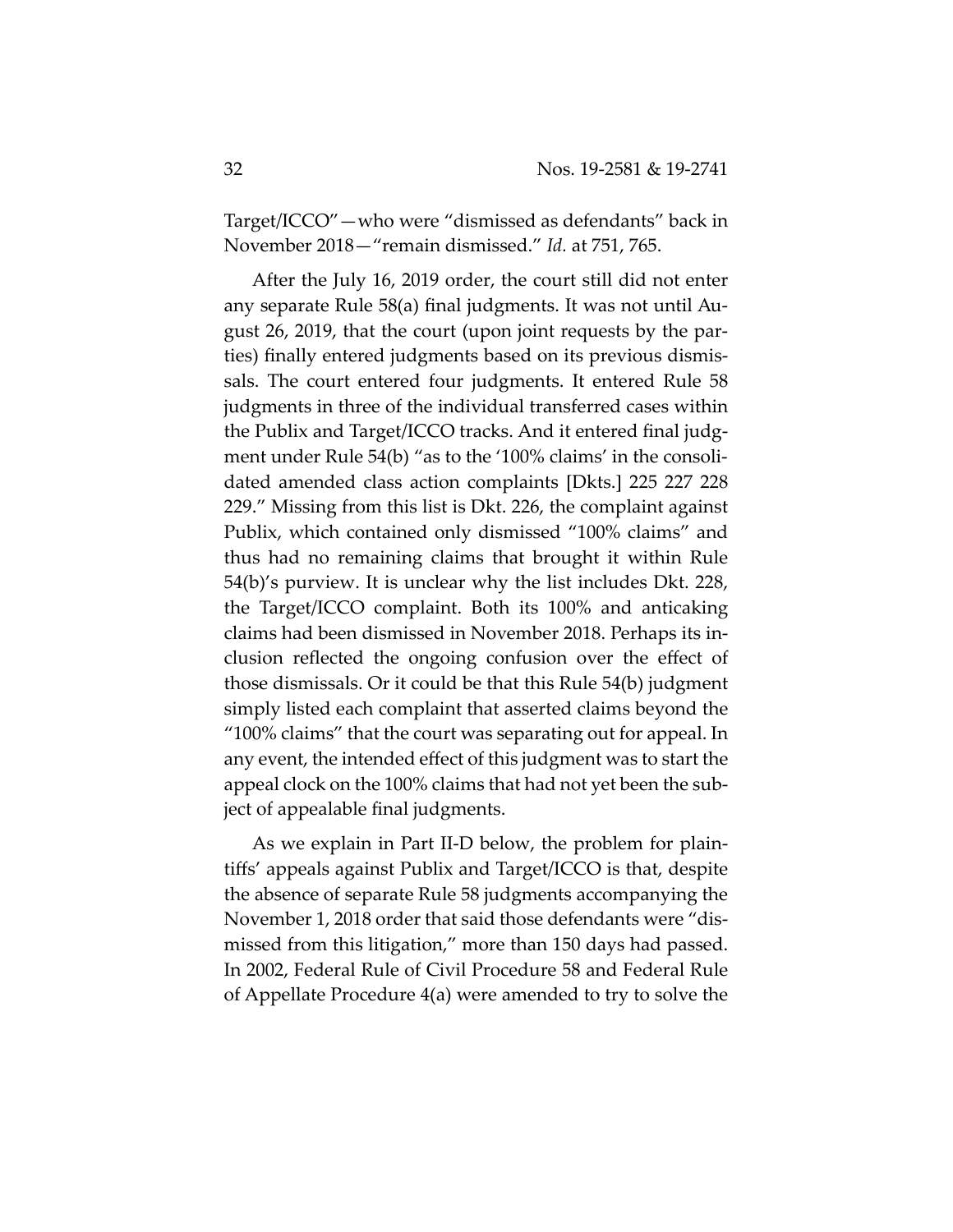problems that can arise when a district court never gets around to entering a separate Rule 58(a) judgment. The solution was to deem a final judgment to have been entered 150 days after the entry in the civil docket of the order that apparently ended the case and is being appealed. See Fed. R. Civ. P. 58(c); Fed. R. App. P. 4(a)(7); Committee Notes on Rules (2002 Amendment). That description fits the November 1, 2018 dismissal of all claims in the Target/ICCO and Publix cases. The 150 days from November 1, 2018 ran on March 31, 2019, so we treat these judgments as if they were entered on Monday, April 1, 2019, the first business day after the 150th day. Plaintiffs then had 30 more days, until May 1, to file notices of appeal from the November 1, 2018 dismissals of Publix and Target/ICCO. Plaintiffs missed that deadline by more than three months.

## B. *Final Judgments in Multidistrict Litigation*

The problem of appellate jurisdiction has an additional wrinkle here because these appeals arise from multidistrict litigation in which a district court and parties may use specialized procedures to manage the pretrial proceedings in the related cases.

Congress enacted 28 U.S.C. § 1407 in 1968 to manage more effectively complex sets of related lawsuits pending in multiple districts. The basic tool under § 1407(a) gave the new Judicial Panel on Multidistrict Litigation the power to transfer related cases to one district court for "coordinated or consolidated pretrial proceedings." Absent settlement or pretrial resolution, § 1407(a) provides that such transferred actions "shall be remanded by the panel at or before the conclusion of such pretrial proceedings to the district from which it was transferred … ." During the pretrial proceedings, however, the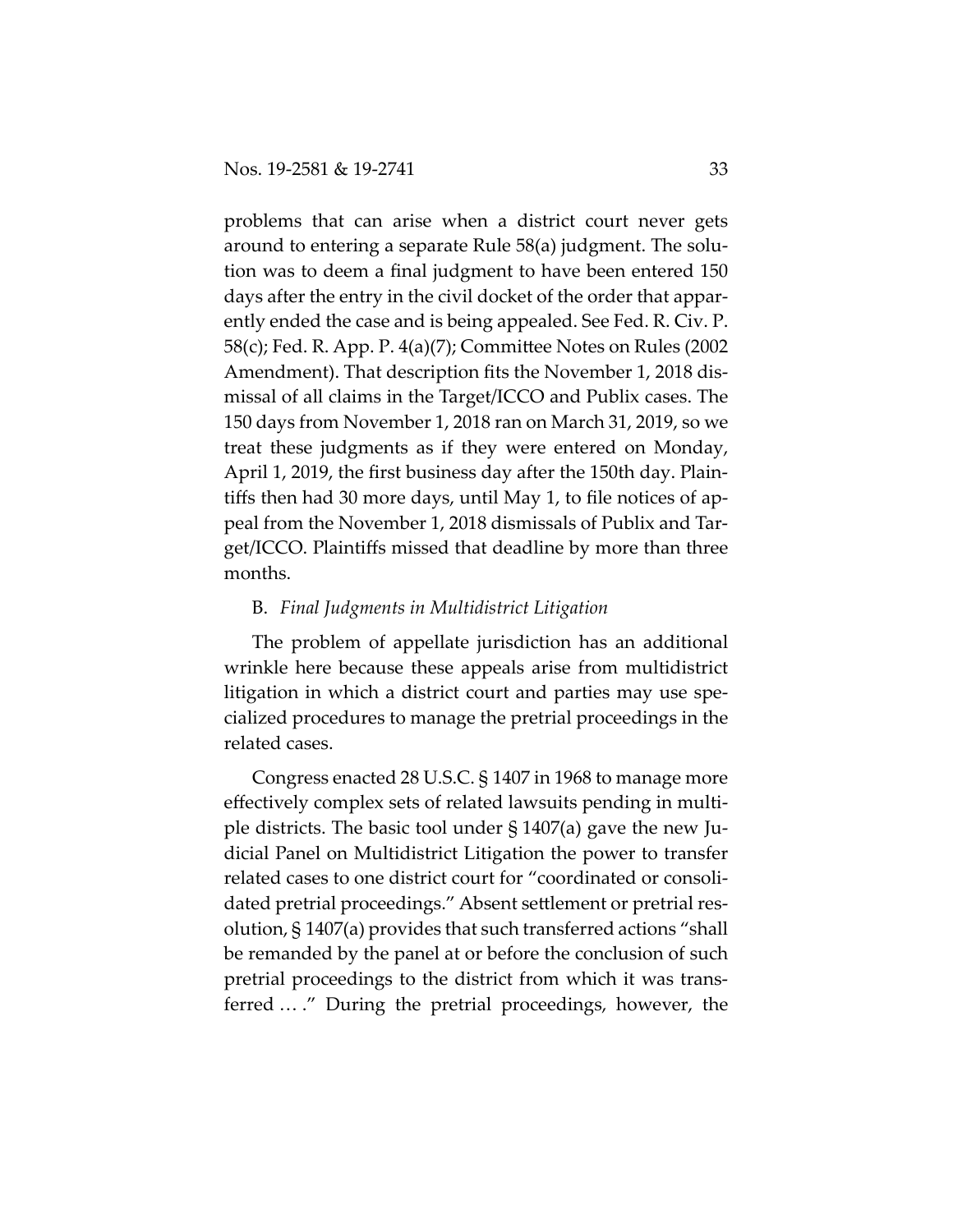transferee court has extensive case management powers, and those powers are especially broad when the parties and court agree.

Coordinated or consolidated pretrial proceedings can be used to streamline litigation, to manage discovery to avoid duplication and waste, and to narrow issues by agreement or by motions to dismiss or for summary judgment, and especially by settlement. The default rule is that separate actions transferred for those pretrial proceedings retain their separate identities, especially for purposes of entering final judgments and pursuing appeals. Yet transferee courts and parties may choose to manage those cases in ways that can change that default rule and give up the separate identities of the original suits transferred to the MDL litigation. See, e.g., *In re Refrigerant Compressors Antitrust Litig.*, 731 F.3d 586, 588 (6th Cir. 2013) (one category of antitrust plaintiffs—indirect purchasers—filed a single "consolidated amended complaint" that combined all of their allegations; dismissal of some indirect purchasers' claims were not final judgments while other claims asserted in the consolidated amended complaint remained pending).

A related issue reached the Supreme Court in *Gelboim v. Bank of America Corp.*, 574 U.S. 405 (2015). In *Gelboim*, the district judge dismissed just one of the many individual actions transferred and consolidated under the MDL's umbrella. The plaintiffs in that case appealed, but the Second Circuit dismissed their appeal for lack of a final judgment because other cases transferred to the MDL remained pending in the district court. The Supreme Court reversed the dismissal of the appeal. It held that the dismissal of the single complaint had been an appealable final judgment. The Court explained: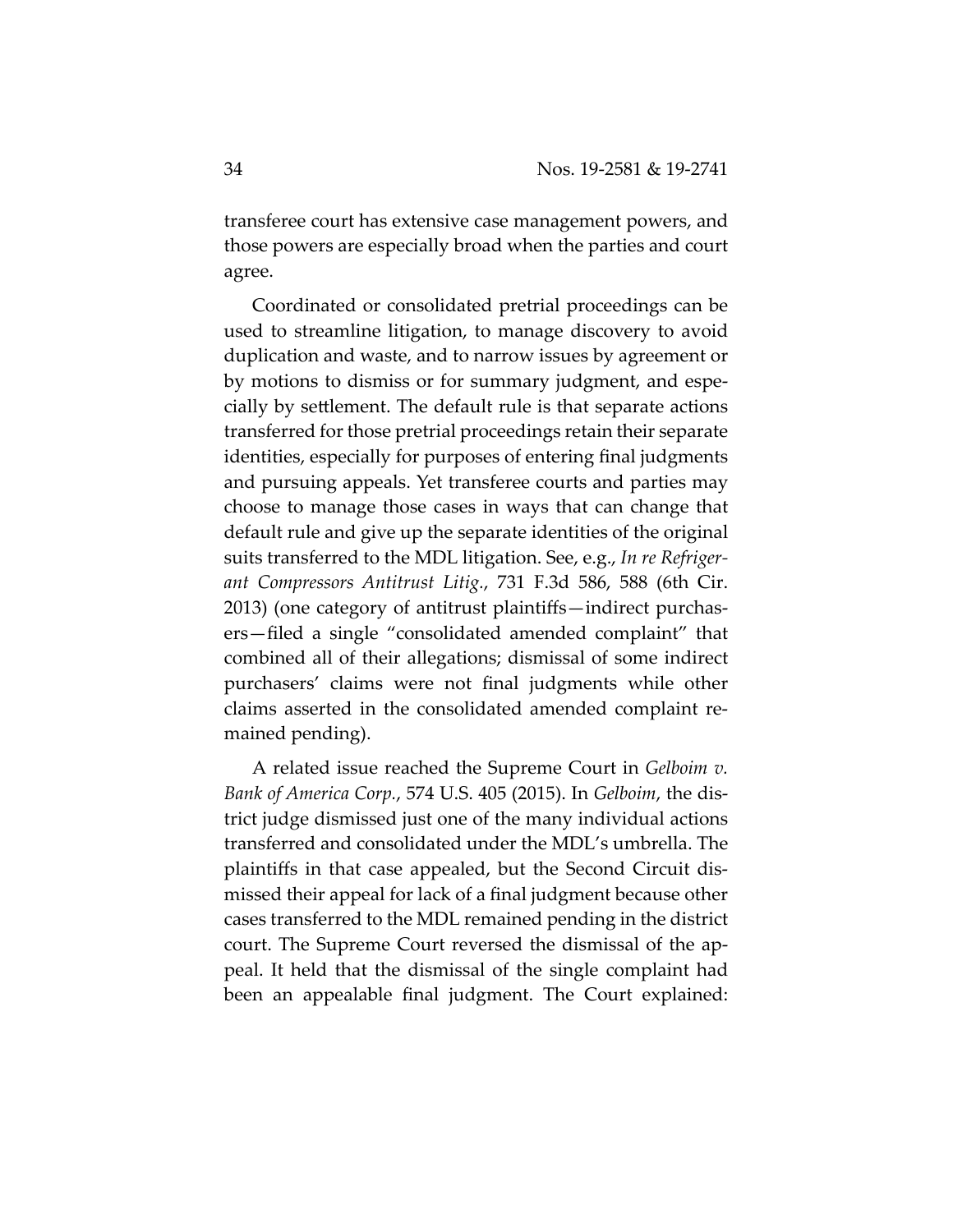"Cases consolidated for MDL pretrial proceedings ordinarily retain their separate identities, so an order disposing of one of the discrete cases in its entirety should qualify under [28 U.S.C.] § 1291 as an appealable final decision." 574 U.S. at 413. In other words, "When the transferee court overseeing pretrial proceedings in multidistrict litigation grants a defendant's dispositive motion 'on all issues in some transferred cases, [those cases] become immediately appealable … while cases where other issues remain would not be appealable at that time.'" *Id.* at 415, quoting D. Herr, Multidistrict Litigation Manual § 9:21, p. 312 (2014). So the default rule is that each transferred case retains its separate identity for purposes of entering judgments and appealing.

In footnote 3, however, *Gelboim* flagged a case-management choice that can change that default rule so that many transferred cases are fused together for purposes of final judgment and appeal:

> Parties may elect to file a "master complaint" and a corresponding "consolidated answer," which supersede prior individual pleadings. In such a case, the transferee court may treat the master pleadings as merging the discrete actions for the duration of the MDL pretrial proceedings. *In re Refrigerant Compressors Antitrust Litigation*, 731 F.3d 586, 590–592 (C.A.6 2013). No merger occurs, however, when "the master complaint is not meant to be a pleading with legal effect but only an administrative summary of the claims brought by all the plaintiffs." *Id*., at 590.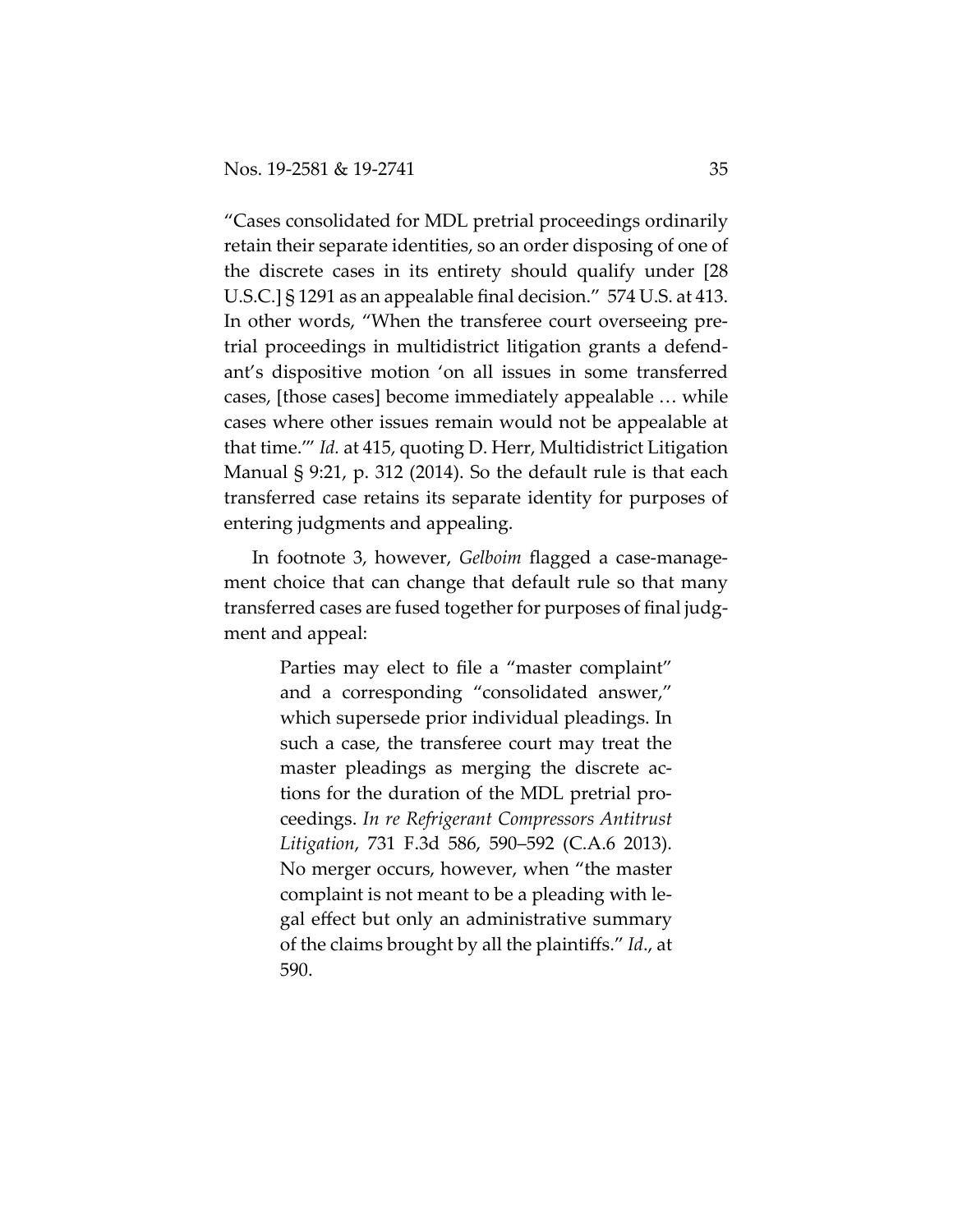574 U.S. at 413 n.3. This separate rule may apply to a tool that transferee judges and parties often use to manage multidistrict litigation. As noted during oral argument in *Gelboim*, district courts often direct plaintiffs to file "a consolidated complaint … [a]nd then … simply resolve one of the claims in the master complaint without entering judgment in the individual action … . The district court uses this administrative complaint to manage the litigation." Tr. of Oral Arg. at 56, *Gelboim*, 574 U.S. 405 (2014) (No. 13-1174).

We read note 3 in *Gelboim* as endorsing the Sixth Circuit's approach in *Refrigerant Compressors* to ascertaining the legal effect of a consolidated complaint in multidistrict litigation, though the Sixth Circuit approach would persuade us even without the Supreme Court's endorsement. That approach focuses pragmatically on the behavior of the district court and the parties to determine whether they treated the consolidated complaint as the "operative pleading" or merely "an administrative summary." 731 F.3d at 591. This approach holds the court and the parties to their actions to prevent them from springing traps by treating a consolidated complaint as the real complaint in the district court but then denying its importance and effect once a party tries to appeal. The test also avoids odd results that would flow from a contrary rule. As the Sixth Circuit posited:

> What at any rate would be the alternative? The [plaintiffs] suggest looking at their original individual complaints rather than at the new consolidated complaint. But the new complaint superseded the old ones, and it makes little sense to ascertain appellate jurisdiction by looking at the ghosts of departed pleadings. Besides, when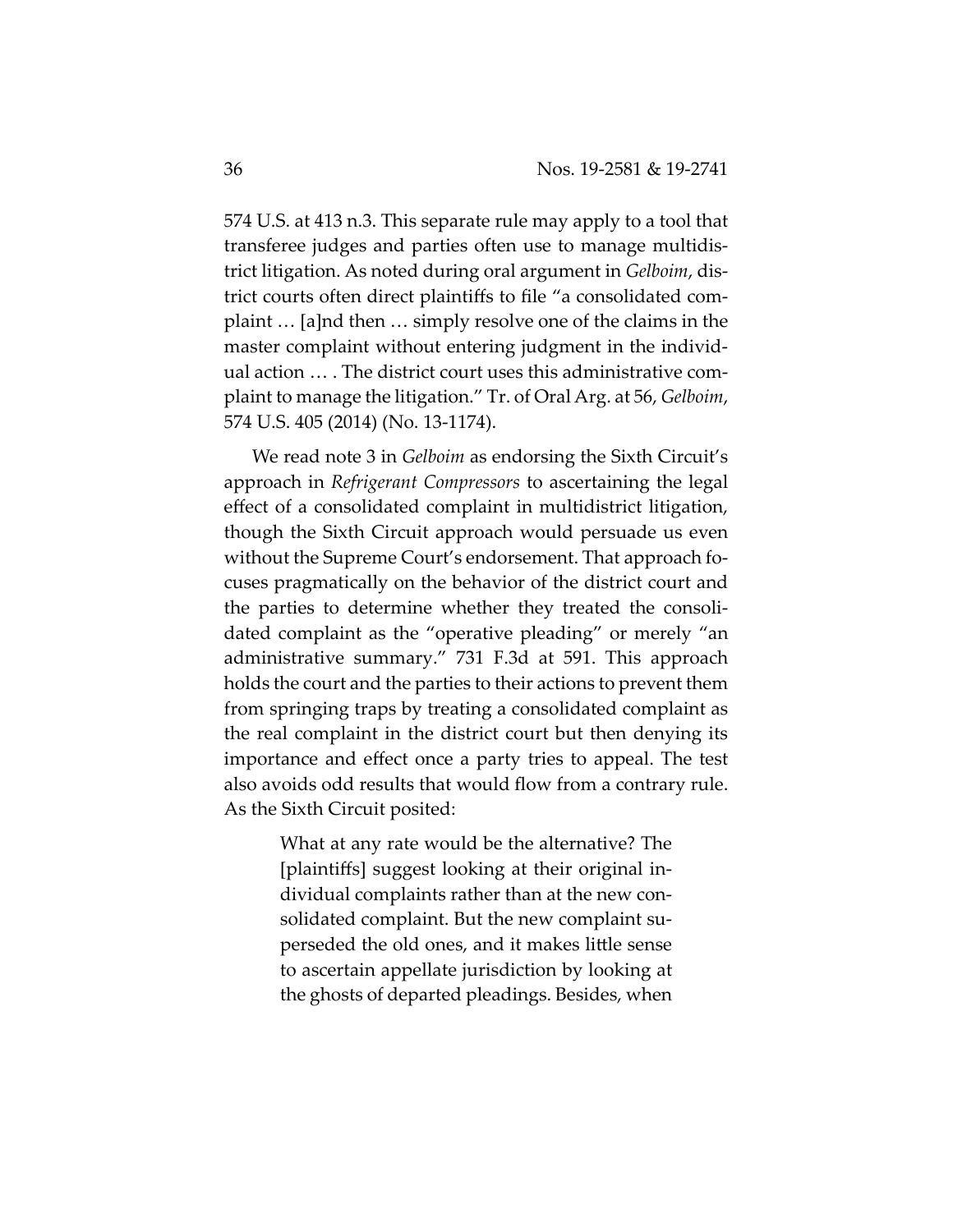deciding whether the district court properly granted a motion to dismiss, we would have to look at the new complaint anyway. How odd it would be to write an opinion that talks about one complaint in the jurisdiction section and another in the merits section.

#### *Id.* at 586.

Under *Refrigerant Compressors*' pragmatic inquiry, relevant signals include (1) how the plaintiffs labeled the new complaint, (2) whether the plaintiffs served the defendants with the new complaint instead of the original pleadings, (3) whether key deadlines were set in relation to the new complaint, (4) whether the court entertained motions to dismiss the consolidated complaint, and (5) whether the parties and the court looked solely to the allegations in the consolidated complaint when arguing and deciding such motions. See 731 F.3d at 590–91. This last factor is "perhaps most important[]." *Id.* at 591. We agree, especially with the emphasis on the parties' and the district court's focus on the allegations in the consolidated complaint in arguing and deciding Rule 12 motions.

But as the Sixth Circuit also explained, the dangers of ambiguity can be avoided if the court and the parties decide explicitly, from the beginning, the legal status of the consolidated complaint(s). At the outset of a multidistrict litigation, all parties have an interest in knowing when and how appellate rights may be triggered or lost. We urge district judges and MDL plaintiffs to indicate clearly whether a consolidated MDL complaint is to be treated as the operative pleading for purposes of judgment and appeal or instead as merely an administrative convenience.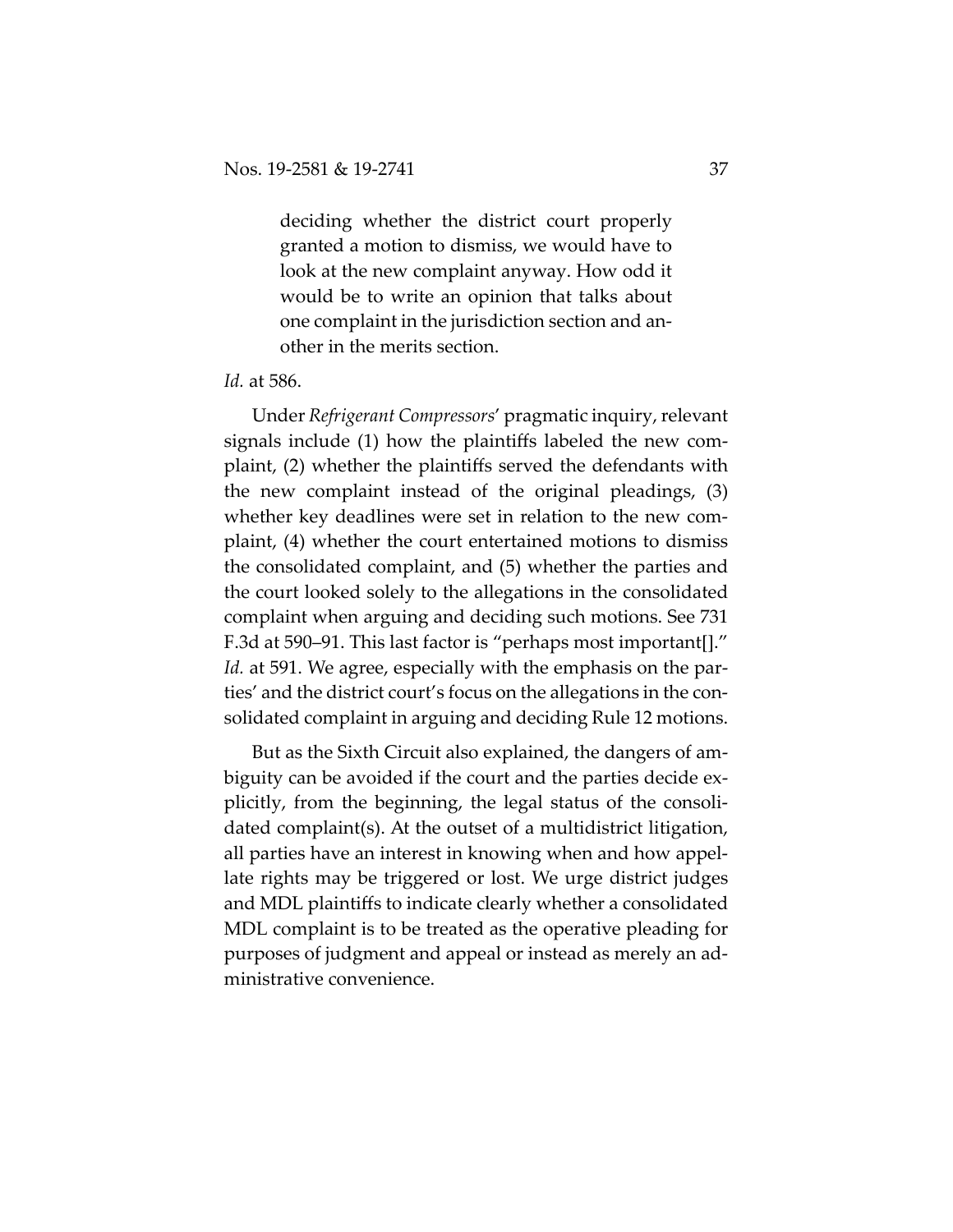## C*. Legal Status of the Five Consolidated Complaints*

Such clarity was not reached in this case, so we must decide whether the consolidated complaints superseded the individual pleadings to become the operative units for entry of judgments and appeals. Just as in *Refrigerant Compressors*, the relevant factors show that the five consolidated complaints here became the legally operative pleadings in the district court.

The plaintiffs did not fashion this set of complaints as mere administrative summaries. Rather, they filed them as "amended consolidated" complaints. Dkt. 225–229. The court then held a status hearing to ask whether defendants "intend[ed] to answer or move to dismiss the amended complaints." Dkt. 230. The defendants said they would move to dismiss, and the court set motions deadlines. Dkt. 232. The court invited and expected Rule 12 motions aimed at the new complaints. By this point, the judge and all parties were treating them as the legally operative pleadings, and the defendants moved to dismiss the consolidated complaints, not the original pleadings. When litigating and adjudicating those motions, both sides and the court examined the sufficiency of only the consolidated complaints. Even after the court dismissed all claims against all parties in the Publix and Target/ICCO complaints, the plaintiffs continued to treat those complaints as the real complaints by seeking leave to amend them under Rule 15.

## D*. Untimeliness of Publix and Target/ICCO Appeals*

Pulling these threads together, the consolidated Publix and Target/ICCO complaints were legally operative pleadings in two distinct cases under the umbrella of the larger MDL.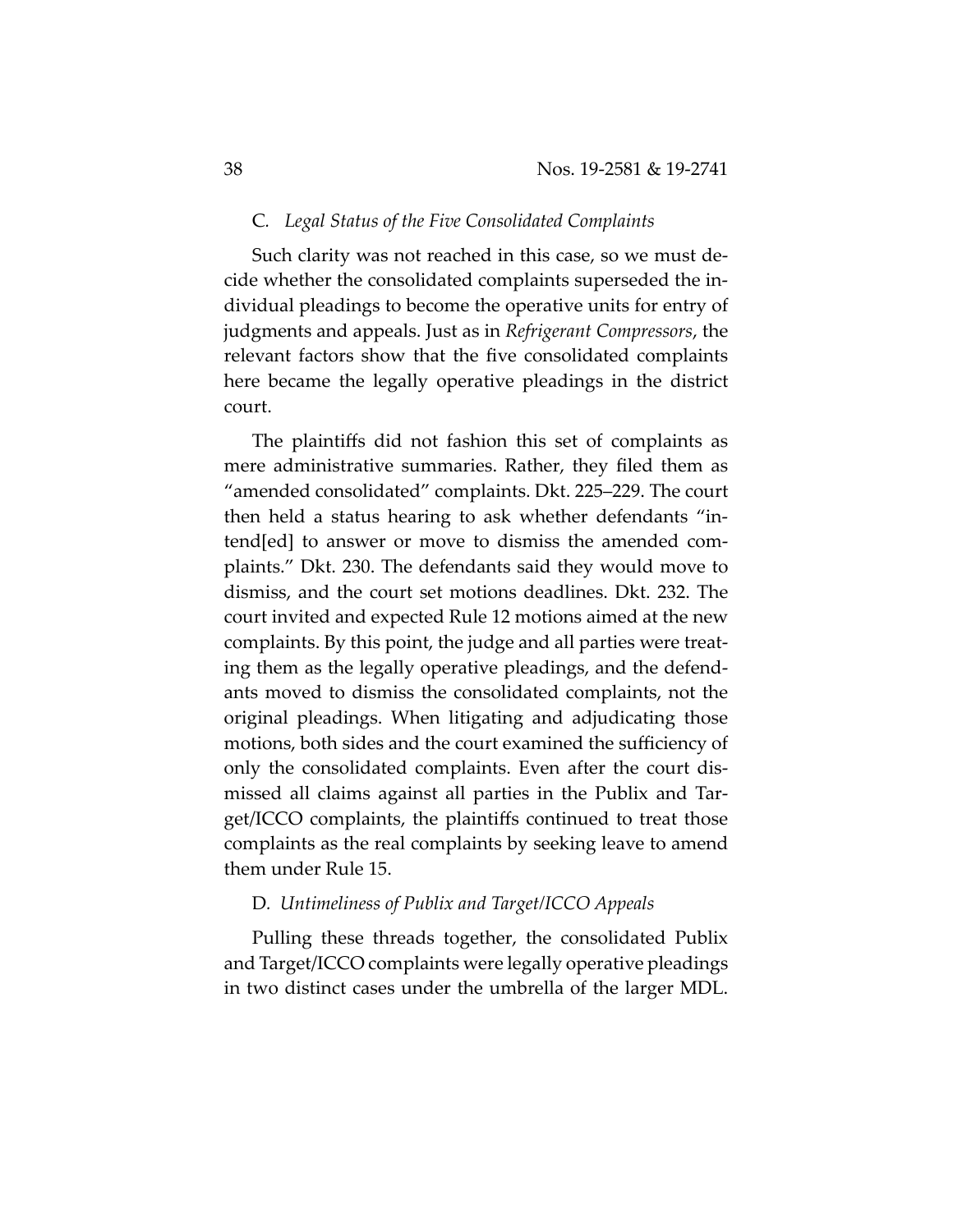The district court's November 1, 2018 order "had the hallmarks of a final decision." See *Gelboim*, 574 U.S. at 414. That order effectively resolved all claims asserted in those two consolidated complaints. Unlike the court's August 2017 order, the November 2018 order did not expressly grant leave to amend. Most important, it said Publix and Target/ICCO were "dismissed from this litigation." *100% Grated Parmesan Cheese*, 348 F. Supp. 3d at 818. The order therefore qualified under Rule 54(a) as a judgment in these two cases, and separate Rule 58(a) judgments should have been entered at that time.

Unfortunately, the district court did not enter separate Rule 58 judgments in those cases then. The failure to enter separate judgments means that the entry of judgment is determined, for purposes of the time to appeal, under the 150 day provision of Federal Rule of Civil Procedure 58(c) and Federal Rule of Appellate Procedure 4(a)(7). This 150-day failsafe limit "ensure[s] that parties will not be given forever to appeal … when a court fails to set forth a judgment or order on a separate document." Fed. R. App. P. 4(a)(7), Committee Notes on Rules (2002 Amendment).

So we treat these judgments as if they were entered on Monday, April 1, 2019, the first business day after the 150th day. See Fed. R. Civ. P. 58(c)(2)(B); Fed. R. App. P.  $4(a)(7)(A)(ii).$ <sup>4</sup> That means the plaintiffs' deadline to appeal

<sup>&</sup>lt;sup>4</sup> The plaintiffs' November 28, 2018, motion to amend the Publix and Target/ICCO complaints did not stop this 150-day clock. If the plaintiffs had filed motions under Rule 59 or 60, as the defendants argued might have been appropriate, then their appeal clock would have been tolled until the court decided the motions in July 2019. See Fed. R. App. P. 4(a)(4)(A)(iv– vi). But the plaintiffs framed their motion as one to amend under Rule 15(b), and the district court did not hold it was anything different, so it could not stop the clock. See *Shields v. Illinois Dep't of Corrections*, 746 F.3d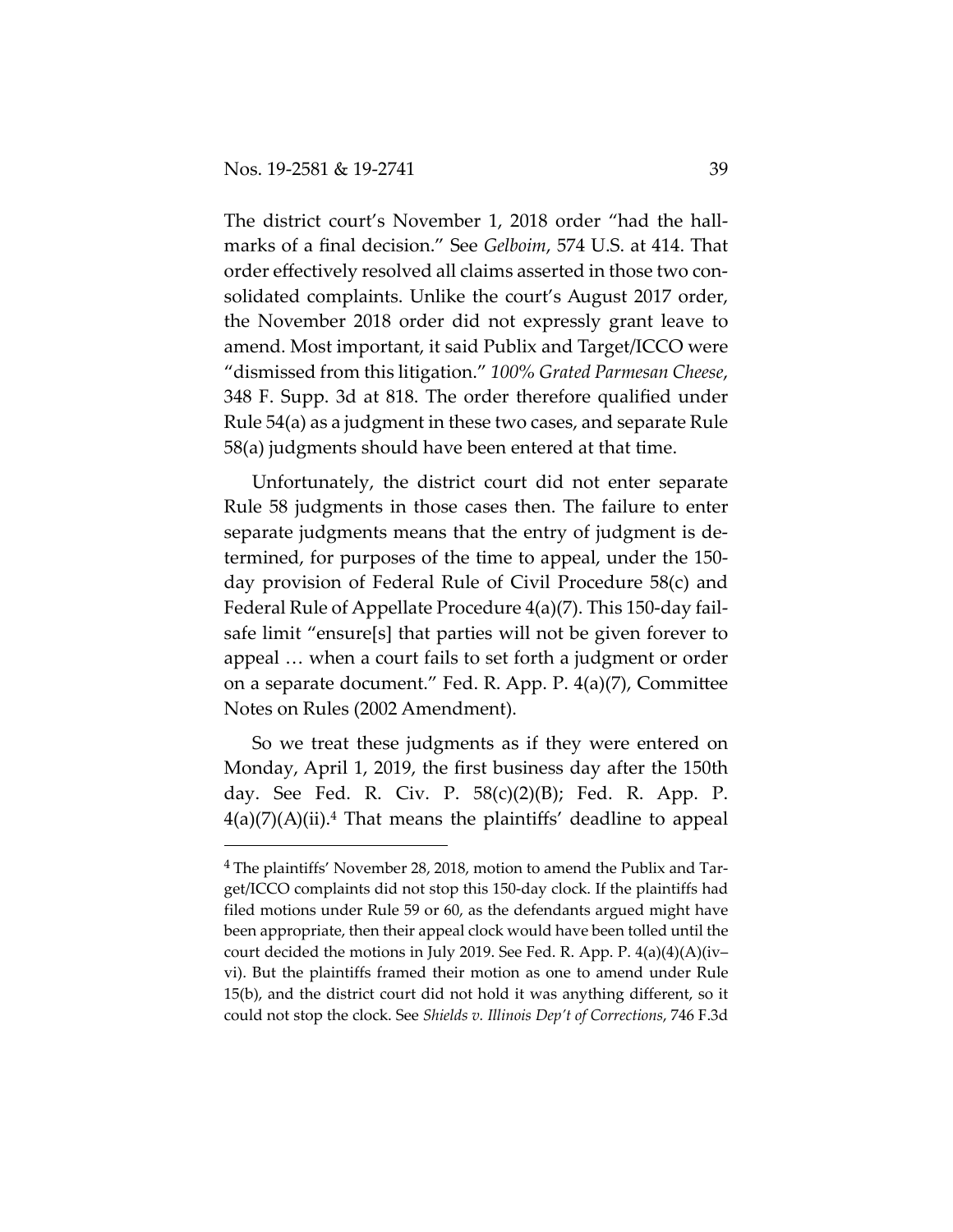the dismissal of the operative Publix and Target/ICCO complaints passed thirty days later on May 1, 2019. See Fed. R. App. P. 4(a)(1)(A) (requiring notice of appeal within 30 days after entry of the judgment).

Plaintiffs argue that we should not enforce the 150-day provision because defendants waived their right to insist on it. See *Hamer v. Neighborhood Housing Servs. of Chicago*, 897 F.3d 835, 839–40 (7th Cir. 2018) (enforcing waiver against defendants who admitted appeal was timely, then argued otherwise). There was no waiver here. As soon as plaintiffs filed their Rule 15(b) motion to amend in November 2018, Publix and Target/ICCO signaled their opposition and their view that the court's November 1, 2018 order amounted to a final judgment in their cases. At that point, defendants teed up the uncertainty posed by the "dismissed from this litigation" term of that order and the court's failure to enter separate judgments. Any party or the court could have acted promptly—long before the 150 days had run—to clarify the situation, but no one did. Sophisticated counsel on both sides apparently preferred to live with, and perhaps even to gamble on, the uncertainty. We have explained above how we resolve it.

Because plaintiffs did not file their notices of appeal until August 2019, their appeals against Publix and Target/ICCO

<sup>782, 799 (7</sup>th Cir. 2014) ("Filing a post-judgment Rule 15(b) motion does not similarly toll the time to file an appeal.").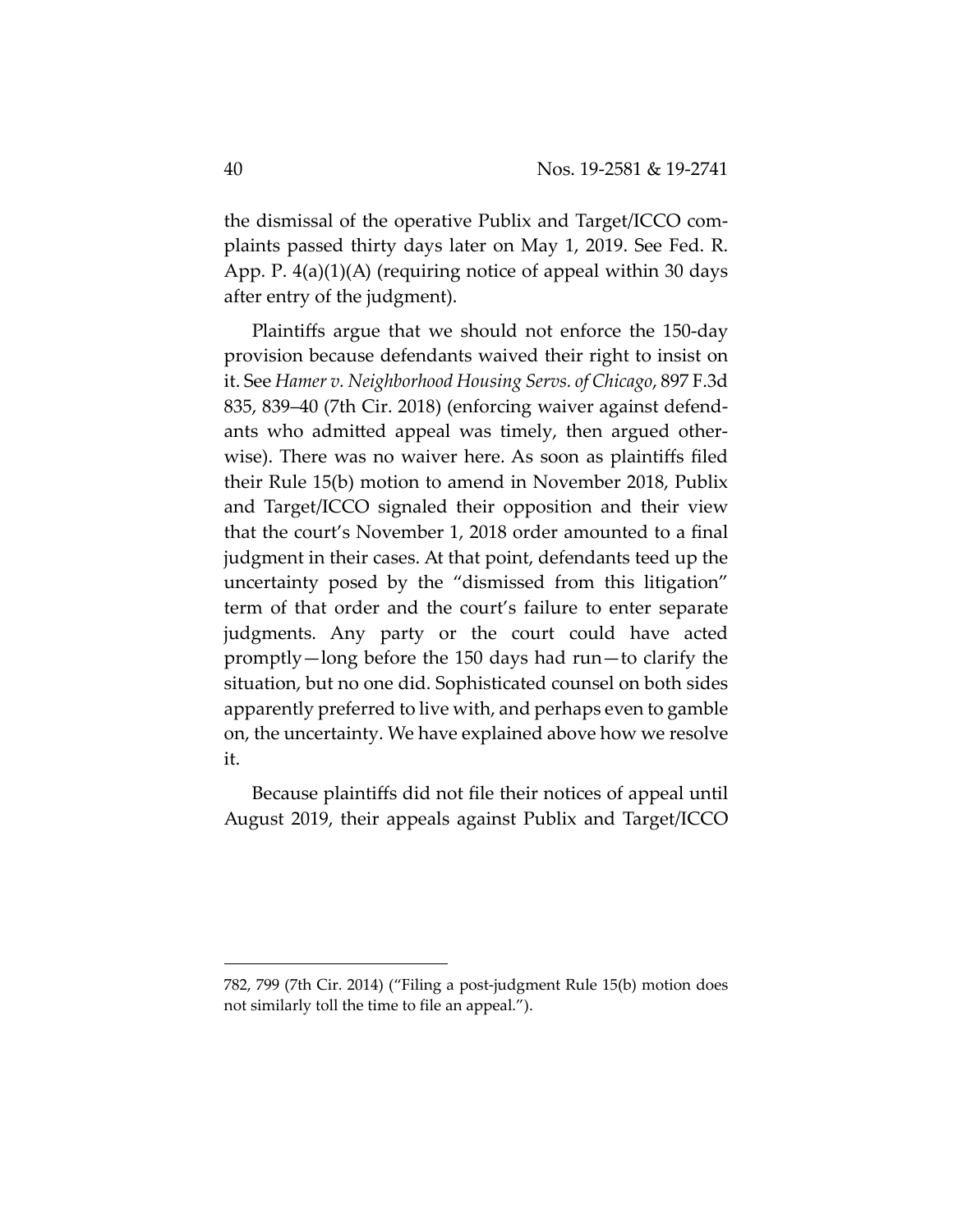are untimely, and we lack appellate jurisdiction over the district court's dismissal of the claims in the consolidated complaints against Publix and Target/ICCO.5

## *Conclusion*

In Appeal No. 19-2741, the partial final judgments dismissing the 100% claims alleged in the consolidated Kraft, Albertsons, and Walmart/ICCO complaints are REVERSED and those cases are REMANDED for further proceedings consistent with this opinion. Appeal No. 19-2581, involving the consolidated complaints against Publix and Target/ICCO, is DISMISSED for lack of appellate jurisdiction.

<sup>5</sup> Because we have no appellate jurisdiction over the claims against Publix, we do not decide whether that complaint's allegations of minimal diversity were enough to establish subject matter jurisdiction under the Class Action Fairness Act.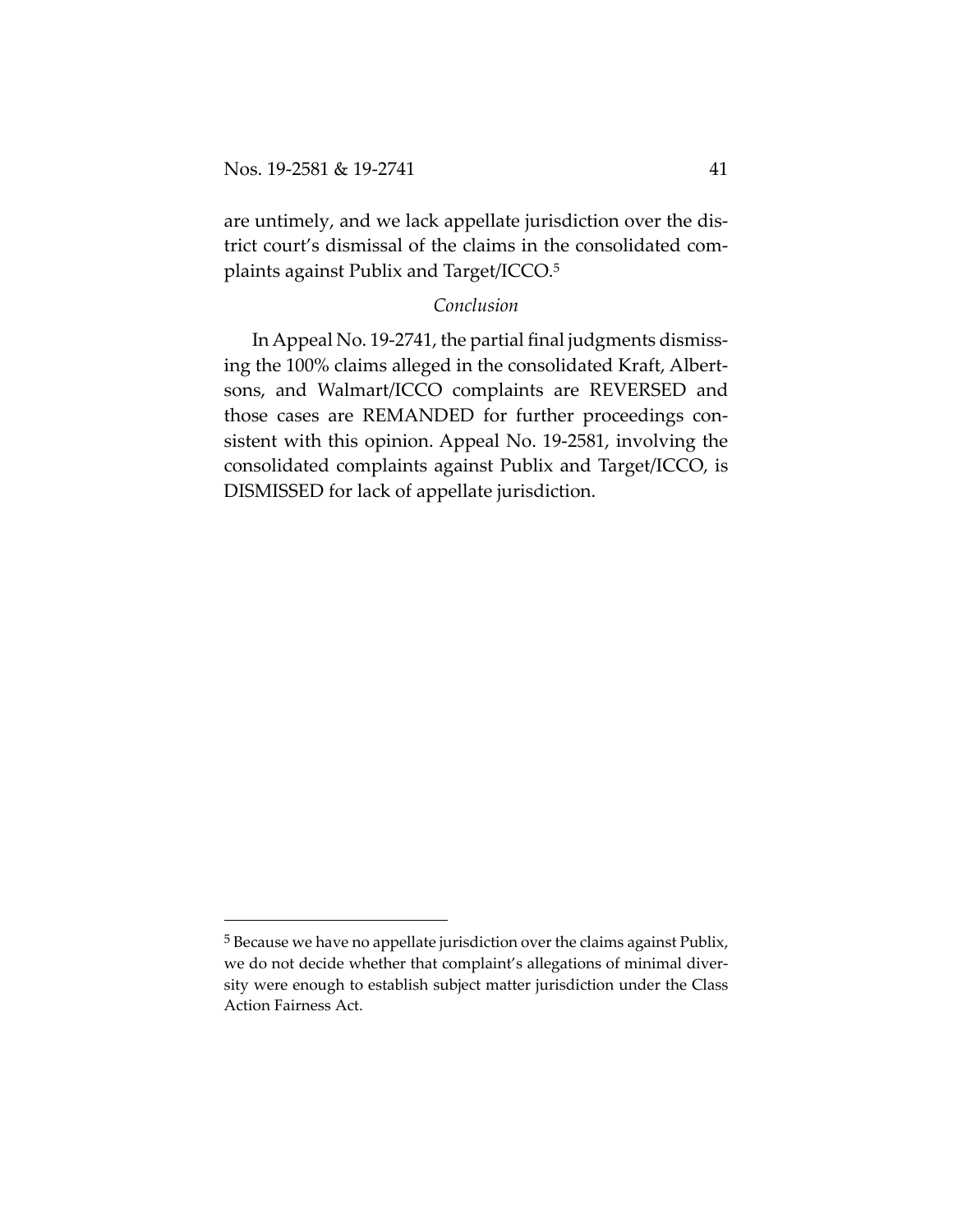KANNE, *Circuit Judge*, concurring. I join in Judge Hamilton's opinion reversing the district court's dismissal of Plaintiffs' deceptive-advertising claims. And I emphasize at the outset my agreement with Judge Hamilton's well-articulated reasons for why we lack jurisdiction over the appeals against Publix and Target/ICCO and why Defendants' various preemption arguments are unavailing. I have nothing to add with respect to those conclusions.

I write separately only to further address today's primary holding: that the district court erred in concluding that Defendants' "100% Grated Parmesan Cheese" labels cannot deceive a reasonable consumer as a matter of law. Although I agree with that holding, too, I think it worthwhile to further discuss its basis and contours for the benefit of district courts.

The district court's reasoned analysis thoroughly synthesized a mass of cases to come to an understandable, even if incorrect, rule: that ambiguity on a product's front label can be cured by clarity on its back. But ultimately, I believe this rule is impractical and conflicts with the more abundant and persuasive authorities that properly distinguish questions of law and questions of fact in the deceptive-advertising context.

It's impractical because, while lawyers and judges can find ambiguity in just about anything, that's not what we expect of the reasonable consumer. Under the district court's approach, defendants could often proffer some alternative, nondeceptive reading of the front label—or fashion the label precisely so that it can bear one plausibly non-deceptive reading—regardless of whether the reasonable consumer (or some significant portion of reasonable consumers) would read it that way. And the court might admit some degree of ambiguity, in which case the ingredient list dictates the outcome—all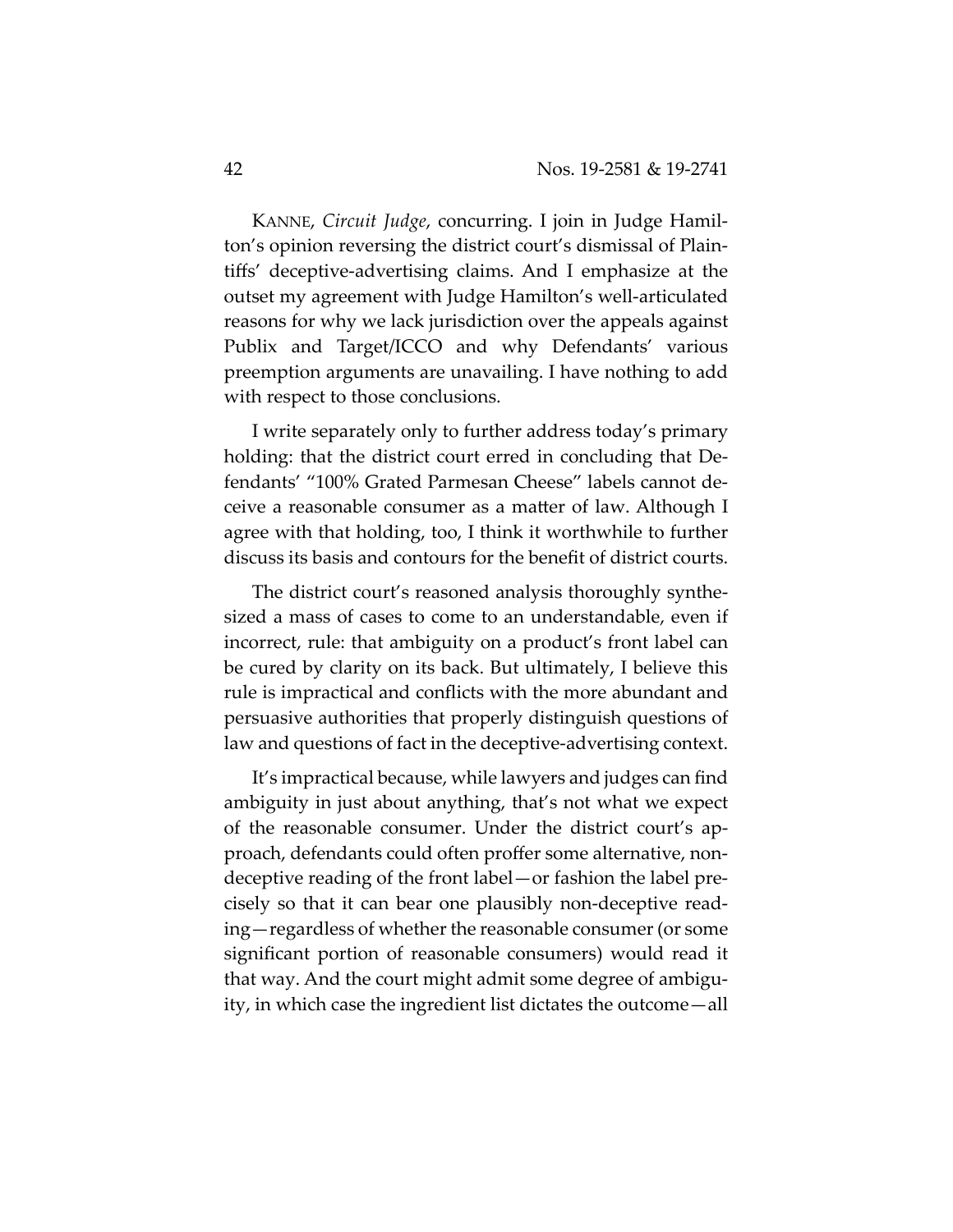while reasonable consumers are actually deceived by the label without ever even *noticing* any ambiguity.

That, at bottom, is the flaw in the district court's rule: a court could decide *as a matter of law* that a statement is not deceptive even where it could deceive reasonable consumers *as a matter of fact*. It assumes reasonable consumers not only notice ambiguities but then investigate to resolve them, either by scouring the fine print or, even less likely, reading up on the shelf life of Parmesan cheese. It assumes too much.

Moreover, the district court's ambiguity rule conflicts with the weight of authority. It's well settled that a label is not deceptive as a matter of law when the plaintiff's interpretation is so facially illogical, implausible, or fanciful that no reasonable consumer would think it—and that dismissal is warranted in those circumstances. *See, e.g.*, *Bober v. Glaxo Wellcome PLC*, 246 F.3d 934, 940 (7th Cir. 2001) ("As a matter of law, none of the three statements … is deceptive" because the label "eliminates any possibility of deception" and "can only be read" in a nondeceptive way.); *see also Forouzesh v. Starbucks Corp.*, 714 F. App'x 776, 777 (9th Cir. 2018) ("The statutory claims fail as a matter of law because no reasonable consumer would think … that a 12-ounce 'iced' drink, such as iced coffee or iced tea, contains 12 ounces of coffee or tea and no ice."); *Fink v. Time Warner Cable*, 714 F.3d 739, 741 (2d Cir. 2013). I consider this principle to stem directly from the motion to dismiss standard, which requires that a claim to relief be "plausible on its face" to survive dismissal. *Bell Atlantic Corp. v. Twombly*, 550 U.S. 544, 570 (2007).

Just as important, however, is the corollary to this principle: that if a plaintiff's interpretation of a challenged statement is *not* facially illogical, implausible, or fanciful, then a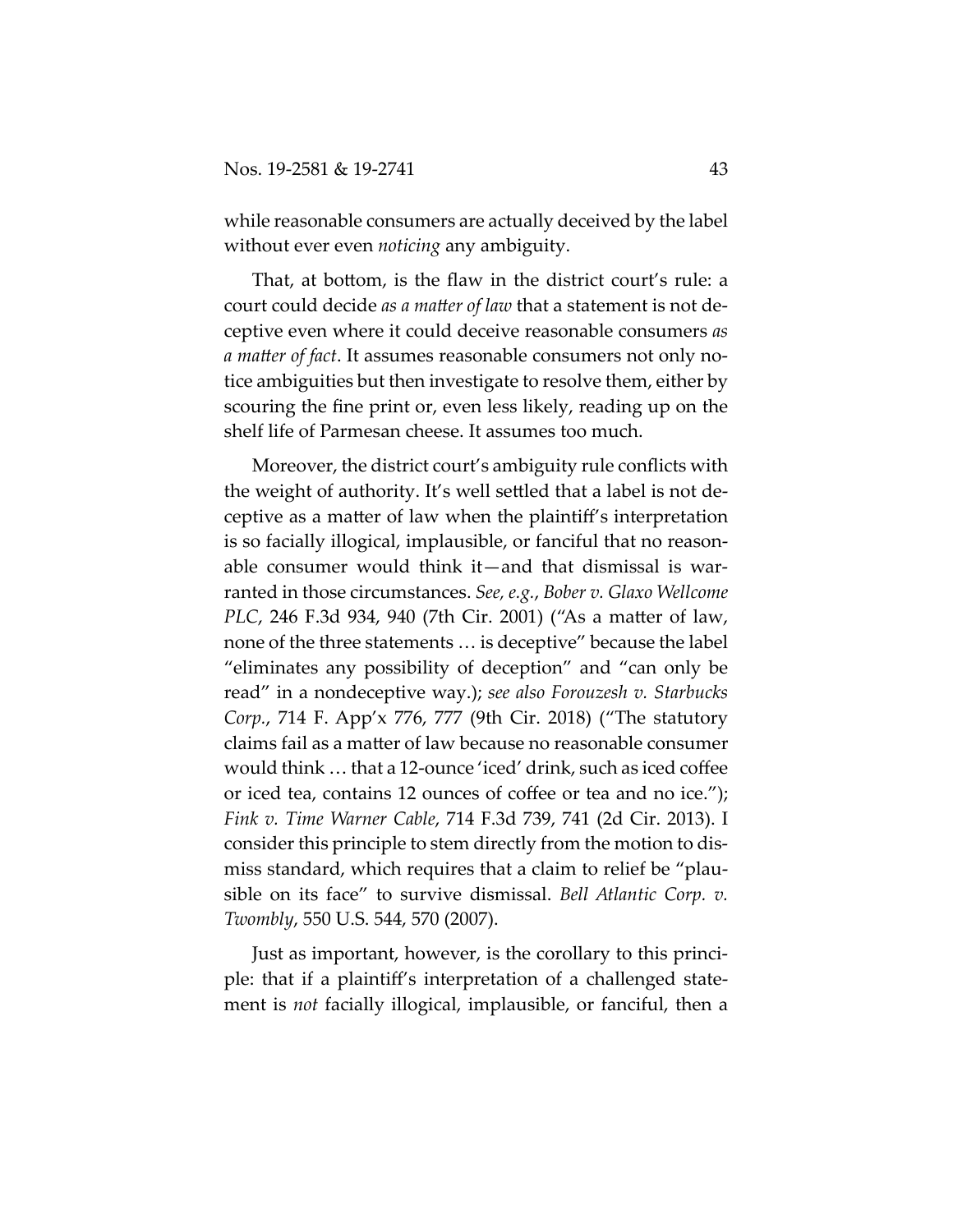court may *not* conclude that it is nondeceptive as a matter of law*.* The "determination of the likelihood of deception 'is an impressionistic one more closely akin to a finding of fact than a conclusion of law.'" *Beardsall v. CVS Pharmacy, Inc.*, 953 F.3d 969, 973 (7th Cir. 2020) (Hamilton, J.) (quoting *Suchanek v. Sturm Foods, Inc.*, 764 F.3d 750, 762 (7th Cir. 2014)). So unless the plaintiff's reading is implausible on its face, it is for a panel of "jurors, rather than three judges, [to] decide on a full record whether the challenged label 'has the capacity to mislead' reasonably acting … consumers." *Dumont v. Reily Foods Co.*, 934 F.3d 35, 41 (1st Cir. 2019) (quoting *Aspinall v. Philip Morris Cos., Inc.*, 813 N.E.2d 476, 488 (Mass. 2004)).

The district court here did not conclude that Plaintiffs' interpretation of the "100% Grated Parmesan Cheese" statement is illogical, implausible, or fanciful. Rather, in concluding that the statement is ambiguous, it necessarily found the opposite: that reasonable consumers may interpret the statement in multiple, plausible ways. *Ambiguity*, Black's Law Dictionary (11th ed. 2019) ("An uncertainty of meaning … that gives rise to any of two or more quite different but almost equally plausible interpretations.").

Thus, whether the 100% statement is likely to deceive a reasonable consumer is a question of fact that cannot be determined on the pleadings. And Judge Hamilton thoroughly explains how the weight of authority suggests that the presence of an ingredient label does not transform this question of fact into a question of law. *Beardsall*, 953 F.3d at 978 ("[D]isclosure in an ingredient list cannot cure a clearly misleading statement." (citing *Williams v. Gerber Prods. Co.*, 552 F.3d 934, 939 (9th Cir. 2008))).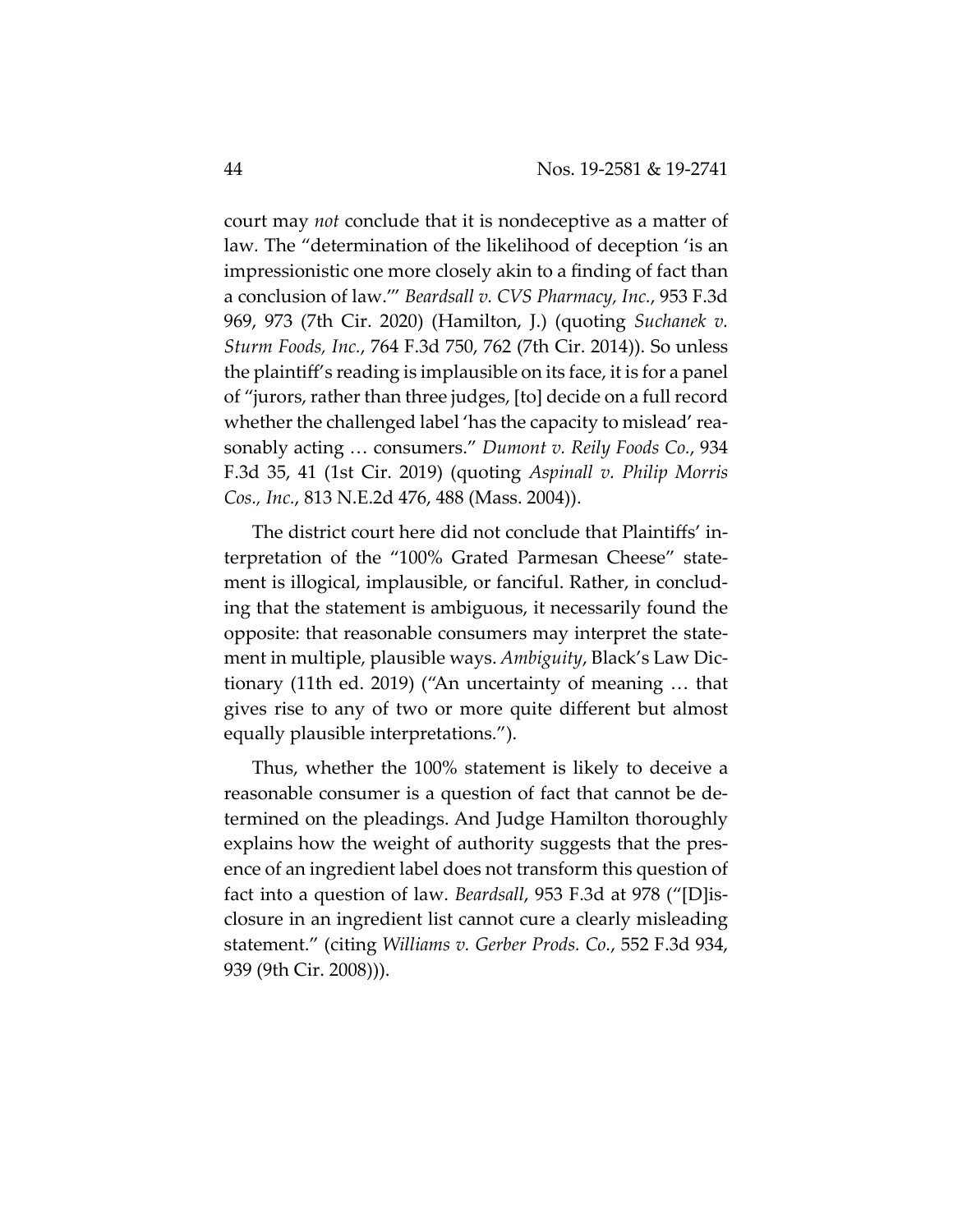This is not news to many courts, including those within this circuit. "Although there are situations where the determination of the possibility for deception can [be] made as a matter of law," one court recently explained, "the relevant questions in this case—whether a reasonable consumer would be deceived by the products' name and label and a reasonable consumer's understanding of the [label]—are not so clearcut." *Korte v. Pinnacle Foods Grp., LLC.*, No. 17-CV-199-SMY-SCW, 2018 WL 1508855, at \*4 (S.D. Ill. Mar. 27, 2018). That court therefore declined to conclude as a matter of law that the label was not deceptive, even though "the ingredient list on the back of the bottle discloses that it contains … other ingredients." *Id.* at \*3. "[T]he allegedly deceptive act must be looked upon in light of the totality of the information made available to the plaintiff," *id.* at \*4 (quoting *Davis v. G.N. Mortg. Corp.*, 396 F.3d 869, 884 (7th Cir. 2005)), and "whether listing other ingredients on the back would be sufficient to dispel any misunderstanding … the front of the package might cause is a question of fact," *id.* Our opinion approves this approach.

Defendants make much of the word "clearly" in *Beardsall* and *Williams*, which they argue suggests that an ingredient label *can* cure a misleading statement so long as the statement is not *clearly* misleading. That one word is simply too weak a basis to depart from the signals projected by cases from the First, Second, and Ninth Circuits—cases in which, as Judge Hamilton correctly notes, "there was room to argue about the precise meaning of the front-label claims." Determining that a statement is not "clearly misleading" on the pleadings robs the jury of the opportunity to determine, as a matter of fact, whether the statement is "clearly misleading," just "misleading," or "not misleading at all." It also it flips the proper